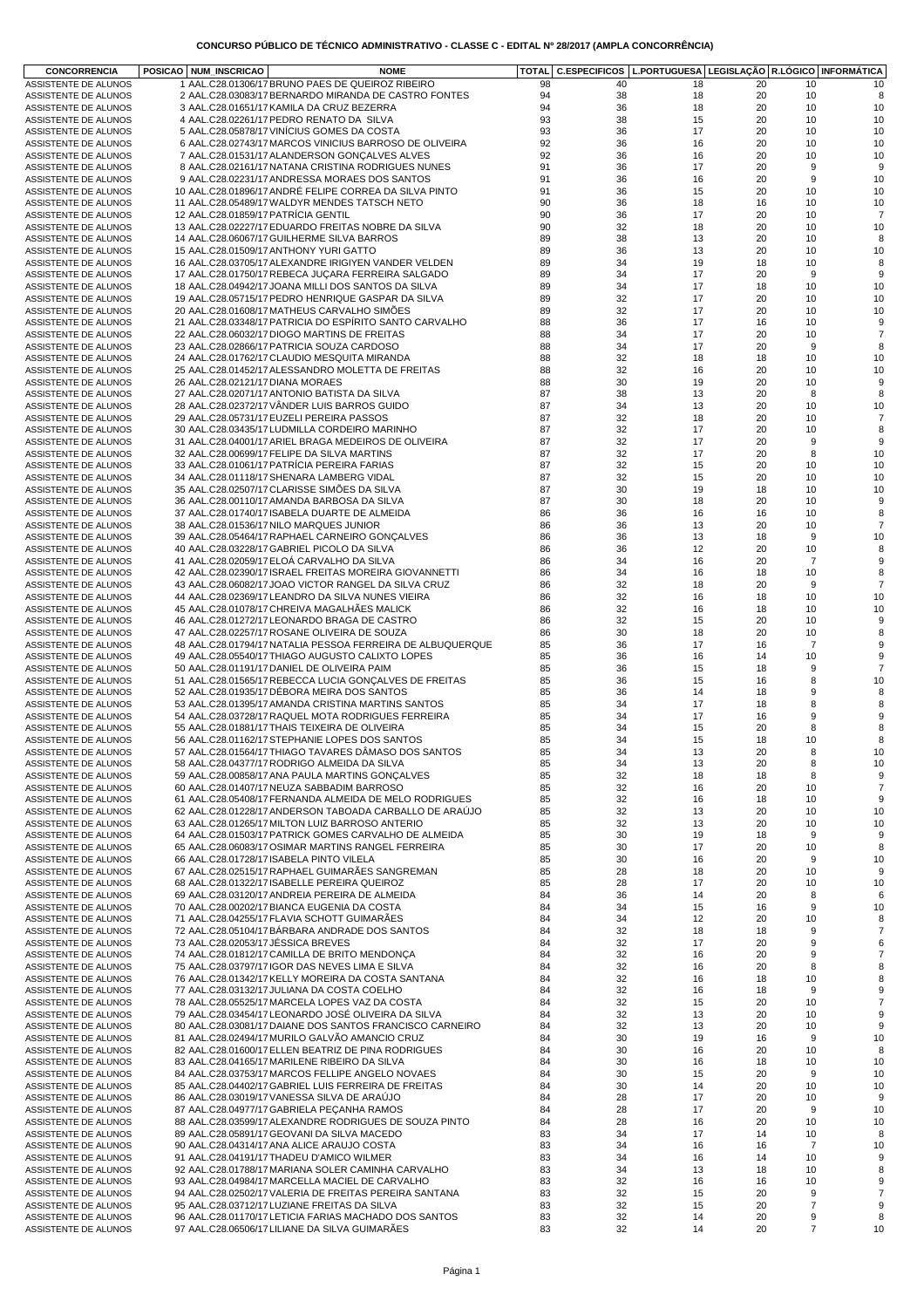|                      |                                                                  | 83 | 30 | 19 | 20 | 9              |    |
|----------------------|------------------------------------------------------------------|----|----|----|----|----------------|----|
| ASSISTENTE DE ALUNOS | 98 AAL.C28.06516/17 MARCIA CLEMENTE DA SILVA                     |    |    |    |    |                |    |
| ASSISTENTE DE ALUNOS | 99 AAL.C28.00237/17 FERNANDO FREIRE DE CARVALHO                  | 83 | 30 | 18 | 16 | 9              | 10 |
| ASSISTENTE DE ALUNOS | 100 AAL.C28.02033/17 LIVIA DE PAULA ANDRADE                      | 83 | 30 | 13 | 20 | 10             | 10 |
|                      |                                                                  |    |    |    |    |                |    |
| ASSISTENTE DE ALUNOS | 101 AAL.C28.05825/17 GABRIELA LIMA VIEIRA                        | 83 | 28 | 17 | 20 | 10             | 8  |
| ASSISTENTE DE ALUNOS | 102 AAL.C28.01035/17 GUILHERME DE SOUZA BRITO                    | 82 | 34 | 17 | 16 | 8              | 7  |
| ASSISTENTE DE ALUNOS | 103 AAL.C28.01110/17 CLARA CALDEIRA DIAS                         | 82 | 34 | 16 | 16 | 9              |    |
|                      |                                                                  | 82 | 34 |    |    |                |    |
| ASSISTENTE DE ALUNOS | 104 AAL.C28.03806/17 LUIZ CLAUDIO DE ARAUJO ROQUE                |    |    | 16 | 12 | 10             | 10 |
| ASSISTENTE DE ALUNOS | 105 AAL.C28.00524/17 SIMONE MARTINS BARROCO                      | 82 | 34 | 13 | 20 | $\overline{7}$ |    |
| ASSISTENTE DE ALUNOS | 106 AAL.C28.06196/17 ALEXANDRE MONTEIRO BASILIO                  | 82 | 34 | 12 | 20 | 9              |    |
|                      |                                                                  |    |    |    |    |                |    |
| ASSISTENTE DE ALUNOS | 107 AAL.C28.03642/17 JOSÉ DA SILVA FERREIRA JUNIOR               | 82 | 34 | 12 | 20 | 8              |    |
| ASSISTENTE DE ALUNOS | 108 AAL.C28.01479/17 ALEXANDRE PINHEIRO DE SOUZA                 | 82 | 34 | 11 | 20 | 9              |    |
| ASSISTENTE DE ALUNOS | 109 AAL.C28.03168/17 VANIZA OLIVEIRA FREITAS                     | 82 | 34 | 11 | 20 | 8              |    |
|                      |                                                                  |    |    |    |    |                |    |
| ASSISTENTE DE ALUNOS | 110 AAL.C28.01144/17 VICTOR HENRIQUE PASCHOAL                    | 82 | 32 | 17 | 16 | 9              |    |
| ASSISTENTE DE ALUNOS | 111 AAL.C28.01190/17 LUIZA LEMES PEGRUCCI FERREIRA               | 82 | 32 | 17 | 16 | 9              |    |
| ASSISTENTE DE ALUNOS | 112 AAL.C28.05580/17 CARLOS ALBERTO MONTEIRO FERNANDES           | 82 | 32 | 16 | 16 | 9              |    |
|                      |                                                                  |    |    |    |    |                |    |
| ASSISTENTE DE ALUNOS | 113 AAL.C28.00135/17 TAYNA DE OLIVEIRA DOS SANTOS                | 82 | 32 | 14 | 18 | 10             | 8  |
| ASSISTENTE DE ALUNOS | 114 AAL.C28.01547/17 JONATHAS RIBEIRO CORRÊA                     | 82 | 32 | 14 | 16 | 10             | 10 |
| ASSISTENTE DE ALUNOS | 115 AAL.C28.02880/17 ROBERTO DE OLIVEIRA GALDINO                 | 82 | 32 | 12 | 20 | 10             |    |
|                      |                                                                  |    |    |    |    |                |    |
| ASSISTENTE DE ALUNOS | 116 AAL.C28.02912/17 HEIDER PORCINO ROCHA                        | 82 | 32 | 11 | 20 | 10             |    |
| ASSISTENTE DE ALUNOS | 117 AAL.C28.05319/17 NATHALIA BRITO DUMAS                        | 82 | 30 | 17 | 20 | 8              |    |
| ASSISTENTE DE ALUNOS | 118 AAL.C28.02567/17 MARIANA RIBEIRO SORRENTINO                  | 82 | 30 | 15 | 18 | 10             |    |
|                      |                                                                  |    |    |    |    |                |    |
| ASSISTENTE DE ALUNOS | 119 AAL.C28.02512/17 FABIANO DA SILVA VALENTE                    | 82 | 30 | 14 | 20 | 10             |    |
| ASSISTENTE DE ALUNOS | 120 AAL.C28.03106/17 JANE PIRES MUNIZ                            | 82 | 30 | 14 | 20 | 10             |    |
| ASSISTENTE DE ALUNOS | 121 AAL.C28.00122/17 JULIANA DA ROCHA SILVA                      | 82 | 30 | 14 | 20 | 10             |    |
|                      |                                                                  |    |    |    |    |                |    |
| ASSISTENTE DE ALUNOS | 122 AAL.C28.03305/17 FERNANDA ROBERTA DA SILVA SIQUEIRA ROCHA    | 82 | 30 | 14 | 20 | 9              | 9  |
| ASSISTENTE DE ALUNOS | 123 AAL.C28.00839/17 MICHELLE DE JESUS WOOD REIS                 | 82 | 30 | 12 | 20 | 10             | 10 |
| ASSISTENTE DE ALUNOS | 124 AAL.C28.03738/17 MARCIO DA SILVA MARINS                      | 82 | 28 | 18 | 20 | 8              |    |
|                      |                                                                  |    |    |    |    |                |    |
| ASSISTENTE DE ALUNOS | 125 AAL.C28.00470/17 JUPIARA RODRIGUES DOS SANTOS ALVES          | 82 | 28 | 16 | 20 | 10             | 8  |
| ASSISTENTE DE ALUNOS | 126 AAL.C28.02623/17 DIOGO AUGUSTO DE MESQUITA PEREIRA           | 82 | 28 | 15 | 20 | 9              | 10 |
| ASSISTENTE DE ALUNOS | 127 AAL.C28.02370/17 MARCIO MILONE CAMEL JUNIOR                  | 81 | 40 | 15 | 10 | 9              |    |
|                      |                                                                  |    |    |    |    |                |    |
| ASSISTENTE DE ALUNOS | 128 AAL.C28.04550/17 CAROLINA DE SOUSA PINTO                     | 81 | 36 | 15 | 14 | 9              |    |
| ASSISTENTE DE ALUNOS | 129 AAL.C28.05123/17 RODRIGO LIMA DE SOUZA                       | 81 | 34 | 15 | 14 | 10             |    |
| ASSISTENTE DE ALUNOS | 130 AAL.C28.01738/17 ANA CAROLINA SILVA MENDES                   | 81 | 34 | 14 | 16 | 10             |    |
|                      |                                                                  |    |    |    |    |                |    |
| ASSISTENTE DE ALUNOS | 131 AAL.C28.01359/17 BEATRIZ GOMES JACQUES                       | 81 | 34 | 14 | 16 | 10             |    |
| ASSISTENTE DE ALUNOS | 132 AAL.C28.00385/17 ADEMIR THIAGO ABREU DE OLIVEIRA             | 81 | 34 | 10 | 18 | 10             |    |
| ASSISTENTE DE ALUNOS | 133 AAL.C28.02116/17 RODRIGO MONCKS DE FARIAS                    | 81 | 32 | 16 | 16 | 10             |    |
|                      |                                                                  |    |    |    |    |                |    |
| ASSISTENTE DE ALUNOS | 134 AAL.C28.01049/17 BEATRIZ DA SILVA                            | 81 | 32 | 16 | 16 | 10             |    |
| ASSISTENTE DE ALUNOS | 135 AAL.C28.02199/17 RENAN LOBATO DE SA                          | 81 | 32 | 15 | 18 | 9              |    |
| ASSISTENTE DE ALUNOS | 136 AAL.C28.02398/17 GRAZIELE FERREIRA GUEDES                    | 81 | 32 | 15 | 18 | 8              | 8  |
|                      |                                                                  |    |    |    |    |                |    |
| ASSISTENTE DE ALUNOS | 137 AAL.C28.05262/17 RENATA TEIXEIRA DE SOUZA                    | 81 | 32 | 15 | 16 | 10             | 8  |
| ASSISTENTE DE ALUNOS | 138 AAL.C28.05058/17 RENAN REPIZO COELHO                         | 81 | 32 | 14 | 20 | 6              |    |
| ASSISTENTE DE ALUNOS | 139 AAL.C28.03149/17 ANDRÉ CORREIA OLIVEIRA                      | 81 | 32 | 13 | 18 | 8              | 10 |
|                      |                                                                  |    |    |    |    |                |    |
| ASSISTENTE DE ALUNOS | 140 AAL.C28.00656/17 ANA PAULA SILVA DE SOUZA                    | 81 | 32 | 13 | 18 | 8              | 10 |
| ASSISTENTE DE ALUNOS | 141 AAL.C28.04725/17 ELISSANDRA TERESA                           | 81 | 30 | 18 | 20 | 10             |    |
| ASSISTENTE DE ALUNOS | 142 AAL.C28.02252/17 ALICE MAULAZ DOS SANTOS                     | 81 | 30 | 17 | 18 | $\overline{7}$ |    |
|                      |                                                                  |    |    |    |    |                |    |
| ASSISTENTE DE ALUNOS | 143 AAL.C28.00746/17 RACHEL MARIANO PUCCINI BUENO                | 81 | 30 | 16 | 18 | 10             |    |
| ASSISTENTE DE ALUNOS | 144 AAL.C28.04254/17 THIAGO VIEIRA TAVARES                       | 81 | 30 | 16 | 18 | 10             |    |
| ASSISTENTE DE ALUNOS | 145 AAL.C28.01710/17 FLAVIO MIRANDA GUEDES RAMUNDO               | 81 | 30 | 15 | 18 | 10             |    |
|                      |                                                                  |    |    |    |    |                |    |
| ASSISTENTE DE ALUNOS | 146 AAL.C28.03961/17 BEATRIZ RODRIGUES DA SILVA VIEIRA THOMENY   | 81 | 30 | 15 | 18 | 10             |    |
| ASSISTENTE DE ALUNOS | 147 AAL.C28.02650/17 JULIANA LEONICIO SALES DE OLIVEIRA          | 81 | 30 | 15 | 18 | 9              |    |
| ASSISTENTE DE ALUNOS | 148 AAL.C28.06197/17 JANDIRA BATISTA SANTOS                      | 81 | 30 | 14 | 18 | 10             |    |
|                      |                                                                  |    |    |    |    |                |    |
| ASSISTENTE DE ALUNOS | 149 AAL.C28.02783/17 PEDRO VITOR DA SILVA NEGROMONTE FERREIRA    | 81 | 30 | 14 | 18 | 10             |    |
| ASSISTENTE DE ALUNOS | 150 AAL.C28.06457/17 JOSUE VIANA BARROS                          | 81 | 30 | 13 | 20 | 10             |    |
| ASSISTENTE DE ALUNOS | 151 AAL.C28.01368/17 NATHAN RAMOS FONTES                         | 81 | 30 | 13 | 20 | 10             | 8  |
|                      |                                                                  |    |    |    |    |                |    |
| ASSISTENTE DE ALUNOS | 152 AAL.C28.03003/17 MARCO AURÉLIO VITORINO DE SOUZA             | 81 | 28 | 17 | 18 | 10             |    |
| ASSISTENTE DE ALUNOS | 153 AAL.C28.01604/17 LÍVIA MOURA RAMOS                           | 81 | 28 | 15 | 20 | 9              |    |
| ASSISTENTE DE ALUNOS | 154 AAL.C28.04862/17 JACKSON MOREIRA DA CONCEIÇÃO                | 81 | 28 | 13 | 20 | 10             | 10 |
|                      | 155 AAL.C28.02114/17 THIAGO DO PRADO MAIA MACIEL                 | 81 |    |    |    |                | 10 |
| ASSISTENTE DE ALUNOS |                                                                  |    | 26 | 17 | 18 | 10             |    |
| ASSISTENTE DE ALUNOS | 156 AAL.C28.05352/17 MARCOS DOS SANTOS MACHADO                   | 81 | 26 | 16 | 20 | 10             |    |
| ASSISTENTE DE ALUNOS | 157 AAL.C28.04596/17 ORLANDO HENRIQUE MARTINS                    | 81 | 26 | 16 | 20 | 9              | 10 |
|                      | 158 AAL.C28.02525/17 ELAINE DE PAULA SANTOS                      |    |    |    | 20 |                |    |
| ASSISTENTE DE ALUNOS |                                                                  | 81 | 24 | 18 |    | 10             |    |
| ASSISTENTE DE ALUNOS | 159 AAL.C28.05214/17 GABRIEL PINHEIRO RIBEIRO                    | 80 | 36 | 15 | 12 | 9              | 8  |
| ASSISTENTE DE ALUNOS | 160 AAL.C28.01440/17 RODOLFO ALVES DE SÀ                         | 80 | 36 | 13 | 14 | 9              |    |
|                      | 161 AAL.C28.01008/17 SAULO JOSE DE ARAUJO BARCELLOS              | 80 | 34 |    | 12 |                |    |
| ASSISTENTE DE ALUNOS |                                                                  |    |    | 16 |    | 8              | 10 |
| ASSISTENTE DE ALUNOS | 162 AAL.C28.03910/17 WAGNER BRUNO DA SILVA PADILHA               | 80 | 34 | 14 | 12 | 10             | 10 |
| ASSISTENTE DE ALUNOS | 163 AAL.C28.01236/17 ALAN SERGIO DA SILVA PEREIRA                | 80 | 34 | 11 | 18 | 9              |    |
| ASSISTENTE DE ALUNOS | 164 AAL.C28.01712/17 GUILHERME HENRIQUE CARDOZO                  | 80 | 34 | 10 | 20 | 9              |    |
|                      |                                                                  |    |    |    |    |                |    |
| ASSISTENTE DE ALUNOS | 165 AAL.C28.01071/17 BRUNO DE OLIVEIRA CAVALCANTI                | 80 | 34 | 10 | 18 | 10             |    |
| ASSISTENTE DE ALUNOS | 166 AAL.C28.06422/17 LAUDELINO RODRIGUES                         | 80 | 34 | 10 | 18 | 9              |    |
| ASSISTENTE DE ALUNOS | 167 AAL.C28.05579/17 ERICA FRANCO MAGALHÃES DE OLIVEIRA          | 80 | 34 | 9  | 20 | 9              |    |
| ASSISTENTE DE ALUNOS | 168 AAL.C28.03859/17 TAINA ASSIS ANDRADE PEREIRA                 | 80 | 32 | 17 | 12 | 10             |    |
|                      |                                                                  |    |    |    |    |                |    |
| ASSISTENTE DE ALUNOS | 169 AAL.C28.02286/17 TÁSSIA AZEVEDO SILVA                        | 80 | 32 | 16 | 14 | 9              | 9  |
| ASSISTENTE DE ALUNOS | 170 AAL.C28.01169/17 CAROLINE SARDENBERG SOARES                  | 80 | 32 | 16 | 12 | 10             | 10 |
| ASSISTENTE DE ALUNOS | 171 AAL.C28.01372/17 FELIPE ANTÔNIO DE VASCONCELLOS PRATA VELOSC | 80 | 32 | 15 | 14 | 9              | 10 |
|                      |                                                                  |    |    |    |    |                |    |
| ASSISTENTE DE ALUNOS | 172 AAL.C28.03404/17 MÁRCIO ANTÔNIO DO NASCIMENTO SILVA          | 80 | 32 | 14 | 16 | 10             |    |
| ASSISTENTE DE ALUNOS | 173 AAL.C28.00422/17 RAFAEL DE OLIVEIRA ROCHA                    | 80 | 32 | 13 | 16 | 10             |    |
| ASSISTENTE DE ALUNOS | 174 AAL.C28.01519/17 LUCIANA PRAGANA MARTINS                     | 80 | 32 | 12 | 20 | $\overline{7}$ |    |
|                      |                                                                  |    |    |    |    |                |    |
| ASSISTENTE DE ALUNOS | 175 AAL.C28.04444/17 PRISCILA DOMINGUES TENDEIRO                 | 80 | 32 | 12 | 18 | 9              |    |
| ASSISTENTE DE ALUNOS | 176 AAL.C28.03561/17 PEDRO HENRIQUE DE SOUSA SILVA               | 80 | 30 | 17 | 14 | 10             |    |
| ASSISTENTE DE ALUNOS | 177 AAL.C28.01771/17 ALEX PEREIRA CAMELO                         | 80 | 30 | 16 | 16 | 10             |    |
|                      |                                                                  |    |    |    |    |                |    |
| ASSISTENTE DE ALUNOS | 178 AAL.C28.05351/17 CAMILA KELLY NOGUEIRA CAMILO                | 80 | 30 | 16 | 14 | 10             | 10 |
| ASSISTENTE DE ALUNOS | 179 AAL.C28.02400/17 DARLENE DE ALMEIDA NOVAES DA COSTA          | 80 | 30 | 15 | 20 | 9              |    |
| ASSISTENTE DE ALUNOS | 180 AAL.C28.01163/17 ANA PAULA DIAS SODRE                        | 80 | 30 | 15 | 20 | $\overline{7}$ |    |
| ASSISTENTE DE ALUNOS | 181 AAL.C28.06240/17 SAMUEL HENRIQUE DE S. MACIEL                | 80 | 30 | 15 | 18 | 9              |    |
|                      |                                                                  |    |    |    |    |                |    |
| ASSISTENTE DE ALUNOS | 182 AAL.C28.03069/17 VICTOR HUGO PIMENTEL DO NASCIMENTO          | 80 | 30 | 15 | 16 | 10             |    |
| ASSISTENTE DE ALUNOS | 183 AAL.C28.04347/17 GIOVANNI DI BLASI PINTO                     | 80 | 30 | 15 | 16 | 10             |    |
| ASSISTENTE DE ALUNOS | 184 AAL.C28.00277/17 JULIA FRANCO BARBOSA                        | 80 | 30 | 14 | 18 | 9              |    |
|                      |                                                                  |    |    |    |    |                |    |
| ASSISTENTE DE ALUNOS | 185 AAL.C28.01761/17 MARIA OLIVIA ALBANO                         | 80 | 28 | 17 | 20 | $\overline{7}$ |    |
| ASSISTENTE DE ALUNOS | 186 AAL.C28.03558/17 RODRIGO PEREIRA DOS SANTOS                  | 80 | 28 | 15 | 20 | 9              |    |
| ASSISTENTE DE ALUNOS | 187 AAL.C28.00210/17 ANA CAROLINA DE VASCONCELLOS MARQUES        | 80 | 28 | 15 | 18 | 10             |    |
|                      |                                                                  |    |    |    |    |                |    |
| ASSISTENTE DE ALUNOS | 188 AAL.C28.02553/17 DANIEL NOGUEIRA                             | 80 | 28 | 15 | 18 | 10             |    |
| ASSISTENTE DE ALUNOS | 189 AAL.C28.01668/17 DIEGO CAMARGO FALCÃO                        | 80 | 28 | 14 | 18 | 10             | 10 |
| ASSISTENTE DE ALUNOS | 190 AAL.C28.03537/17 HEBERTE DE ASSIS DA SILVA SIQUEIRA          | 80 | 28 | 13 | 20 | 10             |    |
|                      |                                                                  |    |    |    |    |                |    |
| ASSISTENTE DE ALUNOS | 191 AAL.C28.04488/17 PATRICIA ELIZABETH DE SOUZA SANTIAGO        | 80 | 26 | 18 | 20 | 9              |    |
| ASSISTENTE DE ALUNOS | 192 AAL.C28.03089/17 DANIELA CRISTINA CAFURE CHÉ                 | 79 | 38 | 13 | 16 | 5              |    |
| ASSISTENTE DE ALUNOS | 193 AAL.C28.00577/17 VIVIANE ALVES ANTONIO                       | 79 | 36 | 12 | 14 | 10             |    |
| ASSISTENTE DE ALUNOS | 194 AAL.C28.03495/17 PABLO SANTOS RIBEIRO HERNANDEZ              | 79 | 34 | 18 | 10 | 9              | 8  |
|                      |                                                                  |    |    |    |    |                |    |
| ASSISTENTE DE ALUNOS | 195 AAL.C28.06295/17 LUIZ FERNANDO DA SILVA BRASIL               | 79 | 34 | 15 | 16 | $\overline{7}$ |    |
| ASSISTENTE DE ALUNOS | 196 AAL.C28.05336/17 LUCIANA MARA FREITAS VIEIRA                 | 79 | 34 | 15 | 14 | 10             |    |
| ASSISTENTE DE ALUNOS | 197 AAL.C28.00900/17 MIRIAN DO NASCIMENTO GOMES                  | 79 | 34 | 14 | 12 | 9              | 10 |
|                      |                                                                  |    |    |    |    |                |    |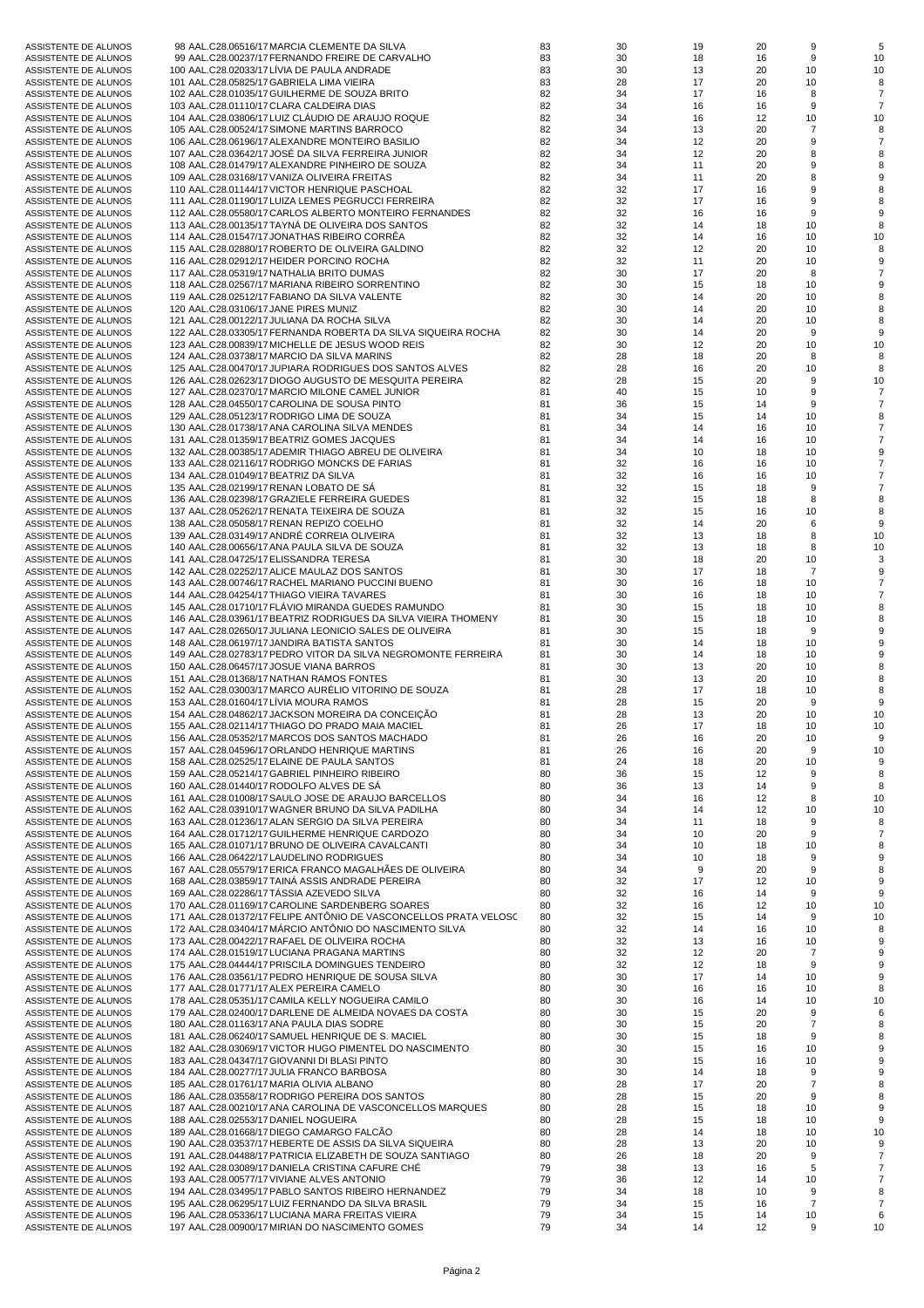| ASSISTENTE DE ALUNOS | 198 AAL.C28.03425/17 THOMÁS VIEGAS COSTA DO NASCIMENTO           | 79 | 34 | 13 | 16 | 10             |    |
|----------------------|------------------------------------------------------------------|----|----|----|----|----------------|----|
| ASSISTENTE DE ALUNOS | 199 AAL.C28.00894/17 NAHA WANDERSON DA CONCEIÇÃO                 | 79 | 32 | 18 | 16 | 6              |    |
| ASSISTENTE DE ALUNOS | 200 AAL.C28.04586/17 ELIDA LIMA BARRETO                          | 79 | 32 | 15 | 16 | 9              |    |
| ASSISTENTE DE ALUNOS | 201 AAL.C28.00519/17 ALINE FERNANDES CARDOSO                     | 79 | 32 | 15 | 14 | 10             |    |
| ASSISTENTE DE ALUNOS | 202 AAL.C28.01737/17 VANILSON OLEGARIO MACHADO                   | 79 | 32 | 15 | 14 | 10             | 8  |
|                      |                                                                  | 79 | 32 | 15 | 14 | 8              | 10 |
| ASSISTENTE DE ALUNOS | 203 AAL.C28.03911/17 VANESSA DA COSTA CAMPOS                     |    |    |    |    |                |    |
| ASSISTENTE DE ALUNOS | 204 AAL.C28.01050/17 MATHEUS ALMEIDA DE AGUIAR                   | 79 | 32 | 14 | 14 | 10             |    |
| ASSISTENTE DE ALUNOS | 205 AAL.C28.04373/17 LEONARDO SOARES                             | 79 | 32 | 13 | 18 | 10             |    |
| ASSISTENTE DE ALUNOS | 206 AAL.C28.02432/17 AMANDA PAES AMARO                           | 79 | 32 | 13 | 16 | 10             |    |
| ASSISTENTE DE ALUNOS | 207 AAL.C28.01560/17 BRUNA SOARES DO NASCIMENTO DE JESUS         | 79 | 32 | 11 | 18 | 10             |    |
| ASSISTENTE DE ALUNOS | 208 AAL.C28.02780/17 DOUGLAS DA SILVA ROCHA                      | 79 | 32 | 11 | 18 | 10             |    |
| ASSISTENTE DE ALUNOS | 209 AAL.C28.06579/17 CELY DE MARIANO                             | 79 | 30 | 17 | 16 | 9              |    |
| ASSISTENTE DE ALUNOS | 210 AAL.C28.02742/17 RAPHAEL LOPES                               | 79 | 30 | 17 | 14 | 10             |    |
|                      |                                                                  |    |    |    |    |                |    |
| ASSISTENTE DE ALUNOS | 211 AAL.C28.05799/17 GISELE MATHIAS DE SOUZA                     | 79 | 30 | 16 | 18 | 8              |    |
| ASSISTENTE DE ALUNOS | 212 AAL.C28.02533/17 VERÔNICA MENEZES HEMETÉRIO VAZ DO NASCIMEN  | 79 | 30 | 16 | 14 | 10             |    |
| ASSISTENTE DE ALUNOS | 213 AAL.C28.02130/17 GUSTAVO DE CARVALHO PINHEIRO DAS NEVES      | 79 | 30 | 15 | 16 | 10             |    |
| ASSISTENTE DE ALUNOS | 214 AAL.C28.02489/17 THIAGO ROBERTO BEZERRA DE SOUSA             | 79 | 30 | 14 | 20 | 9              |    |
| ASSISTENTE DE ALUNOS | 215 AAL.C28.06041/17 DEBORA SIMÕES DE SOUZA MENDEL               | 79 | 30 | 14 | 18 | 9              |    |
| ASSISTENTE DE ALUNOS | 216 AAL.C28.03025/17 BRUNA PONCIANO PEREIRA                      | 79 | 30 | 14 | 18 | 9              |    |
| ASSISTENTE DE ALUNOS | 217 AAL.C28.04805/17 EMANUEL DO NASCIMENTO E SILVA               | 79 | 30 | 14 | 18 | 9              |    |
| ASSISTENTE DE ALUNOS | 218 AAL.C28.01850/17 LUCIANE DA ROCHA DE LIMA                    | 79 | 30 | 14 | 16 | 10             |    |
|                      |                                                                  |    |    |    |    |                |    |
| ASSISTENTE DE ALUNOS | 219 AAL.C28.01686/17 MARIA HELENA MARCELINO DE MENDONÇA          | 79 | 30 | 13 | 18 | 9              |    |
| ASSISTENTE DE ALUNOS | 220 AAL.C28.04714/17 TAYZA MACHADO BOTELHO BELINI                | 79 | 30 | 13 | 18 | 9              |    |
| ASSISTENTE DE ALUNOS | 221 AAL.C28.01068/17 PATRICK FERREIRA LOUREIRO                   | 79 | 28 | 16 | 18 | 9              |    |
| ASSISTENTE DE ALUNOS | 222 AAL.C28.01769/17 JAILTON CARLOS DA SILVA                     | 79 | 28 | 16 | 16 | 10             |    |
| ASSISTENTE DE ALUNOS | 223 AAL.C28.05409/17 VINICIUS MELLO CORREA                       | 79 | 28 | 15 | 18 | 9              | 9  |
| ASSISTENTE DE ALUNOS | 224 AAL.C28.02060/17 MARINA CARVALHO MACHADO DA SILVA            | 79 | 28 | 15 | 18 | 8              | 10 |
|                      |                                                                  |    |    |    |    |                |    |
| ASSISTENTE DE ALUNOS | 225 AAL.C28.01230/17 PAULO HENRIQUE GOMES DA SILVA               | 79 | 28 | 14 | 20 | 9              |    |
| ASSISTENTE DE ALUNOS | 226 AAL.C28.04247/17 ANASTÁCIA PRISCILA FOKS CASCELI DE OLIVEIRA | 79 | 26 | 17 | 18 | 10             | 8  |
| ASSISTENTE DE ALUNOS | 227 AAL.C28.01390/17 EDUARDO AUGUSTO BEZERRA MOURA               | 79 | 26 | 16 | 18 | 10             | 9  |
| ASSISTENTE DE ALUNOS | 228 AAL.C28.01843/17 CLEDILSON CÄNDIDO SALAZAR                   | 79 | 26 | 14 | 20 | 9              | 10 |
| ASSISTENTE DE ALUNOS | 229 AAL.C28.02788/17 LEONARDO DE SOUZA OLIVEIRA                  | 78 | 34 | 13 | 16 | $\overline{7}$ |    |
| ASSISTENTE DE ALUNOS | 230 AAL.C28.01978/17 CAMILA DOS SANTOS                           | 78 | 34 | 13 | 16 | $\overline{7}$ |    |
| ASSISTENTE DE ALUNOS |                                                                  | 78 |    |    | 14 |                |    |
|                      | 231 AAL.C28.01970/17 ROSANA ALVES MARTORELLI                     |    | 34 | 13 |    | 10             |    |
| ASSISTENTE DE ALUNOS | 232 AAL.C28.03609/17 GLENDA ARRUDA OLIVEIRA                      | 78 | 34 | 12 | 18 | 10             |    |
| ASSISTENTE DE ALUNOS | 233 AAL.C28.04754/17 JULIANA BRITO DE CARVALHO                   | 78 | 34 | 11 | 14 | 9              | 10 |
| ASSISTENTE DE ALUNOS | 234 AAL.C28.05973/17 ROBERTA ROCHA DIAS                          | 78 | 32 | 12 | 18 | 8              |    |
| ASSISTENTE DE ALUNOS | 235 AAL.C28.02995/17 DAIANA DUARTE DE OLIVEIRA                   | 78 | 32 | 12 | 16 | 10             |    |
| ASSISTENTE DE ALUNOS | 236 AAL.C28.04737/17 ALBERTO DOS SANTOS DIAS DA SILVA            | 78 | 30 | 18 | 16 | $\overline{7}$ |    |
|                      | 237 AAL.C28.02267/17 BRUNA MOREIRA DE MELO                       | 78 | 30 | 15 | 20 | $\overline{7}$ |    |
| ASSISTENTE DE ALUNOS |                                                                  |    |    |    |    |                |    |
| ASSISTENTE DE ALUNOS | 238 AAL.C28.04106/17 BRUNA VIEIRA GOMES DE OLIVEIRA              | 78 | 30 | 15 | 20 | $\overline{7}$ |    |
| ASSISTENTE DE ALUNOS | 239 AAL.C28.04385/17 EUNICE PEREIRA MENDES                       | 78 | 30 | 14 | 20 | $\overline{7}$ |    |
| ASSISTENTE DE ALUNOS | 240 AAL.C28.01727/17 JAKQUELINE XAVIER DE ANDRADE                | 78 | 30 | 14 | 18 | 9              |    |
| ASSISTENTE DE ALUNOS | 241 AAL.C28.00725/17 JOSE CARLOS DE ALMEIDA PASSOS               | 78 | 30 | 14 | 18 | 9              |    |
| ASSISTENTE DE ALUNOS | 242 AAL.C28.01807/17 GABRIEL BATISTA FARIA                       | 78 | 30 | 14 | 18 | $\overline{7}$ |    |
| ASSISTENTE DE ALUNOS | 243 AAL.C28.01545/17 THAIS MATHIAS DA COSTA FONTAINHA            | 78 | 30 | 14 | 16 | 10             |    |
|                      | 244 AAL.C28.00312/17 JESSYCA PACHECO POZZI                       | 78 | 30 | 14 | 16 | 10             |    |
| ASSISTENTE DE ALUNOS |                                                                  | 78 |    |    |    | $\overline{7}$ |    |
| ASSISTENTE DE ALUNOS | 245 AAL.C28.01924/17 RAQUEL SILVA SOARES                         |    | 30 | 13 | 20 |                |    |
| ASSISTENTE DE ALUNOS | 246 AAL.C28.02299/17 PRYSCILLA DEFANNE FERREIRA DE OLIVEIRA      | 78 | 30 | 12 | 20 | 9              |    |
| ASSISTENTE DE ALUNOS | 247 AAL.C28.02476/17 CASSIA VERÖNICA TENORIO MACIEL              | 78 | 30 | 11 | 20 | 9              |    |
| ASSISTENTE DE ALUNOS | 248 AAL.C28.03064/17 RONIËLDA SOUZA BARANDA                      | 78 | 30 | 11 | 20 | 9              |    |
| ASSISTENTE DE ALUNOS | 249 AAL.C28.02551/17 ANA CAROLINA DE OLIVEIRA MARTINS            | 78 | 28 | 18 | 16 | 8              |    |
| ASSISTENTE DE ALUNOS | 250 AAL.C28.03488/17 VANESSA DE FREITAS LEARDINI NEVES           | 78 | 28 | 15 | 18 | 9              |    |
|                      | 251 AAL.C28.02545/17 TATIANA SILVA SIVIERO                       | 78 | 28 | 15 | 16 | 10             |    |
| ASSISTENTE DE ALUNOS |                                                                  |    |    |    |    |                |    |
| ASSISTENTE DE ALUNOS | 252 AAL.C28.04383/17 DANIEL DE BRITO MACHADO                     | 78 | 28 | 15 | 16 | 9              | 10 |
| ASSISTENTE DE ALUNOS | 253 AAL.C28.03828/17 TATIANA VAZ LOURENCO                        | 78 | 28 | 14 | 20 | 9              | 7  |
| ASSISTENTE DE ALUNOS | 254 AAL.C28.04156/17 GABRIEL ÄNGELO DE MELO PIRES                | 78 | 28 | 12 | 20 | 9              |    |
| ASSISTENTE DE ALUNOS | 255 AAL.C28.02203/17 IGOR PORTO CASTRO                           | 78 | 28 | 12 | 18 | 10             | 10 |
| ASSISTENTE DE ALUNOS | 256 AAL.C28.02748/17 CLAYTON TRINDADE DA SILVEIRA                | 78 | 26 | 14 | 20 | 10             |    |
| ASSISTENTE DE ALUNOS | 257 AAL.C28.02735/17 JOSÉ MIRANDA DA ROCHA                       | 78 | 24 | 17 | 18 | 10             | 9  |
| ASSISTENTE DE ALUNOS | 258 AAL.C28.04477/17 FABIO DA SILVA PAES                         | 78 | 24 | 14 | 20 | 10             | 10 |
| ASSISTENTE DE ALUNOS | 259 AAL.C28.01259/17 INGRID FERNANDES DIAS DA CRUZ ALVES         | 78 | 24 | 14 | 20 | 10             | 10 |
| ASSISTENTE DE ALUNOS | 260 AAL.C28.01387/17 CARLOS ANDRÉ DA CUNHA CAMPOS                | 77 | 34 | 14 | 14 | 9              |    |
|                      |                                                                  |    |    |    |    |                |    |
| ASSISTENTE DE ALUNOS | 261 AAL.C28.01551/17 FERNANDO ALBERTO CORDEIRO DE SOUZA          | 77 | 32 | 18 | 14 | $\overline{7}$ |    |
| ASSISTENTE DE ALUNOS | 262 AAL.C28.06390/17 MÁRCIO GOMES JÚNIOR                         | 77 | 32 | 16 | 12 | 9              |    |
| ASSISTENTE DE ALUNOS | 263 AAL.C28.04958/17 CARLOS ROBERTO CALENTI TRINDADE             | 77 | 32 | 15 | 12 | 9              |    |
| ASSISTENTE DE ALUNOS | 264 AAL.C28.03675/17 LEONARDO NOGUEIRA GROSS                     | 77 | 32 | 15 | 12 | 9              |    |
| ASSISTENTE DE ALUNOS | 265 AAL.C28.05857/17 PRISCILLA QUIRINO FERREIRA                  | 77 | 32 | 14 | 16 | 8              |    |
| ASSISTENTE DE ALUNOS | 266 AAL.C28.03633/17 TATIANA GARCEZ                              | 77 | 32 | 14 | 16 | 8              |    |
| ASSISTENTE DE ALUNOS | 267 AAL.C28.06586/17 FERNANDA XAUD DELAUNAY FORTUNA              | 77 | 32 | 14 | 16 | $\overline{7}$ |    |
| ASSISTENTE DE ALUNOS | 268 AAL.C28.02562/17 LUCIANA DOS SANTOS SANTANA                  | 77 | 32 | 14 | 14 | 8              |    |
|                      |                                                                  |    |    |    |    |                |    |
| ASSISTENTE DE ALUNOS | 269 AAL.C28.03217/17 ÉRICA TRAJANO XAVIER MIQUILINO              | 77 | 32 | 13 | 16 | 10             |    |
| ASSISTENTE DE ALUNOS | 270 AAL.C28.03575/17 EVELYN BENTO FERREIRA                       | 77 | 32 | 13 | 16 | $\overline{7}$ |    |
| ASSISTENTE DE ALUNOS | 271 AAL.C28.01167/17 CAMILA DA ROCHA MENESES                     | 77 | 32 | 12 | 20 | 5              |    |
| ASSISTENTE DE ALUNOS | 272 AAL.C28.02377/17 WELTON TORRES                               | 77 | 32 | 10 | 18 | 8              |    |
| ASSISTENTE DE ALUNOS | 273 AAL.C28.04321/17 DAIANE KELLY KOMOROSKI                      | 77 | 32 | 9  | 18 | 10             |    |
| ASSISTENTE DE ALUNOS | 274 AAL.C28.05794/17 RAPHAELA RAMOS WEBERING                     | 77 | 30 | 17 | 16 | 7              |    |
| ASSISTENTE DE ALUNOS | 275 AAL.C28.02989/17 LIGIA SANTOS DE OLIVEIRA DA SILVA           | 77 | 30 | 17 | 12 | 9              |    |
| ASSISTENTE DE ALUNOS | 276 AAL.C28.04095/17 MARIA APARECIDA SCHWATZER                   | 77 | 30 | 16 | 16 | 10             | 5  |
|                      |                                                                  |    |    |    |    |                | 7  |
| ASSISTENTE DE ALUNOS | 277 AAL.C28.02204/17 GUILHERME FERREIRA MAIA                     | 77 | 30 | 15 | 20 | 5              |    |
| ASSISTENTE DE ALUNOS | 278 AAL.C28.03322/17 FABIANA DE ARAÚJO LIMA                      | 77 | 30 | 15 | 14 | 9              |    |
| ASSISTENTE DE ALUNOS | 279 AAL.C28.00117/17 ERIKA AMBRÓSIO ROQUE                        | 77 | 30 | 14 | 14 | 10             |    |
| ASSISTENTE DE ALUNOS | 280 AAL.C28.06465/17 LETICIA TAILOR VINHOZA                      | 77 | 30 | 14 | 14 | 9              | 10 |
| ASSISTENTE DE ALUNOS | 281 AAL.C28.01099/17 CAIQUE GUSTAVO SENRA DA SILVA               | 77 | 30 | 13 | 18 | 10             |    |
| ASSISTENTE DE ALUNOS | 282 AAL.C28.04962/17 MARIANA DE SOUZA                            | 77 | 30 | 13 | 16 | 9              | 9  |
| ASSISTENTE DE ALUNOS | 283 AAL.C28.05678/17 MELIO NASCIMENTO CABRAL                     | 77 | 30 | 12 | 18 | 9              | 8  |
| ASSISTENTE DE ALUNOS | 284 AAL.C28.01404/17 MAICOM CABRAL DE OLIVEIRA                   | 77 | 30 | 12 | 18 | 8              | 9  |
|                      |                                                                  |    |    |    |    |                |    |
| ASSISTENTE DE ALUNOS | 285 AAL.C28.01443/17 DAYVID FRAMPTON DE JESUS GOMES              | 77 | 30 | 12 | 18 | $\overline{7}$ | 10 |
| ASSISTENTE DE ALUNOS | 286 AAL.C28.05049/17 THIAGO DA MOTA MENEZES                      | 77 | 30 | 10 | 18 | 10             |    |
| ASSISTENTE DE ALUNOS | 287 AAL.C28.04050/17 ALINE NASCIMENTO POLACK DE CARVALHO         | 77 | 28 | 18 | 14 | 9              |    |
| ASSISTENTE DE ALUNOS | 288 AAL.C28.04521/17 ESTER CAMILO MOREIRA MACIEL                 | 77 | 28 | 17 | 16 | 9              |    |
| ASSISTENTE DE ALUNOS | 289 AAL.C28.02376/17 MAICON HENRIQUE FERNANDES                   | 77 | 28 | 17 | 14 | 10             |    |
| ASSISTENTE DE ALUNOS | 290 AAL.C28.04388/17 MICHELE DA SILVA DO ESPIRITO SANTO DE PAULA | 77 | 28 | 16 | 16 | 8              |    |
| ASSISTENTE DE ALUNOS | 291 AAL.C28.02464/17 CIANA NEUMEYER CARDOSO BENFEITA             | 77 | 28 | 16 | 14 | 10             | 9  |
| ASSISTENTE DE ALUNOS | 292 AAL.C28.03838/17 FELIPE OLIVEIRA GUIMARÃES                   | 77 | 28 | 15 | 16 | 10             |    |
| ASSISTENTE DE ALUNOS | 293 AAL.C28.00748/17 EVELLYN DE SOUZA RODRIGUES                  | 77 | 28 | 15 | 16 | 9              |    |
|                      |                                                                  | 77 |    |    |    |                | 5  |
| ASSISTENTE DE ALUNOS | 294 AAL.C28.02162/17 MARIANA FERREIRA                            |    | 28 | 14 | 20 | 10             |    |
| ASSISTENTE DE ALUNOS | 295 AAL.C28.03072/17 RAQUEL MARQUES PAIVA                        | 77 | 28 | 14 | 20 | 8              |    |
| ASSISTENTE DE ALUNOS | 296 AAL.C28.05681/17 FELIPE SPINOLA GONÇALVES PEREIRA            | 77 | 28 | 14 | 16 | 10             |    |
| ASSISTENTE DE ALUNOS | 297 AAL.C28.03161/17 ALINE ALVES DE AZEVEDO ZANETTI              | 77 | 28 | 13 | 20 | 9              | 7  |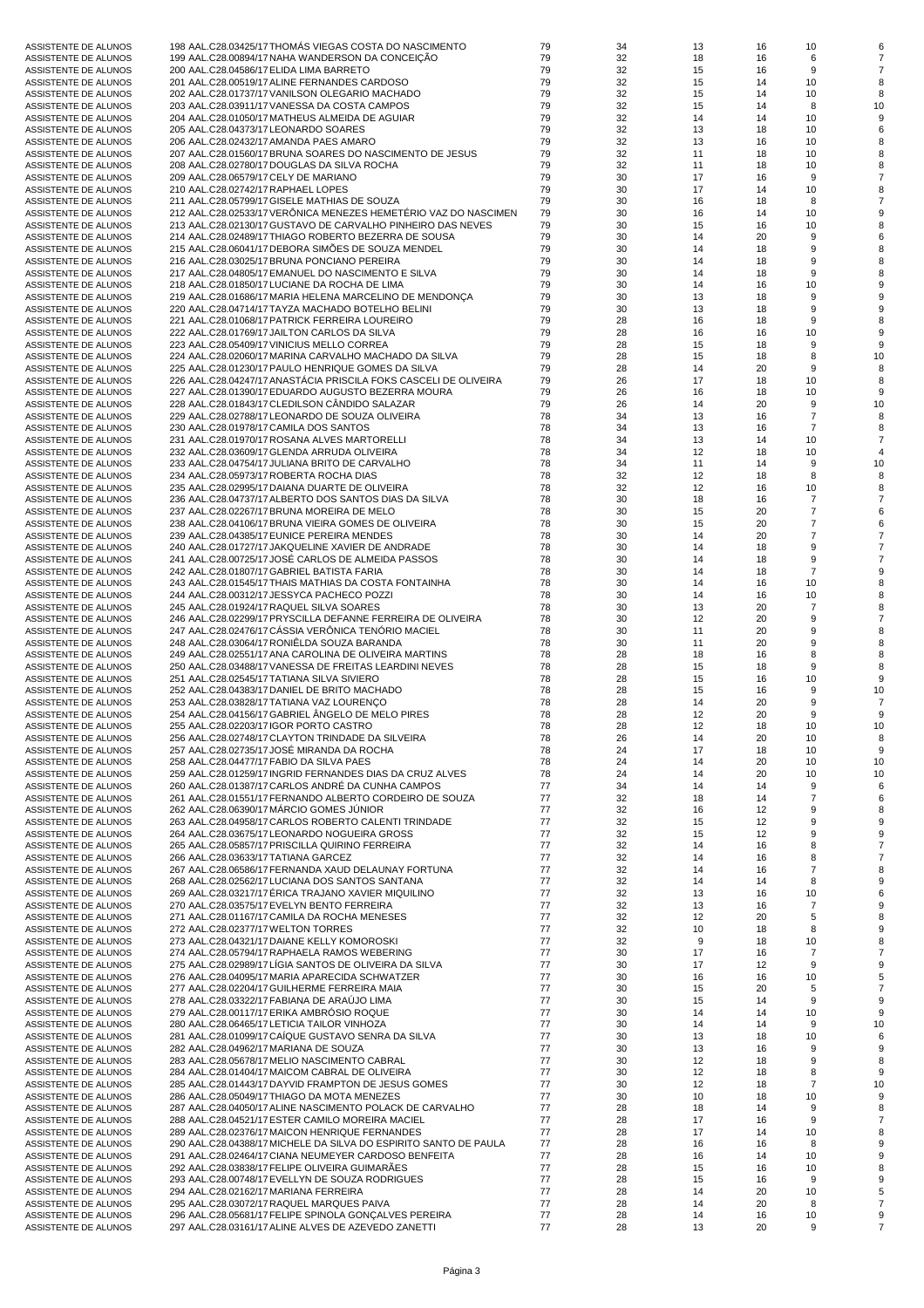| 298 AAL.C28.00046/17 JANAINA DE MIRANDA HASSEL NASCIMENTO<br>77<br>28<br>13<br>18<br>10<br>ASSISTENTE DE ALUNOS<br>299 AAL.C28.00852/17 LUIZ FELIPE DA SILVA RODRIGUES<br>77<br>28<br>9<br>13<br>18<br>ASSISTENTE DE ALUNOS<br>77<br>28<br>12<br>9<br>300 AAL.C28.02122/17 ANA RAPHAELA PEREIRA E PAULA<br>20<br>8<br>ASSISTENTE DE ALUNOS<br>9<br>301 AAL.C28.02500/17 FABIO HENRIQUE DA SILVEIRA<br>77<br>28<br>12<br>18<br>10<br>ASSISTENTE DE ALUNOS<br>77<br>9<br>302 AAL.C28.06147/17 FELIPE MOREIRA DE PAIVA<br>28<br>12<br>10<br>ASSISTENTE DE ALUNOS<br>18<br>77<br>9<br>303 AAL.C28.05362/17 MARCOS AURELIO DA SILVA<br>28<br>11<br>20<br>ASSISTENTE DE ALUNOS<br>77<br>304 AAL.C28.01373/17 RUBENS FERNANDES GOMES JUNIOR<br>28<br>11<br>20<br>9<br>9<br>ASSISTENTE DE ALUNOS<br>77<br>26<br>17<br>8<br>305 AAL.C28.06266/17 ALIPIO DE ARAUJO MENDES JUNIOR<br>16<br>10<br>ASSISTENTE DE ALUNOS<br>77<br>306 AAL.C28.02700/17 TAMARA DIAS TOFANI<br>26<br>16<br>16<br>10<br>ASSISTENTE DE ALUNOS<br>77<br>26<br>9<br>307 AAL.C28.01508/17 MARINA FERNANDES DE JESUS<br>14<br>20<br>8<br>ASSISTENTE DE ALUNOS<br>77<br>26<br>9<br>308 AAL.C28.06003/17 ABRAAO DIAS AURELIANO<br>14<br>18<br>10<br>ASSISTENTE DE ALUNOS<br>77<br>9<br>309 AAL.C28.02902/17 FILIPE MELLO DE SOUZA CABRAL<br>24<br>16<br>18<br>10<br>ASSISTENTE DE ALUNOS<br>76<br>310 AAL.C28.04140/17 MIKAELA SORIANO<br>34<br>14<br>18<br>$\overline{4}$<br>ASSISTENTE DE ALUNOS<br>76<br>9<br>311 AAL.C28.05266/17 FERNANDA BORBA RODRIGUES SOARES<br>34<br>13<br>12<br>ASSISTENTE DE ALUNOS<br>9<br>312 AAL.C28.05716/17 LOURDES LOUREIRO SANTOS DE ALBUQUERQUE<br>76<br>32<br>19<br>10<br>ASSISTENTE DE ALUNOS<br>313 AAL.C28.05442/17 NATHALIA PINHEIRO FERREIRA PINTO<br>76<br>32<br>6<br>15<br>18<br>ASSISTENTE DE ALUNOS<br>76<br>32<br>9<br>314 AAL.C28.02555/17 NATHALIA SALES DE SOUZA<br>15<br>12<br>ASSISTENTE DE ALUNOS<br>315 AAL.C28.05332/17 MARIANA ELENA PINHEIRO DOS SANTOS DE SOUZA<br>76<br>32<br>15<br>10<br>10<br>ASSISTENTE DE ALUNOS<br>316 AAL.C28.02548/17 LUIZ FELIPE ALMEIDA DA COSTA<br>76<br>32<br>6<br>14<br>18<br>ASSISTENTE DE ALUNOS<br>9<br>76<br>32<br>317 AAL.C28.03688/17 CAIO MAGALHAES CHAVES BARBOSA<br>14<br>14<br>ASSISTENTE DE ALUNOS<br>76<br>32<br>8<br>318 AAL.C28.03850/17 PRISCILA MANSO PINHEIRO<br>14<br>14<br>ASSISTENTE DE ALUNOS<br>76<br>32<br>$\overline{7}$<br>319 AAL.C28.04173/17 KATIA DOS SANTOS DO NASCIMENTO<br>13<br>18<br>ASSISTENTE DE ALUNOS<br>$\overline{7}$<br>76<br>320 AAL.C28.01435/17 VANDA DE OLIVEIRA DA SILVA<br>32<br>13<br>16<br>ASSISTENTE DE ALUNOS<br>76<br>32<br>12<br>9<br>321 AAL.C28.01216/17 MIRIAN LABONDE DO NASCIMENTO<br>18<br>ASSISTENTE DE ALUNOS<br>76<br>32<br>$\overline{7}$<br>322 AAL.C28.02532/17 GRACE KELLY SALVIANO BEZERRA<br>12<br>18<br>ASSISTENTE DE ALUNOS<br>76<br>32<br>12<br>10<br>323 AAL.C28.01432/17 GISELE GAMA CAMPOS<br>16<br>ASSISTENTE DE ALUNOS<br>324 AAL.C28.02401/17 RËMISSON VENTURA GARCIA MEDEIROS<br>76<br>32<br>9<br>11<br>18<br>ASSISTENTE DE ALUNOS<br>325 AAL.C28.03080/17 ANDRÉ LUIZ FERRREIRA BRAGA<br>76<br>32<br>6<br>11<br>18<br>ASSISTENTE DE ALUNOS<br>76<br>32<br>326 AAL.C28.02861/17 FLAVIA DOS SANTOS ARAÚJO<br>11<br>16<br>10<br>ASSISTENTE DE ALUNOS<br>76<br>32<br>9<br>327 AAL.C28.02711/17 MONIQUE DO ESPIRITO SANTO MORAES<br>10<br>18<br>ASSISTENTE DE ALUNOS<br>76<br>8<br>328 AAL.C28.02998/17 LUCIO MENDES GUEDES<br>32<br>10<br>18<br>ASSISTENTE DE ALUNOS<br>76<br>30<br>17<br>8<br>329 AAL.C28.03610/17 FERNANDA DE FREITAS VALLONE<br>14<br>ASSISTENTE DE ALUNOS<br>76<br>$\overline{7}$<br>330 AAL.C28.00808/17 KAREN SILVA PRADO<br>30<br>16<br>16<br>ASSISTENTE DE ALUNOS<br>9<br>76<br>30<br>331 AAL.C28.04066/17 CARLOS EDUARDO CAMPOS SENOS<br>16<br>14<br>ASSISTENTE DE ALUNOS<br>332 AAL.C28.02518/17 GABRIELLE DE FRANÇA LIRA<br>76<br>30<br>9<br>16<br>14<br>ASSISTENTE DE ALUNOS<br>76<br>30<br>10<br>333 AAL.C28.04197/17 RAMON PORPHIRIO GUABIROBA<br>16<br>12<br>ASSISTENTE DE ALUNOS<br>76<br>30<br>9<br>334 AAL.C28.03234/17 PAULA CARNEIRO DO AMARAL NETTO<br>15<br>16<br>ASSISTENTE DE ALUNOS<br>9<br>76<br>30<br>335 AAL.C28.04103/17 FERNANDA MATIAS MORAES<br>15<br>14<br>ASSISTENTE DE ALUNOS<br>76<br>336 AAL.C28.00114/17 THAMIRIS GONÇALVES PAULINO<br>30<br>15<br>14<br>8<br>ASSISTENTE DE ALUNOS<br>76<br>8<br>337 AAL.C28.00296/17 CARLA SILVA ATANAZIO<br>30<br>15<br>14<br>ASSISTENTE DE ALUNOS<br>338 AAL.C28.04729/17 THAYNA CHRISTYNE ASSIS DA SILVA<br>76<br>30<br>9<br>14<br>16<br>ASSISTENTE DE ALUNOS<br>339 AAL.C28.00052/17 JESSICA SANTOS LIMA<br>76<br>8<br>30<br>14<br>16<br>ASSISTENTE DE ALUNOS<br>76<br>30<br>9<br>340 AAL.C28.06532/17 LIDIA MARCIA SOUZA DA TRINDADE<br>13<br>18<br>ASSISTENTE DE ALUNOS<br>76<br>30<br>341 AAL.C28.01085/17 SUZANA CHRISTINA OLIVEIRA BARBOSA<br>13<br>14<br>10<br>ASSISTENTE DE ALUNOS<br>76<br>30<br>12<br>9<br>342 AAL.C28.05001/17 DENILUCE LOPES DE FARIA<br>20<br>ASSISTENTE DE ALUNOS<br>76<br>12<br>9<br>343 AAL.C28.03623/17 MATHEUS DOS SANTOS COSTA<br>30<br>18<br>ASSISTENTE DE ALUNOS<br>76<br>$\overline{7}$<br>344 AAL.C28.02772/17 RACHEL CARDOSO ALEXANDRE<br>30<br>12<br>18<br>ASSISTENTE DE ALUNOS<br>76<br>12<br>345 AAL.C28.04350/17 RAFAELA AZEVEDO DA SILVA<br>30<br>16<br>10<br>ASSISTENTE DE ALUNOS<br>8<br>346 AAL.C28.05967/17 RICARDO ARAUJO FERNANDES LISBOA<br>76<br>30<br>12<br>16<br>8<br>10<br>ASSISTENTE DE ALUNOS<br>76<br>30<br>347 AAL.C28.03437/17 JULIANA CURITYBA DE MELLO CAMPOS<br>11<br>16<br>10<br>ASSISTENTE DE ALUNOS<br>348 AAL.C28.04037/17 LEONARDO SANTOS MOURA<br>76<br>30<br>9<br>11<br>16<br>10<br>ASSISTENTE DE ALUNOS<br>76<br>30<br>9<br>349 AAL.C28.03856/17 ALCIDES CORREA MELONIO<br>10<br>20<br>ASSISTENTE DE ALUNOS<br>76<br>28<br>17<br>350 AAL.C28.06089/17 GABRIELA PALADINO DE SOUZA<br>16<br>10<br>ASSISTENTE DE ALUNOS<br>76<br>9<br>28<br>15<br>16<br>ASSISTENTE DE ALUNOS<br>351 AAL.C28.02344/17 SHANA DE OLIVEIRA MELO<br>76<br>9<br>352 AAL.C28.04788/17 JULIO ANSELMO MENDES JUNIOR<br>28<br>15<br>16<br>ASSISTENTE DE ALUNOS<br>353 AAL.C28.02875/17 ANA CRISTINA GOMES CARRACEDO<br>76<br>28<br>15<br>16<br>8<br>ASSISTENTE DE ALUNOS<br>76<br>ASSISTENTE DE ALUNOS<br>354 AAL.C28.05394/17 EDSON DE ABREU MARCIANO<br>28<br>15<br>14<br>10<br>9<br>355 AAL.C28.00200/17 ANA CAROLINA ARAUJO LUGULLO<br>76<br>28<br>ASSISTENTE DE ALUNOS<br>14<br>18<br>6<br>10<br>356 AAL.C28.06115/17 MICHELE BORGES DA PAIXÃO<br>76<br>28<br>9<br>ASSISTENTE DE ALUNOS<br>14<br>16<br>357 AAL.C28.02728/17 LAYLA DO CARMO CRUZ DOS SANTOS<br>76<br>9<br>28<br>13<br>18<br>ASSISTENTE DE ALUNOS<br>358 AAL.C28.04196/17 DANIELA DE BARROS FARIA DAS CHAGAS<br>76<br>28<br>ASSISTENTE DE ALUNOS<br>13<br>18<br>8<br>ASSISTENTE DE ALUNOS<br>359 AAL.C28.00873/17 BIANCA HELENA DE SOUZA<br>76<br>28<br>12<br>10<br>18<br>76<br>ASSISTENTE DE ALUNOS<br>360 AAL.C28.00266/17 GIBRAN DE ABREU SOARES<br>28<br>12<br>18<br>9<br>361 AAL.C28.03312/17 RODRIGO DOS SANTOS BARROS<br>76<br>ASSISTENTE DE ALUNOS<br>26<br>17<br>16<br>10<br>362 AAL.C28.03184/17 ROBSON ARVEY TAVEIRA TEIXEIRA<br>76<br>26<br>17<br>9<br>ASSISTENTE DE ALUNOS<br>14<br>10<br>363 AAL.C28.00931/17 JOANA DARCK JASMIM FAUSTINO<br>76<br>9<br>ASSISTENTE DE ALUNOS<br>26<br>16<br>16<br>364 AAL.C28.06220/17 VICTOR VERGETTE DE ALMEIDA<br>76<br>26<br>10<br>ASSISTENTE DE ALUNOS<br>15<br>16<br>365 AAL.C28.04923/17 CRISTIANO LIMA<br>76<br>26<br>ASSISTENTE DE ALUNOS<br>14<br>20<br>8<br>366 AAL.C28.01341/17 PAULO ROBERTO DE SOUSA JUNIOR<br>76<br>ASSISTENTE DE ALUNOS<br>26<br>14<br>18<br>10<br>367 AAL.C28.00432/17 MICHELLE GARCIA ANTONIO FERREIRA<br>76<br>9<br>ASSISTENTE DE ALUNOS<br>26<br>14<br>18<br>368 AAL.C28.02736/17 FABÍOLA DOS SANTOS<br>76<br>ASSISTENTE DE ALUNOS<br>26<br>11<br>20<br>10<br>369 AAL.C28.01732/17 ANDRÉ BOTELHO YAMADA<br>76<br>ASSISTENTE DE ALUNOS<br>24<br>17<br>18<br>10<br>7<br>370 AAL.C28.00484/17 KASSANDRA BORGES MONTEIRO<br>76<br>ASSISTENTE DE ALUNOS<br>24<br>15<br>18<br>9<br>10<br>371 AAL.C28.05227/17 PAULA LOPES ERTHAL<br>76<br>10<br>ASSISTENTE DE ALUNOS<br>24<br>14<br>20<br>372 AAL.C28.00158/17 TAINA JAMILE CAVALCANTI DA CRUZ<br>76<br>24<br>20<br>ASSISTENTE DE ALUNOS<br>14<br>10<br>373 AAL.C28.05511/17 ANA CAROLINA SILVA DE ARAÚJO SANTOS<br>76<br>24<br>ASSISTENTE DE ALUNOS<br>13<br>20<br>10<br>374 AAL.C28.05641/17 PÄMELLA BARBOSA CARVALHO<br>75<br>36<br>8<br>14<br>14<br>ASSISTENTE DE ALUNOS<br>375 AAL.C28.01763/17 SAMIRA HERCULANO PEREIRA<br>75<br>17<br>9<br>ASSISTENTE DE ALUNOS<br>34<br>6<br>75<br>376 AAL.C28.02405/17 DEBORA DE LIMA SILVA<br>34<br>10<br>18<br>8<br>ASSISTENTE DE ALUNOS<br>377 AAL.C28.00856/17 CLAUDIO MIGUEL BORGES<br>75<br>34<br>$\overline{7}$<br>ASSISTENTE DE ALUNOS<br>18<br>10<br>75<br>32<br>ASSISTENTE DE ALUNOS<br>378 AAL.C28.03230/17 VICTOR DIAS<br>16<br>12<br>8<br>379 AAL.C28.04403/17 JOSEANO BARRETO DO NASCIMENTO<br>75<br>32<br>12<br>9<br>ASSISTENTE DE ALUNOS<br>15<br>380 AAL.C28.03559/17 ISABELA TRIVISOL ARRUDA DE MORAES<br>75<br>32<br>9<br>ASSISTENTE DE ALUNOS<br>15<br>12<br>381 AAL.C28.02349/17 MARLEY RIZZO DE LIMA<br>75<br>32<br>15<br>12<br>9<br>ASSISTENTE DE ALUNOS<br>382 AAL.C28.05830/17 FERNANDA NOGUEIRA DA CRUZ MAFRA<br>75<br>32<br>ASSISTENTE DE ALUNOS<br>14<br>16<br>8<br>383 AAL.C28.01581/17 ROAN BARBOSA GOMES DE SOUSA<br>75<br>32<br>10<br>ASSISTENTE DE ALUNOS<br>14<br>10<br>384 AAL.C28.01717/17 RACHEL REZENDE SANTANA<br>75<br>32<br>6<br>ASSISTENTE DE ALUNOS<br>13<br>20<br>385 AAL.C28.03382/17 KLEYCIELLE DA CONCEIÇÃO MOURA<br>75<br>32<br>6<br>ASSISTENTE DE ALUNOS<br>12<br>18<br>386 AAL.C28.01472/17 MATEUS FERREIRA LEITE<br>75<br>ASSISTENTE DE ALUNOS<br>30<br>17<br>12<br>9<br>387 AAL.C28.04033/17 LIS HELENA ASCHERMANN KEUCHEGERIAN<br>75<br>30<br>16<br>10<br>ASSISTENTE DE ALUNOS<br>14<br>388 AAL.C28.01166/17 BRUNA DE LIMA ALVES<br>75<br>30<br>9<br>ASSISTENTE DE ALUNOS<br>15<br>14<br>389 AAL.C28.00004/17 PAULO CÉSAR DA CONCEIÇÃO<br>75<br>30<br>15<br>12<br>10<br>ASSISTENTE DE ALUNOS<br>390 AAL.C28.02485/17 LAELIO AZEVEDO DA SILVA<br>75<br>30<br>9<br>ASSISTENTE DE ALUNOS<br>15<br>12<br>391 AAL.C28.03874/17 AMANDA GONÇALVES FIGUEIREDO<br>75<br>30<br>ASSISTENTE DE ALUNOS<br>14<br>14<br>10<br>392 AAL.C28.06524/17 JESSICA DE OLIVEIRA ABREU<br>75<br>30<br>9<br>14<br>14<br>ASSISTENTE DE ALUNOS<br>393 AAL.C28.04975/17 LUDMILA OLIVEIRA CHAVES<br>75<br>ASSISTENTE DE ALUNOS<br>30<br>13<br>18<br>8<br>75<br>9<br>ASSISTENTE DE ALUNOS<br>394 AAL.C28.06592/17 FABRICIA DA SILVA DE OLIVEIRA<br>30<br>13<br>16<br>395 AAL.C28.04543/17 FABIO QUINTELA DE MEDEIROS OLIVEIRA<br>75<br>30<br>9<br>ASSISTENTE DE ALUNOS<br>13<br>14<br>396 AAL.C28.04823/17 ANDRÉA LORENA MEDEIROS DOS SANTOS<br>ASSISTENTE DE ALUNOS<br>75<br>30<br>12<br>20<br>7<br>397 AAL.C28.03426/17 PAULA LARDY MACHADO MONTEIRO MARTINELLI<br>75<br>30<br>12<br>18<br>7<br>ASSISTENTE DE ALUNOS<br>8 |  |  |  |  |
|---------------------------------------------------------------------------------------------------------------------------------------------------------------------------------------------------------------------------------------------------------------------------------------------------------------------------------------------------------------------------------------------------------------------------------------------------------------------------------------------------------------------------------------------------------------------------------------------------------------------------------------------------------------------------------------------------------------------------------------------------------------------------------------------------------------------------------------------------------------------------------------------------------------------------------------------------------------------------------------------------------------------------------------------------------------------------------------------------------------------------------------------------------------------------------------------------------------------------------------------------------------------------------------------------------------------------------------------------------------------------------------------------------------------------------------------------------------------------------------------------------------------------------------------------------------------------------------------------------------------------------------------------------------------------------------------------------------------------------------------------------------------------------------------------------------------------------------------------------------------------------------------------------------------------------------------------------------------------------------------------------------------------------------------------------------------------------------------------------------------------------------------------------------------------------------------------------------------------------------------------------------------------------------------------------------------------------------------------------------------------------------------------------------------------------------------------------------------------------------------------------------------------------------------------------------------------------------------------------------------------------------------------------------------------------------------------------------------------------------------------------------------------------------------------------------------------------------------------------------------------------------------------------------------------------------------------------------------------------------------------------------------------------------------------------------------------------------------------------------------------------------------------------------------------------------------------------------------------------------------------------------------------------------------------------------------------------------------------------------------------------------------------------------------------------------------------------------------------------------------------------------------------------------------------------------------------------------------------------------------------------------------------------------------------------------------------------------------------------------------------------------------------------------------------------------------------------------------------------------------------------------------------------------------------------------------------------------------------------------------------------------------------------------------------------------------------------------------------------------------------------------------------------------------------------------------------------------------------------------------------------------------------------------------------------------------------------------------------------------------------------------------------------------------------------------------------------------------------------------------------------------------------------------------------------------------------------------------------------------------------------------------------------------------------------------------------------------------------------------------------------------------------------------------------------------------------------------------------------------------------------------------------------------------------------------------------------------------------------------------------------------------------------------------------------------------------------------------------------------------------------------------------------------------------------------------------------------------------------------------------------------------------------------------------------------------------------------------------------------------------------------------------------------------------------------------------------------------------------------------------------------------------------------------------------------------------------------------------------------------------------------------------------------------------------------------------------------------------------------------------------------------------------------------------------------------------------------------------------------------------------------------------------------------------------------------------------------------------------------------------------------------------------------------------------------------------------------------------------------------------------------------------------------------------------------------------------------------------------------------------------------------------------------------------------------------------------------------------------------------------------------------------------------------------------------------------------------------------------------------------------------------------------------------------------------------------------------------------------------------------------------------------------------------------------------------------------------------------------------------------------------------------------------------------------------------------------------------------------------------------------------------------------------------------------------------------------------------------------------------------------------------------------------------------------------------------------------------------------------------------------------------------------------------------------------------------------------------------------------------------------------------------------------------------------------------------------------------------------------------------------------------------------------------------------------------------------------------------------------------------------------------------------------------------------------------------------------------------------------------------------------------------------------------------------------------------------------------------------------------------------------------------------------------------------------------------------------------------------------------------------------------------------------------------------------------------------------------------------------------------------------------------------------------------------------------------------------------------------------------------------------------------------------------------------------------------------------------------------------------------------------------------------------------------------------------------------------------------------------------------------------------------------------------------------------------------------------------------------------------------------------------------------------------------------------------------------------------------------------------------------------------------------------------------------------------------------------------------------------------------------------------------------------------------------------------------------------------------------------------------------------------------------------------------------------------------------------------------------------------------------------------------------------------------------------------------------------------------------------------------------------------------------------------------------------------------------------------------------------------------------------------------------------------------------------------------------------------------------------------------------------------------------------------------------------------------------------------------------------------------------------------------------------------------------------------------------------------------------------------------------------------------------------------------------------------------------------------------------------------------------------------------------------------------------------------------------------------------------------------------------------------------------------------------------------------------------------------------------------------------------------------------------------------------------------------------------------------------------------------------------------------------------------------------------------------------------------------------------------------------------------------------------------------------------------------------------------------------------------------------------------------------------------------------------------------------------------------------------------------------------------------------------------------------------------------------------------------------------------------------------------------------------------------------------------------------------------------------------------------------------------------------------------------------------------------------------------------------------------------------------------------------------------------------------------------------------------------------------------------------------------------------------------------------------|--|--|--|--|
|                                                                                                                                                                                                                                                                                                                                                                                                                                                                                                                                                                                                                                                                                                                                                                                                                                                                                                                                                                                                                                                                                                                                                                                                                                                                                                                                                                                                                                                                                                                                                                                                                                                                                                                                                                                                                                                                                                                                                                                                                                                                                                                                                                                                                                                                                                                                                                                                                                                                                                                                                                                                                                                                                                                                                                                                                                                                                                                                                                                                                                                                                                                                                                                                                                                                                                                                                                                                                                                                                                                                                                                                                                                                                                                                                                                                                                                                                                                                                                                                                                                                                                                                                                                                                                                                                                                                                                                                                                                                                                                                                                                                                                                                                                                                                                                                                                                                                                                                                                                                                                                                                                                                                                                                                                                                                                                                                                                                                                                                                                                                                                                                                                                                                                                                                                                                                                                                                                                                                                                                                                                                                                                                                                                                                                                                                                                                                                                                                                                                                                                                                                                                                                                                                                                                                                                                                                                                                                                                                                                                                                                                                                                                                                                                                                                                                                                                                                                                                                                                                                                                                                                                                                                                                                                                                                                                                                                                                                                                                                                                                                                                                                                                                                                                                                                                                                                                                                                                                                                                                                                                                                                                                                                                                                                                                                                                                                                                                                                                                                                                                                                                                                                                                                                                                                                                                                                                                                                                                                                                                                                                                                                                                                                                                                                                                                                                                                                                                                                                                                                                                                                                                                                                                                                                                                                                                                                                                                                                                                                                                                                                                                                                                                                                                                                                                                                                                                                                                                                                                                                                                                                         |  |  |  |  |
|                                                                                                                                                                                                                                                                                                                                                                                                                                                                                                                                                                                                                                                                                                                                                                                                                                                                                                                                                                                                                                                                                                                                                                                                                                                                                                                                                                                                                                                                                                                                                                                                                                                                                                                                                                                                                                                                                                                                                                                                                                                                                                                                                                                                                                                                                                                                                                                                                                                                                                                                                                                                                                                                                                                                                                                                                                                                                                                                                                                                                                                                                                                                                                                                                                                                                                                                                                                                                                                                                                                                                                                                                                                                                                                                                                                                                                                                                                                                                                                                                                                                                                                                                                                                                                                                                                                                                                                                                                                                                                                                                                                                                                                                                                                                                                                                                                                                                                                                                                                                                                                                                                                                                                                                                                                                                                                                                                                                                                                                                                                                                                                                                                                                                                                                                                                                                                                                                                                                                                                                                                                                                                                                                                                                                                                                                                                                                                                                                                                                                                                                                                                                                                                                                                                                                                                                                                                                                                                                                                                                                                                                                                                                                                                                                                                                                                                                                                                                                                                                                                                                                                                                                                                                                                                                                                                                                                                                                                                                                                                                                                                                                                                                                                                                                                                                                                                                                                                                                                                                                                                                                                                                                                                                                                                                                                                                                                                                                                                                                                                                                                                                                                                                                                                                                                                                                                                                                                                                                                                                                                                                                                                                                                                                                                                                                                                                                                                                                                                                                                                                                                                                                                                                                                                                                                                                                                                                                                                                                                                                                                                                                                                                                                                                                                                                                                                                                                                                                                                                                                                                                                                         |  |  |  |  |
|                                                                                                                                                                                                                                                                                                                                                                                                                                                                                                                                                                                                                                                                                                                                                                                                                                                                                                                                                                                                                                                                                                                                                                                                                                                                                                                                                                                                                                                                                                                                                                                                                                                                                                                                                                                                                                                                                                                                                                                                                                                                                                                                                                                                                                                                                                                                                                                                                                                                                                                                                                                                                                                                                                                                                                                                                                                                                                                                                                                                                                                                                                                                                                                                                                                                                                                                                                                                                                                                                                                                                                                                                                                                                                                                                                                                                                                                                                                                                                                                                                                                                                                                                                                                                                                                                                                                                                                                                                                                                                                                                                                                                                                                                                                                                                                                                                                                                                                                                                                                                                                                                                                                                                                                                                                                                                                                                                                                                                                                                                                                                                                                                                                                                                                                                                                                                                                                                                                                                                                                                                                                                                                                                                                                                                                                                                                                                                                                                                                                                                                                                                                                                                                                                                                                                                                                                                                                                                                                                                                                                                                                                                                                                                                                                                                                                                                                                                                                                                                                                                                                                                                                                                                                                                                                                                                                                                                                                                                                                                                                                                                                                                                                                                                                                                                                                                                                                                                                                                                                                                                                                                                                                                                                                                                                                                                                                                                                                                                                                                                                                                                                                                                                                                                                                                                                                                                                                                                                                                                                                                                                                                                                                                                                                                                                                                                                                                                                                                                                                                                                                                                                                                                                                                                                                                                                                                                                                                                                                                                                                                                                                                                                                                                                                                                                                                                                                                                                                                                                                                                                                                                         |  |  |  |  |
|                                                                                                                                                                                                                                                                                                                                                                                                                                                                                                                                                                                                                                                                                                                                                                                                                                                                                                                                                                                                                                                                                                                                                                                                                                                                                                                                                                                                                                                                                                                                                                                                                                                                                                                                                                                                                                                                                                                                                                                                                                                                                                                                                                                                                                                                                                                                                                                                                                                                                                                                                                                                                                                                                                                                                                                                                                                                                                                                                                                                                                                                                                                                                                                                                                                                                                                                                                                                                                                                                                                                                                                                                                                                                                                                                                                                                                                                                                                                                                                                                                                                                                                                                                                                                                                                                                                                                                                                                                                                                                                                                                                                                                                                                                                                                                                                                                                                                                                                                                                                                                                                                                                                                                                                                                                                                                                                                                                                                                                                                                                                                                                                                                                                                                                                                                                                                                                                                                                                                                                                                                                                                                                                                                                                                                                                                                                                                                                                                                                                                                                                                                                                                                                                                                                                                                                                                                                                                                                                                                                                                                                                                                                                                                                                                                                                                                                                                                                                                                                                                                                                                                                                                                                                                                                                                                                                                                                                                                                                                                                                                                                                                                                                                                                                                                                                                                                                                                                                                                                                                                                                                                                                                                                                                                                                                                                                                                                                                                                                                                                                                                                                                                                                                                                                                                                                                                                                                                                                                                                                                                                                                                                                                                                                                                                                                                                                                                                                                                                                                                                                                                                                                                                                                                                                                                                                                                                                                                                                                                                                                                                                                                                                                                                                                                                                                                                                                                                                                                                                                                                                                                                         |  |  |  |  |
|                                                                                                                                                                                                                                                                                                                                                                                                                                                                                                                                                                                                                                                                                                                                                                                                                                                                                                                                                                                                                                                                                                                                                                                                                                                                                                                                                                                                                                                                                                                                                                                                                                                                                                                                                                                                                                                                                                                                                                                                                                                                                                                                                                                                                                                                                                                                                                                                                                                                                                                                                                                                                                                                                                                                                                                                                                                                                                                                                                                                                                                                                                                                                                                                                                                                                                                                                                                                                                                                                                                                                                                                                                                                                                                                                                                                                                                                                                                                                                                                                                                                                                                                                                                                                                                                                                                                                                                                                                                                                                                                                                                                                                                                                                                                                                                                                                                                                                                                                                                                                                                                                                                                                                                                                                                                                                                                                                                                                                                                                                                                                                                                                                                                                                                                                                                                                                                                                                                                                                                                                                                                                                                                                                                                                                                                                                                                                                                                                                                                                                                                                                                                                                                                                                                                                                                                                                                                                                                                                                                                                                                                                                                                                                                                                                                                                                                                                                                                                                                                                                                                                                                                                                                                                                                                                                                                                                                                                                                                                                                                                                                                                                                                                                                                                                                                                                                                                                                                                                                                                                                                                                                                                                                                                                                                                                                                                                                                                                                                                                                                                                                                                                                                                                                                                                                                                                                                                                                                                                                                                                                                                                                                                                                                                                                                                                                                                                                                                                                                                                                                                                                                                                                                                                                                                                                                                                                                                                                                                                                                                                                                                                                                                                                                                                                                                                                                                                                                                                                                                                                                                                                         |  |  |  |  |
|                                                                                                                                                                                                                                                                                                                                                                                                                                                                                                                                                                                                                                                                                                                                                                                                                                                                                                                                                                                                                                                                                                                                                                                                                                                                                                                                                                                                                                                                                                                                                                                                                                                                                                                                                                                                                                                                                                                                                                                                                                                                                                                                                                                                                                                                                                                                                                                                                                                                                                                                                                                                                                                                                                                                                                                                                                                                                                                                                                                                                                                                                                                                                                                                                                                                                                                                                                                                                                                                                                                                                                                                                                                                                                                                                                                                                                                                                                                                                                                                                                                                                                                                                                                                                                                                                                                                                                                                                                                                                                                                                                                                                                                                                                                                                                                                                                                                                                                                                                                                                                                                                                                                                                                                                                                                                                                                                                                                                                                                                                                                                                                                                                                                                                                                                                                                                                                                                                                                                                                                                                                                                                                                                                                                                                                                                                                                                                                                                                                                                                                                                                                                                                                                                                                                                                                                                                                                                                                                                                                                                                                                                                                                                                                                                                                                                                                                                                                                                                                                                                                                                                                                                                                                                                                                                                                                                                                                                                                                                                                                                                                                                                                                                                                                                                                                                                                                                                                                                                                                                                                                                                                                                                                                                                                                                                                                                                                                                                                                                                                                                                                                                                                                                                                                                                                                                                                                                                                                                                                                                                                                                                                                                                                                                                                                                                                                                                                                                                                                                                                                                                                                                                                                                                                                                                                                                                                                                                                                                                                                                                                                                                                                                                                                                                                                                                                                                                                                                                                                                                                                                                                         |  |  |  |  |
|                                                                                                                                                                                                                                                                                                                                                                                                                                                                                                                                                                                                                                                                                                                                                                                                                                                                                                                                                                                                                                                                                                                                                                                                                                                                                                                                                                                                                                                                                                                                                                                                                                                                                                                                                                                                                                                                                                                                                                                                                                                                                                                                                                                                                                                                                                                                                                                                                                                                                                                                                                                                                                                                                                                                                                                                                                                                                                                                                                                                                                                                                                                                                                                                                                                                                                                                                                                                                                                                                                                                                                                                                                                                                                                                                                                                                                                                                                                                                                                                                                                                                                                                                                                                                                                                                                                                                                                                                                                                                                                                                                                                                                                                                                                                                                                                                                                                                                                                                                                                                                                                                                                                                                                                                                                                                                                                                                                                                                                                                                                                                                                                                                                                                                                                                                                                                                                                                                                                                                                                                                                                                                                                                                                                                                                                                                                                                                                                                                                                                                                                                                                                                                                                                                                                                                                                                                                                                                                                                                                                                                                                                                                                                                                                                                                                                                                                                                                                                                                                                                                                                                                                                                                                                                                                                                                                                                                                                                                                                                                                                                                                                                                                                                                                                                                                                                                                                                                                                                                                                                                                                                                                                                                                                                                                                                                                                                                                                                                                                                                                                                                                                                                                                                                                                                                                                                                                                                                                                                                                                                                                                                                                                                                                                                                                                                                                                                                                                                                                                                                                                                                                                                                                                                                                                                                                                                                                                                                                                                                                                                                                                                                                                                                                                                                                                                                                                                                                                                                                                                                                                                                         |  |  |  |  |
|                                                                                                                                                                                                                                                                                                                                                                                                                                                                                                                                                                                                                                                                                                                                                                                                                                                                                                                                                                                                                                                                                                                                                                                                                                                                                                                                                                                                                                                                                                                                                                                                                                                                                                                                                                                                                                                                                                                                                                                                                                                                                                                                                                                                                                                                                                                                                                                                                                                                                                                                                                                                                                                                                                                                                                                                                                                                                                                                                                                                                                                                                                                                                                                                                                                                                                                                                                                                                                                                                                                                                                                                                                                                                                                                                                                                                                                                                                                                                                                                                                                                                                                                                                                                                                                                                                                                                                                                                                                                                                                                                                                                                                                                                                                                                                                                                                                                                                                                                                                                                                                                                                                                                                                                                                                                                                                                                                                                                                                                                                                                                                                                                                                                                                                                                                                                                                                                                                                                                                                                                                                                                                                                                                                                                                                                                                                                                                                                                                                                                                                                                                                                                                                                                                                                                                                                                                                                                                                                                                                                                                                                                                                                                                                                                                                                                                                                                                                                                                                                                                                                                                                                                                                                                                                                                                                                                                                                                                                                                                                                                                                                                                                                                                                                                                                                                                                                                                                                                                                                                                                                                                                                                                                                                                                                                                                                                                                                                                                                                                                                                                                                                                                                                                                                                                                                                                                                                                                                                                                                                                                                                                                                                                                                                                                                                                                                                                                                                                                                                                                                                                                                                                                                                                                                                                                                                                                                                                                                                                                                                                                                                                                                                                                                                                                                                                                                                                                                                                                                                                                                                                                         |  |  |  |  |
|                                                                                                                                                                                                                                                                                                                                                                                                                                                                                                                                                                                                                                                                                                                                                                                                                                                                                                                                                                                                                                                                                                                                                                                                                                                                                                                                                                                                                                                                                                                                                                                                                                                                                                                                                                                                                                                                                                                                                                                                                                                                                                                                                                                                                                                                                                                                                                                                                                                                                                                                                                                                                                                                                                                                                                                                                                                                                                                                                                                                                                                                                                                                                                                                                                                                                                                                                                                                                                                                                                                                                                                                                                                                                                                                                                                                                                                                                                                                                                                                                                                                                                                                                                                                                                                                                                                                                                                                                                                                                                                                                                                                                                                                                                                                                                                                                                                                                                                                                                                                                                                                                                                                                                                                                                                                                                                                                                                                                                                                                                                                                                                                                                                                                                                                                                                                                                                                                                                                                                                                                                                                                                                                                                                                                                                                                                                                                                                                                                                                                                                                                                                                                                                                                                                                                                                                                                                                                                                                                                                                                                                                                                                                                                                                                                                                                                                                                                                                                                                                                                                                                                                                                                                                                                                                                                                                                                                                                                                                                                                                                                                                                                                                                                                                                                                                                                                                                                                                                                                                                                                                                                                                                                                                                                                                                                                                                                                                                                                                                                                                                                                                                                                                                                                                                                                                                                                                                                                                                                                                                                                                                                                                                                                                                                                                                                                                                                                                                                                                                                                                                                                                                                                                                                                                                                                                                                                                                                                                                                                                                                                                                                                                                                                                                                                                                                                                                                                                                                                                                                                                                                                         |  |  |  |  |
|                                                                                                                                                                                                                                                                                                                                                                                                                                                                                                                                                                                                                                                                                                                                                                                                                                                                                                                                                                                                                                                                                                                                                                                                                                                                                                                                                                                                                                                                                                                                                                                                                                                                                                                                                                                                                                                                                                                                                                                                                                                                                                                                                                                                                                                                                                                                                                                                                                                                                                                                                                                                                                                                                                                                                                                                                                                                                                                                                                                                                                                                                                                                                                                                                                                                                                                                                                                                                                                                                                                                                                                                                                                                                                                                                                                                                                                                                                                                                                                                                                                                                                                                                                                                                                                                                                                                                                                                                                                                                                                                                                                                                                                                                                                                                                                                                                                                                                                                                                                                                                                                                                                                                                                                                                                                                                                                                                                                                                                                                                                                                                                                                                                                                                                                                                                                                                                                                                                                                                                                                                                                                                                                                                                                                                                                                                                                                                                                                                                                                                                                                                                                                                                                                                                                                                                                                                                                                                                                                                                                                                                                                                                                                                                                                                                                                                                                                                                                                                                                                                                                                                                                                                                                                                                                                                                                                                                                                                                                                                                                                                                                                                                                                                                                                                                                                                                                                                                                                                                                                                                                                                                                                                                                                                                                                                                                                                                                                                                                                                                                                                                                                                                                                                                                                                                                                                                                                                                                                                                                                                                                                                                                                                                                                                                                                                                                                                                                                                                                                                                                                                                                                                                                                                                                                                                                                                                                                                                                                                                                                                                                                                                                                                                                                                                                                                                                                                                                                                                                                                                                                                                         |  |  |  |  |
|                                                                                                                                                                                                                                                                                                                                                                                                                                                                                                                                                                                                                                                                                                                                                                                                                                                                                                                                                                                                                                                                                                                                                                                                                                                                                                                                                                                                                                                                                                                                                                                                                                                                                                                                                                                                                                                                                                                                                                                                                                                                                                                                                                                                                                                                                                                                                                                                                                                                                                                                                                                                                                                                                                                                                                                                                                                                                                                                                                                                                                                                                                                                                                                                                                                                                                                                                                                                                                                                                                                                                                                                                                                                                                                                                                                                                                                                                                                                                                                                                                                                                                                                                                                                                                                                                                                                                                                                                                                                                                                                                                                                                                                                                                                                                                                                                                                                                                                                                                                                                                                                                                                                                                                                                                                                                                                                                                                                                                                                                                                                                                                                                                                                                                                                                                                                                                                                                                                                                                                                                                                                                                                                                                                                                                                                                                                                                                                                                                                                                                                                                                                                                                                                                                                                                                                                                                                                                                                                                                                                                                                                                                                                                                                                                                                                                                                                                                                                                                                                                                                                                                                                                                                                                                                                                                                                                                                                                                                                                                                                                                                                                                                                                                                                                                                                                                                                                                                                                                                                                                                                                                                                                                                                                                                                                                                                                                                                                                                                                                                                                                                                                                                                                                                                                                                                                                                                                                                                                                                                                                                                                                                                                                                                                                                                                                                                                                                                                                                                                                                                                                                                                                                                                                                                                                                                                                                                                                                                                                                                                                                                                                                                                                                                                                                                                                                                                                                                                                                                                                                                                                                         |  |  |  |  |
|                                                                                                                                                                                                                                                                                                                                                                                                                                                                                                                                                                                                                                                                                                                                                                                                                                                                                                                                                                                                                                                                                                                                                                                                                                                                                                                                                                                                                                                                                                                                                                                                                                                                                                                                                                                                                                                                                                                                                                                                                                                                                                                                                                                                                                                                                                                                                                                                                                                                                                                                                                                                                                                                                                                                                                                                                                                                                                                                                                                                                                                                                                                                                                                                                                                                                                                                                                                                                                                                                                                                                                                                                                                                                                                                                                                                                                                                                                                                                                                                                                                                                                                                                                                                                                                                                                                                                                                                                                                                                                                                                                                                                                                                                                                                                                                                                                                                                                                                                                                                                                                                                                                                                                                                                                                                                                                                                                                                                                                                                                                                                                                                                                                                                                                                                                                                                                                                                                                                                                                                                                                                                                                                                                                                                                                                                                                                                                                                                                                                                                                                                                                                                                                                                                                                                                                                                                                                                                                                                                                                                                                                                                                                                                                                                                                                                                                                                                                                                                                                                                                                                                                                                                                                                                                                                                                                                                                                                                                                                                                                                                                                                                                                                                                                                                                                                                                                                                                                                                                                                                                                                                                                                                                                                                                                                                                                                                                                                                                                                                                                                                                                                                                                                                                                                                                                                                                                                                                                                                                                                                                                                                                                                                                                                                                                                                                                                                                                                                                                                                                                                                                                                                                                                                                                                                                                                                                                                                                                                                                                                                                                                                                                                                                                                                                                                                                                                                                                                                                                                                                                                                                         |  |  |  |  |
|                                                                                                                                                                                                                                                                                                                                                                                                                                                                                                                                                                                                                                                                                                                                                                                                                                                                                                                                                                                                                                                                                                                                                                                                                                                                                                                                                                                                                                                                                                                                                                                                                                                                                                                                                                                                                                                                                                                                                                                                                                                                                                                                                                                                                                                                                                                                                                                                                                                                                                                                                                                                                                                                                                                                                                                                                                                                                                                                                                                                                                                                                                                                                                                                                                                                                                                                                                                                                                                                                                                                                                                                                                                                                                                                                                                                                                                                                                                                                                                                                                                                                                                                                                                                                                                                                                                                                                                                                                                                                                                                                                                                                                                                                                                                                                                                                                                                                                                                                                                                                                                                                                                                                                                                                                                                                                                                                                                                                                                                                                                                                                                                                                                                                                                                                                                                                                                                                                                                                                                                                                                                                                                                                                                                                                                                                                                                                                                                                                                                                                                                                                                                                                                                                                                                                                                                                                                                                                                                                                                                                                                                                                                                                                                                                                                                                                                                                                                                                                                                                                                                                                                                                                                                                                                                                                                                                                                                                                                                                                                                                                                                                                                                                                                                                                                                                                                                                                                                                                                                                                                                                                                                                                                                                                                                                                                                                                                                                                                                                                                                                                                                                                                                                                                                                                                                                                                                                                                                                                                                                                                                                                                                                                                                                                                                                                                                                                                                                                                                                                                                                                                                                                                                                                                                                                                                                                                                                                                                                                                                                                                                                                                                                                                                                                                                                                                                                                                                                                                                                                                                                                                         |  |  |  |  |
|                                                                                                                                                                                                                                                                                                                                                                                                                                                                                                                                                                                                                                                                                                                                                                                                                                                                                                                                                                                                                                                                                                                                                                                                                                                                                                                                                                                                                                                                                                                                                                                                                                                                                                                                                                                                                                                                                                                                                                                                                                                                                                                                                                                                                                                                                                                                                                                                                                                                                                                                                                                                                                                                                                                                                                                                                                                                                                                                                                                                                                                                                                                                                                                                                                                                                                                                                                                                                                                                                                                                                                                                                                                                                                                                                                                                                                                                                                                                                                                                                                                                                                                                                                                                                                                                                                                                                                                                                                                                                                                                                                                                                                                                                                                                                                                                                                                                                                                                                                                                                                                                                                                                                                                                                                                                                                                                                                                                                                                                                                                                                                                                                                                                                                                                                                                                                                                                                                                                                                                                                                                                                                                                                                                                                                                                                                                                                                                                                                                                                                                                                                                                                                                                                                                                                                                                                                                                                                                                                                                                                                                                                                                                                                                                                                                                                                                                                                                                                                                                                                                                                                                                                                                                                                                                                                                                                                                                                                                                                                                                                                                                                                                                                                                                                                                                                                                                                                                                                                                                                                                                                                                                                                                                                                                                                                                                                                                                                                                                                                                                                                                                                                                                                                                                                                                                                                                                                                                                                                                                                                                                                                                                                                                                                                                                                                                                                                                                                                                                                                                                                                                                                                                                                                                                                                                                                                                                                                                                                                                                                                                                                                                                                                                                                                                                                                                                                                                                                                                                                                                                                                                         |  |  |  |  |
|                                                                                                                                                                                                                                                                                                                                                                                                                                                                                                                                                                                                                                                                                                                                                                                                                                                                                                                                                                                                                                                                                                                                                                                                                                                                                                                                                                                                                                                                                                                                                                                                                                                                                                                                                                                                                                                                                                                                                                                                                                                                                                                                                                                                                                                                                                                                                                                                                                                                                                                                                                                                                                                                                                                                                                                                                                                                                                                                                                                                                                                                                                                                                                                                                                                                                                                                                                                                                                                                                                                                                                                                                                                                                                                                                                                                                                                                                                                                                                                                                                                                                                                                                                                                                                                                                                                                                                                                                                                                                                                                                                                                                                                                                                                                                                                                                                                                                                                                                                                                                                                                                                                                                                                                                                                                                                                                                                                                                                                                                                                                                                                                                                                                                                                                                                                                                                                                                                                                                                                                                                                                                                                                                                                                                                                                                                                                                                                                                                                                                                                                                                                                                                                                                                                                                                                                                                                                                                                                                                                                                                                                                                                                                                                                                                                                                                                                                                                                                                                                                                                                                                                                                                                                                                                                                                                                                                                                                                                                                                                                                                                                                                                                                                                                                                                                                                                                                                                                                                                                                                                                                                                                                                                                                                                                                                                                                                                                                                                                                                                                                                                                                                                                                                                                                                                                                                                                                                                                                                                                                                                                                                                                                                                                                                                                                                                                                                                                                                                                                                                                                                                                                                                                                                                                                                                                                                                                                                                                                                                                                                                                                                                                                                                                                                                                                                                                                                                                                                                                                                                                                                                         |  |  |  |  |
|                                                                                                                                                                                                                                                                                                                                                                                                                                                                                                                                                                                                                                                                                                                                                                                                                                                                                                                                                                                                                                                                                                                                                                                                                                                                                                                                                                                                                                                                                                                                                                                                                                                                                                                                                                                                                                                                                                                                                                                                                                                                                                                                                                                                                                                                                                                                                                                                                                                                                                                                                                                                                                                                                                                                                                                                                                                                                                                                                                                                                                                                                                                                                                                                                                                                                                                                                                                                                                                                                                                                                                                                                                                                                                                                                                                                                                                                                                                                                                                                                                                                                                                                                                                                                                                                                                                                                                                                                                                                                                                                                                                                                                                                                                                                                                                                                                                                                                                                                                                                                                                                                                                                                                                                                                                                                                                                                                                                                                                                                                                                                                                                                                                                                                                                                                                                                                                                                                                                                                                                                                                                                                                                                                                                                                                                                                                                                                                                                                                                                                                                                                                                                                                                                                                                                                                                                                                                                                                                                                                                                                                                                                                                                                                                                                                                                                                                                                                                                                                                                                                                                                                                                                                                                                                                                                                                                                                                                                                                                                                                                                                                                                                                                                                                                                                                                                                                                                                                                                                                                                                                                                                                                                                                                                                                                                                                                                                                                                                                                                                                                                                                                                                                                                                                                                                                                                                                                                                                                                                                                                                                                                                                                                                                                                                                                                                                                                                                                                                                                                                                                                                                                                                                                                                                                                                                                                                                                                                                                                                                                                                                                                                                                                                                                                                                                                                                                                                                                                                                                                                                                                                         |  |  |  |  |
|                                                                                                                                                                                                                                                                                                                                                                                                                                                                                                                                                                                                                                                                                                                                                                                                                                                                                                                                                                                                                                                                                                                                                                                                                                                                                                                                                                                                                                                                                                                                                                                                                                                                                                                                                                                                                                                                                                                                                                                                                                                                                                                                                                                                                                                                                                                                                                                                                                                                                                                                                                                                                                                                                                                                                                                                                                                                                                                                                                                                                                                                                                                                                                                                                                                                                                                                                                                                                                                                                                                                                                                                                                                                                                                                                                                                                                                                                                                                                                                                                                                                                                                                                                                                                                                                                                                                                                                                                                                                                                                                                                                                                                                                                                                                                                                                                                                                                                                                                                                                                                                                                                                                                                                                                                                                                                                                                                                                                                                                                                                                                                                                                                                                                                                                                                                                                                                                                                                                                                                                                                                                                                                                                                                                                                                                                                                                                                                                                                                                                                                                                                                                                                                                                                                                                                                                                                                                                                                                                                                                                                                                                                                                                                                                                                                                                                                                                                                                                                                                                                                                                                                                                                                                                                                                                                                                                                                                                                                                                                                                                                                                                                                                                                                                                                                                                                                                                                                                                                                                                                                                                                                                                                                                                                                                                                                                                                                                                                                                                                                                                                                                                                                                                                                                                                                                                                                                                                                                                                                                                                                                                                                                                                                                                                                                                                                                                                                                                                                                                                                                                                                                                                                                                                                                                                                                                                                                                                                                                                                                                                                                                                                                                                                                                                                                                                                                                                                                                                                                                                                                                                                         |  |  |  |  |
|                                                                                                                                                                                                                                                                                                                                                                                                                                                                                                                                                                                                                                                                                                                                                                                                                                                                                                                                                                                                                                                                                                                                                                                                                                                                                                                                                                                                                                                                                                                                                                                                                                                                                                                                                                                                                                                                                                                                                                                                                                                                                                                                                                                                                                                                                                                                                                                                                                                                                                                                                                                                                                                                                                                                                                                                                                                                                                                                                                                                                                                                                                                                                                                                                                                                                                                                                                                                                                                                                                                                                                                                                                                                                                                                                                                                                                                                                                                                                                                                                                                                                                                                                                                                                                                                                                                                                                                                                                                                                                                                                                                                                                                                                                                                                                                                                                                                                                                                                                                                                                                                                                                                                                                                                                                                                                                                                                                                                                                                                                                                                                                                                                                                                                                                                                                                                                                                                                                                                                                                                                                                                                                                                                                                                                                                                                                                                                                                                                                                                                                                                                                                                                                                                                                                                                                                                                                                                                                                                                                                                                                                                                                                                                                                                                                                                                                                                                                                                                                                                                                                                                                                                                                                                                                                                                                                                                                                                                                                                                                                                                                                                                                                                                                                                                                                                                                                                                                                                                                                                                                                                                                                                                                                                                                                                                                                                                                                                                                                                                                                                                                                                                                                                                                                                                                                                                                                                                                                                                                                                                                                                                                                                                                                                                                                                                                                                                                                                                                                                                                                                                                                                                                                                                                                                                                                                                                                                                                                                                                                                                                                                                                                                                                                                                                                                                                                                                                                                                                                                                                                                                                         |  |  |  |  |
|                                                                                                                                                                                                                                                                                                                                                                                                                                                                                                                                                                                                                                                                                                                                                                                                                                                                                                                                                                                                                                                                                                                                                                                                                                                                                                                                                                                                                                                                                                                                                                                                                                                                                                                                                                                                                                                                                                                                                                                                                                                                                                                                                                                                                                                                                                                                                                                                                                                                                                                                                                                                                                                                                                                                                                                                                                                                                                                                                                                                                                                                                                                                                                                                                                                                                                                                                                                                                                                                                                                                                                                                                                                                                                                                                                                                                                                                                                                                                                                                                                                                                                                                                                                                                                                                                                                                                                                                                                                                                                                                                                                                                                                                                                                                                                                                                                                                                                                                                                                                                                                                                                                                                                                                                                                                                                                                                                                                                                                                                                                                                                                                                                                                                                                                                                                                                                                                                                                                                                                                                                                                                                                                                                                                                                                                                                                                                                                                                                                                                                                                                                                                                                                                                                                                                                                                                                                                                                                                                                                                                                                                                                                                                                                                                                                                                                                                                                                                                                                                                                                                                                                                                                                                                                                                                                                                                                                                                                                                                                                                                                                                                                                                                                                                                                                                                                                                                                                                                                                                                                                                                                                                                                                                                                                                                                                                                                                                                                                                                                                                                                                                                                                                                                                                                                                                                                                                                                                                                                                                                                                                                                                                                                                                                                                                                                                                                                                                                                                                                                                                                                                                                                                                                                                                                                                                                                                                                                                                                                                                                                                                                                                                                                                                                                                                                                                                                                                                                                                                                                                                                                                         |  |  |  |  |
|                                                                                                                                                                                                                                                                                                                                                                                                                                                                                                                                                                                                                                                                                                                                                                                                                                                                                                                                                                                                                                                                                                                                                                                                                                                                                                                                                                                                                                                                                                                                                                                                                                                                                                                                                                                                                                                                                                                                                                                                                                                                                                                                                                                                                                                                                                                                                                                                                                                                                                                                                                                                                                                                                                                                                                                                                                                                                                                                                                                                                                                                                                                                                                                                                                                                                                                                                                                                                                                                                                                                                                                                                                                                                                                                                                                                                                                                                                                                                                                                                                                                                                                                                                                                                                                                                                                                                                                                                                                                                                                                                                                                                                                                                                                                                                                                                                                                                                                                                                                                                                                                                                                                                                                                                                                                                                                                                                                                                                                                                                                                                                                                                                                                                                                                                                                                                                                                                                                                                                                                                                                                                                                                                                                                                                                                                                                                                                                                                                                                                                                                                                                                                                                                                                                                                                                                                                                                                                                                                                                                                                                                                                                                                                                                                                                                                                                                                                                                                                                                                                                                                                                                                                                                                                                                                                                                                                                                                                                                                                                                                                                                                                                                                                                                                                                                                                                                                                                                                                                                                                                                                                                                                                                                                                                                                                                                                                                                                                                                                                                                                                                                                                                                                                                                                                                                                                                                                                                                                                                                                                                                                                                                                                                                                                                                                                                                                                                                                                                                                                                                                                                                                                                                                                                                                                                                                                                                                                                                                                                                                                                                                                                                                                                                                                                                                                                                                                                                                                                                                                                                                                                         |  |  |  |  |
|                                                                                                                                                                                                                                                                                                                                                                                                                                                                                                                                                                                                                                                                                                                                                                                                                                                                                                                                                                                                                                                                                                                                                                                                                                                                                                                                                                                                                                                                                                                                                                                                                                                                                                                                                                                                                                                                                                                                                                                                                                                                                                                                                                                                                                                                                                                                                                                                                                                                                                                                                                                                                                                                                                                                                                                                                                                                                                                                                                                                                                                                                                                                                                                                                                                                                                                                                                                                                                                                                                                                                                                                                                                                                                                                                                                                                                                                                                                                                                                                                                                                                                                                                                                                                                                                                                                                                                                                                                                                                                                                                                                                                                                                                                                                                                                                                                                                                                                                                                                                                                                                                                                                                                                                                                                                                                                                                                                                                                                                                                                                                                                                                                                                                                                                                                                                                                                                                                                                                                                                                                                                                                                                                                                                                                                                                                                                                                                                                                                                                                                                                                                                                                                                                                                                                                                                                                                                                                                                                                                                                                                                                                                                                                                                                                                                                                                                                                                                                                                                                                                                                                                                                                                                                                                                                                                                                                                                                                                                                                                                                                                                                                                                                                                                                                                                                                                                                                                                                                                                                                                                                                                                                                                                                                                                                                                                                                                                                                                                                                                                                                                                                                                                                                                                                                                                                                                                                                                                                                                                                                                                                                                                                                                                                                                                                                                                                                                                                                                                                                                                                                                                                                                                                                                                                                                                                                                                                                                                                                                                                                                                                                                                                                                                                                                                                                                                                                                                                                                                                                                                                                                         |  |  |  |  |
|                                                                                                                                                                                                                                                                                                                                                                                                                                                                                                                                                                                                                                                                                                                                                                                                                                                                                                                                                                                                                                                                                                                                                                                                                                                                                                                                                                                                                                                                                                                                                                                                                                                                                                                                                                                                                                                                                                                                                                                                                                                                                                                                                                                                                                                                                                                                                                                                                                                                                                                                                                                                                                                                                                                                                                                                                                                                                                                                                                                                                                                                                                                                                                                                                                                                                                                                                                                                                                                                                                                                                                                                                                                                                                                                                                                                                                                                                                                                                                                                                                                                                                                                                                                                                                                                                                                                                                                                                                                                                                                                                                                                                                                                                                                                                                                                                                                                                                                                                                                                                                                                                                                                                                                                                                                                                                                                                                                                                                                                                                                                                                                                                                                                                                                                                                                                                                                                                                                                                                                                                                                                                                                                                                                                                                                                                                                                                                                                                                                                                                                                                                                                                                                                                                                                                                                                                                                                                                                                                                                                                                                                                                                                                                                                                                                                                                                                                                                                                                                                                                                                                                                                                                                                                                                                                                                                                                                                                                                                                                                                                                                                                                                                                                                                                                                                                                                                                                                                                                                                                                                                                                                                                                                                                                                                                                                                                                                                                                                                                                                                                                                                                                                                                                                                                                                                                                                                                                                                                                                                                                                                                                                                                                                                                                                                                                                                                                                                                                                                                                                                                                                                                                                                                                                                                                                                                                                                                                                                                                                                                                                                                                                                                                                                                                                                                                                                                                                                                                                                                                                                                                                         |  |  |  |  |
|                                                                                                                                                                                                                                                                                                                                                                                                                                                                                                                                                                                                                                                                                                                                                                                                                                                                                                                                                                                                                                                                                                                                                                                                                                                                                                                                                                                                                                                                                                                                                                                                                                                                                                                                                                                                                                                                                                                                                                                                                                                                                                                                                                                                                                                                                                                                                                                                                                                                                                                                                                                                                                                                                                                                                                                                                                                                                                                                                                                                                                                                                                                                                                                                                                                                                                                                                                                                                                                                                                                                                                                                                                                                                                                                                                                                                                                                                                                                                                                                                                                                                                                                                                                                                                                                                                                                                                                                                                                                                                                                                                                                                                                                                                                                                                                                                                                                                                                                                                                                                                                                                                                                                                                                                                                                                                                                                                                                                                                                                                                                                                                                                                                                                                                                                                                                                                                                                                                                                                                                                                                                                                                                                                                                                                                                                                                                                                                                                                                                                                                                                                                                                                                                                                                                                                                                                                                                                                                                                                                                                                                                                                                                                                                                                                                                                                                                                                                                                                                                                                                                                                                                                                                                                                                                                                                                                                                                                                                                                                                                                                                                                                                                                                                                                                                                                                                                                                                                                                                                                                                                                                                                                                                                                                                                                                                                                                                                                                                                                                                                                                                                                                                                                                                                                                                                                                                                                                                                                                                                                                                                                                                                                                                                                                                                                                                                                                                                                                                                                                                                                                                                                                                                                                                                                                                                                                                                                                                                                                                                                                                                                                                                                                                                                                                                                                                                                                                                                                                                                                                                                                                         |  |  |  |  |
|                                                                                                                                                                                                                                                                                                                                                                                                                                                                                                                                                                                                                                                                                                                                                                                                                                                                                                                                                                                                                                                                                                                                                                                                                                                                                                                                                                                                                                                                                                                                                                                                                                                                                                                                                                                                                                                                                                                                                                                                                                                                                                                                                                                                                                                                                                                                                                                                                                                                                                                                                                                                                                                                                                                                                                                                                                                                                                                                                                                                                                                                                                                                                                                                                                                                                                                                                                                                                                                                                                                                                                                                                                                                                                                                                                                                                                                                                                                                                                                                                                                                                                                                                                                                                                                                                                                                                                                                                                                                                                                                                                                                                                                                                                                                                                                                                                                                                                                                                                                                                                                                                                                                                                                                                                                                                                                                                                                                                                                                                                                                                                                                                                                                                                                                                                                                                                                                                                                                                                                                                                                                                                                                                                                                                                                                                                                                                                                                                                                                                                                                                                                                                                                                                                                                                                                                                                                                                                                                                                                                                                                                                                                                                                                                                                                                                                                                                                                                                                                                                                                                                                                                                                                                                                                                                                                                                                                                                                                                                                                                                                                                                                                                                                                                                                                                                                                                                                                                                                                                                                                                                                                                                                                                                                                                                                                                                                                                                                                                                                                                                                                                                                                                                                                                                                                                                                                                                                                                                                                                                                                                                                                                                                                                                                                                                                                                                                                                                                                                                                                                                                                                                                                                                                                                                                                                                                                                                                                                                                                                                                                                                                                                                                                                                                                                                                                                                                                                                                                                                                                                                                                         |  |  |  |  |
|                                                                                                                                                                                                                                                                                                                                                                                                                                                                                                                                                                                                                                                                                                                                                                                                                                                                                                                                                                                                                                                                                                                                                                                                                                                                                                                                                                                                                                                                                                                                                                                                                                                                                                                                                                                                                                                                                                                                                                                                                                                                                                                                                                                                                                                                                                                                                                                                                                                                                                                                                                                                                                                                                                                                                                                                                                                                                                                                                                                                                                                                                                                                                                                                                                                                                                                                                                                                                                                                                                                                                                                                                                                                                                                                                                                                                                                                                                                                                                                                                                                                                                                                                                                                                                                                                                                                                                                                                                                                                                                                                                                                                                                                                                                                                                                                                                                                                                                                                                                                                                                                                                                                                                                                                                                                                                                                                                                                                                                                                                                                                                                                                                                                                                                                                                                                                                                                                                                                                                                                                                                                                                                                                                                                                                                                                                                                                                                                                                                                                                                                                                                                                                                                                                                                                                                                                                                                                                                                                                                                                                                                                                                                                                                                                                                                                                                                                                                                                                                                                                                                                                                                                                                                                                                                                                                                                                                                                                                                                                                                                                                                                                                                                                                                                                                                                                                                                                                                                                                                                                                                                                                                                                                                                                                                                                                                                                                                                                                                                                                                                                                                                                                                                                                                                                                                                                                                                                                                                                                                                                                                                                                                                                                                                                                                                                                                                                                                                                                                                                                                                                                                                                                                                                                                                                                                                                                                                                                                                                                                                                                                                                                                                                                                                                                                                                                                                                                                                                                                                                                                                                                         |  |  |  |  |
|                                                                                                                                                                                                                                                                                                                                                                                                                                                                                                                                                                                                                                                                                                                                                                                                                                                                                                                                                                                                                                                                                                                                                                                                                                                                                                                                                                                                                                                                                                                                                                                                                                                                                                                                                                                                                                                                                                                                                                                                                                                                                                                                                                                                                                                                                                                                                                                                                                                                                                                                                                                                                                                                                                                                                                                                                                                                                                                                                                                                                                                                                                                                                                                                                                                                                                                                                                                                                                                                                                                                                                                                                                                                                                                                                                                                                                                                                                                                                                                                                                                                                                                                                                                                                                                                                                                                                                                                                                                                                                                                                                                                                                                                                                                                                                                                                                                                                                                                                                                                                                                                                                                                                                                                                                                                                                                                                                                                                                                                                                                                                                                                                                                                                                                                                                                                                                                                                                                                                                                                                                                                                                                                                                                                                                                                                                                                                                                                                                                                                                                                                                                                                                                                                                                                                                                                                                                                                                                                                                                                                                                                                                                                                                                                                                                                                                                                                                                                                                                                                                                                                                                                                                                                                                                                                                                                                                                                                                                                                                                                                                                                                                                                                                                                                                                                                                                                                                                                                                                                                                                                                                                                                                                                                                                                                                                                                                                                                                                                                                                                                                                                                                                                                                                                                                                                                                                                                                                                                                                                                                                                                                                                                                                                                                                                                                                                                                                                                                                                                                                                                                                                                                                                                                                                                                                                                                                                                                                                                                                                                                                                                                                                                                                                                                                                                                                                                                                                                                                                                                                                                                                         |  |  |  |  |
|                                                                                                                                                                                                                                                                                                                                                                                                                                                                                                                                                                                                                                                                                                                                                                                                                                                                                                                                                                                                                                                                                                                                                                                                                                                                                                                                                                                                                                                                                                                                                                                                                                                                                                                                                                                                                                                                                                                                                                                                                                                                                                                                                                                                                                                                                                                                                                                                                                                                                                                                                                                                                                                                                                                                                                                                                                                                                                                                                                                                                                                                                                                                                                                                                                                                                                                                                                                                                                                                                                                                                                                                                                                                                                                                                                                                                                                                                                                                                                                                                                                                                                                                                                                                                                                                                                                                                                                                                                                                                                                                                                                                                                                                                                                                                                                                                                                                                                                                                                                                                                                                                                                                                                                                                                                                                                                                                                                                                                                                                                                                                                                                                                                                                                                                                                                                                                                                                                                                                                                                                                                                                                                                                                                                                                                                                                                                                                                                                                                                                                                                                                                                                                                                                                                                                                                                                                                                                                                                                                                                                                                                                                                                                                                                                                                                                                                                                                                                                                                                                                                                                                                                                                                                                                                                                                                                                                                                                                                                                                                                                                                                                                                                                                                                                                                                                                                                                                                                                                                                                                                                                                                                                                                                                                                                                                                                                                                                                                                                                                                                                                                                                                                                                                                                                                                                                                                                                                                                                                                                                                                                                                                                                                                                                                                                                                                                                                                                                                                                                                                                                                                                                                                                                                                                                                                                                                                                                                                                                                                                                                                                                                                                                                                                                                                                                                                                                                                                                                                                                                                                                                                         |  |  |  |  |
|                                                                                                                                                                                                                                                                                                                                                                                                                                                                                                                                                                                                                                                                                                                                                                                                                                                                                                                                                                                                                                                                                                                                                                                                                                                                                                                                                                                                                                                                                                                                                                                                                                                                                                                                                                                                                                                                                                                                                                                                                                                                                                                                                                                                                                                                                                                                                                                                                                                                                                                                                                                                                                                                                                                                                                                                                                                                                                                                                                                                                                                                                                                                                                                                                                                                                                                                                                                                                                                                                                                                                                                                                                                                                                                                                                                                                                                                                                                                                                                                                                                                                                                                                                                                                                                                                                                                                                                                                                                                                                                                                                                                                                                                                                                                                                                                                                                                                                                                                                                                                                                                                                                                                                                                                                                                                                                                                                                                                                                                                                                                                                                                                                                                                                                                                                                                                                                                                                                                                                                                                                                                                                                                                                                                                                                                                                                                                                                                                                                                                                                                                                                                                                                                                                                                                                                                                                                                                                                                                                                                                                                                                                                                                                                                                                                                                                                                                                                                                                                                                                                                                                                                                                                                                                                                                                                                                                                                                                                                                                                                                                                                                                                                                                                                                                                                                                                                                                                                                                                                                                                                                                                                                                                                                                                                                                                                                                                                                                                                                                                                                                                                                                                                                                                                                                                                                                                                                                                                                                                                                                                                                                                                                                                                                                                                                                                                                                                                                                                                                                                                                                                                                                                                                                                                                                                                                                                                                                                                                                                                                                                                                                                                                                                                                                                                                                                                                                                                                                                                                                                                                                                         |  |  |  |  |
|                                                                                                                                                                                                                                                                                                                                                                                                                                                                                                                                                                                                                                                                                                                                                                                                                                                                                                                                                                                                                                                                                                                                                                                                                                                                                                                                                                                                                                                                                                                                                                                                                                                                                                                                                                                                                                                                                                                                                                                                                                                                                                                                                                                                                                                                                                                                                                                                                                                                                                                                                                                                                                                                                                                                                                                                                                                                                                                                                                                                                                                                                                                                                                                                                                                                                                                                                                                                                                                                                                                                                                                                                                                                                                                                                                                                                                                                                                                                                                                                                                                                                                                                                                                                                                                                                                                                                                                                                                                                                                                                                                                                                                                                                                                                                                                                                                                                                                                                                                                                                                                                                                                                                                                                                                                                                                                                                                                                                                                                                                                                                                                                                                                                                                                                                                                                                                                                                                                                                                                                                                                                                                                                                                                                                                                                                                                                                                                                                                                                                                                                                                                                                                                                                                                                                                                                                                                                                                                                                                                                                                                                                                                                                                                                                                                                                                                                                                                                                                                                                                                                                                                                                                                                                                                                                                                                                                                                                                                                                                                                                                                                                                                                                                                                                                                                                                                                                                                                                                                                                                                                                                                                                                                                                                                                                                                                                                                                                                                                                                                                                                                                                                                                                                                                                                                                                                                                                                                                                                                                                                                                                                                                                                                                                                                                                                                                                                                                                                                                                                                                                                                                                                                                                                                                                                                                                                                                                                                                                                                                                                                                                                                                                                                                                                                                                                                                                                                                                                                                                                                                                                                         |  |  |  |  |
|                                                                                                                                                                                                                                                                                                                                                                                                                                                                                                                                                                                                                                                                                                                                                                                                                                                                                                                                                                                                                                                                                                                                                                                                                                                                                                                                                                                                                                                                                                                                                                                                                                                                                                                                                                                                                                                                                                                                                                                                                                                                                                                                                                                                                                                                                                                                                                                                                                                                                                                                                                                                                                                                                                                                                                                                                                                                                                                                                                                                                                                                                                                                                                                                                                                                                                                                                                                                                                                                                                                                                                                                                                                                                                                                                                                                                                                                                                                                                                                                                                                                                                                                                                                                                                                                                                                                                                                                                                                                                                                                                                                                                                                                                                                                                                                                                                                                                                                                                                                                                                                                                                                                                                                                                                                                                                                                                                                                                                                                                                                                                                                                                                                                                                                                                                                                                                                                                                                                                                                                                                                                                                                                                                                                                                                                                                                                                                                                                                                                                                                                                                                                                                                                                                                                                                                                                                                                                                                                                                                                                                                                                                                                                                                                                                                                                                                                                                                                                                                                                                                                                                                                                                                                                                                                                                                                                                                                                                                                                                                                                                                                                                                                                                                                                                                                                                                                                                                                                                                                                                                                                                                                                                                                                                                                                                                                                                                                                                                                                                                                                                                                                                                                                                                                                                                                                                                                                                                                                                                                                                                                                                                                                                                                                                                                                                                                                                                                                                                                                                                                                                                                                                                                                                                                                                                                                                                                                                                                                                                                                                                                                                                                                                                                                                                                                                                                                                                                                                                                                                                                                                                         |  |  |  |  |
|                                                                                                                                                                                                                                                                                                                                                                                                                                                                                                                                                                                                                                                                                                                                                                                                                                                                                                                                                                                                                                                                                                                                                                                                                                                                                                                                                                                                                                                                                                                                                                                                                                                                                                                                                                                                                                                                                                                                                                                                                                                                                                                                                                                                                                                                                                                                                                                                                                                                                                                                                                                                                                                                                                                                                                                                                                                                                                                                                                                                                                                                                                                                                                                                                                                                                                                                                                                                                                                                                                                                                                                                                                                                                                                                                                                                                                                                                                                                                                                                                                                                                                                                                                                                                                                                                                                                                                                                                                                                                                                                                                                                                                                                                                                                                                                                                                                                                                                                                                                                                                                                                                                                                                                                                                                                                                                                                                                                                                                                                                                                                                                                                                                                                                                                                                                                                                                                                                                                                                                                                                                                                                                                                                                                                                                                                                                                                                                                                                                                                                                                                                                                                                                                                                                                                                                                                                                                                                                                                                                                                                                                                                                                                                                                                                                                                                                                                                                                                                                                                                                                                                                                                                                                                                                                                                                                                                                                                                                                                                                                                                                                                                                                                                                                                                                                                                                                                                                                                                                                                                                                                                                                                                                                                                                                                                                                                                                                                                                                                                                                                                                                                                                                                                                                                                                                                                                                                                                                                                                                                                                                                                                                                                                                                                                                                                                                                                                                                                                                                                                                                                                                                                                                                                                                                                                                                                                                                                                                                                                                                                                                                                                                                                                                                                                                                                                                                                                                                                                                                                                                                                                         |  |  |  |  |
|                                                                                                                                                                                                                                                                                                                                                                                                                                                                                                                                                                                                                                                                                                                                                                                                                                                                                                                                                                                                                                                                                                                                                                                                                                                                                                                                                                                                                                                                                                                                                                                                                                                                                                                                                                                                                                                                                                                                                                                                                                                                                                                                                                                                                                                                                                                                                                                                                                                                                                                                                                                                                                                                                                                                                                                                                                                                                                                                                                                                                                                                                                                                                                                                                                                                                                                                                                                                                                                                                                                                                                                                                                                                                                                                                                                                                                                                                                                                                                                                                                                                                                                                                                                                                                                                                                                                                                                                                                                                                                                                                                                                                                                                                                                                                                                                                                                                                                                                                                                                                                                                                                                                                                                                                                                                                                                                                                                                                                                                                                                                                                                                                                                                                                                                                                                                                                                                                                                                                                                                                                                                                                                                                                                                                                                                                                                                                                                                                                                                                                                                                                                                                                                                                                                                                                                                                                                                                                                                                                                                                                                                                                                                                                                                                                                                                                                                                                                                                                                                                                                                                                                                                                                                                                                                                                                                                                                                                                                                                                                                                                                                                                                                                                                                                                                                                                                                                                                                                                                                                                                                                                                                                                                                                                                                                                                                                                                                                                                                                                                                                                                                                                                                                                                                                                                                                                                                                                                                                                                                                                                                                                                                                                                                                                                                                                                                                                                                                                                                                                                                                                                                                                                                                                                                                                                                                                                                                                                                                                                                                                                                                                                                                                                                                                                                                                                                                                                                                                                                                                                                                                                         |  |  |  |  |
|                                                                                                                                                                                                                                                                                                                                                                                                                                                                                                                                                                                                                                                                                                                                                                                                                                                                                                                                                                                                                                                                                                                                                                                                                                                                                                                                                                                                                                                                                                                                                                                                                                                                                                                                                                                                                                                                                                                                                                                                                                                                                                                                                                                                                                                                                                                                                                                                                                                                                                                                                                                                                                                                                                                                                                                                                                                                                                                                                                                                                                                                                                                                                                                                                                                                                                                                                                                                                                                                                                                                                                                                                                                                                                                                                                                                                                                                                                                                                                                                                                                                                                                                                                                                                                                                                                                                                                                                                                                                                                                                                                                                                                                                                                                                                                                                                                                                                                                                                                                                                                                                                                                                                                                                                                                                                                                                                                                                                                                                                                                                                                                                                                                                                                                                                                                                                                                                                                                                                                                                                                                                                                                                                                                                                                                                                                                                                                                                                                                                                                                                                                                                                                                                                                                                                                                                                                                                                                                                                                                                                                                                                                                                                                                                                                                                                                                                                                                                                                                                                                                                                                                                                                                                                                                                                                                                                                                                                                                                                                                                                                                                                                                                                                                                                                                                                                                                                                                                                                                                                                                                                                                                                                                                                                                                                                                                                                                                                                                                                                                                                                                                                                                                                                                                                                                                                                                                                                                                                                                                                                                                                                                                                                                                                                                                                                                                                                                                                                                                                                                                                                                                                                                                                                                                                                                                                                                                                                                                                                                                                                                                                                                                                                                                                                                                                                                                                                                                                                                                                                                                                                                         |  |  |  |  |
|                                                                                                                                                                                                                                                                                                                                                                                                                                                                                                                                                                                                                                                                                                                                                                                                                                                                                                                                                                                                                                                                                                                                                                                                                                                                                                                                                                                                                                                                                                                                                                                                                                                                                                                                                                                                                                                                                                                                                                                                                                                                                                                                                                                                                                                                                                                                                                                                                                                                                                                                                                                                                                                                                                                                                                                                                                                                                                                                                                                                                                                                                                                                                                                                                                                                                                                                                                                                                                                                                                                                                                                                                                                                                                                                                                                                                                                                                                                                                                                                                                                                                                                                                                                                                                                                                                                                                                                                                                                                                                                                                                                                                                                                                                                                                                                                                                                                                                                                                                                                                                                                                                                                                                                                                                                                                                                                                                                                                                                                                                                                                                                                                                                                                                                                                                                                                                                                                                                                                                                                                                                                                                                                                                                                                                                                                                                                                                                                                                                                                                                                                                                                                                                                                                                                                                                                                                                                                                                                                                                                                                                                                                                                                                                                                                                                                                                                                                                                                                                                                                                                                                                                                                                                                                                                                                                                                                                                                                                                                                                                                                                                                                                                                                                                                                                                                                                                                                                                                                                                                                                                                                                                                                                                                                                                                                                                                                                                                                                                                                                                                                                                                                                                                                                                                                                                                                                                                                                                                                                                                                                                                                                                                                                                                                                                                                                                                                                                                                                                                                                                                                                                                                                                                                                                                                                                                                                                                                                                                                                                                                                                                                                                                                                                                                                                                                                                                                                                                                                                                                                                                                                         |  |  |  |  |
|                                                                                                                                                                                                                                                                                                                                                                                                                                                                                                                                                                                                                                                                                                                                                                                                                                                                                                                                                                                                                                                                                                                                                                                                                                                                                                                                                                                                                                                                                                                                                                                                                                                                                                                                                                                                                                                                                                                                                                                                                                                                                                                                                                                                                                                                                                                                                                                                                                                                                                                                                                                                                                                                                                                                                                                                                                                                                                                                                                                                                                                                                                                                                                                                                                                                                                                                                                                                                                                                                                                                                                                                                                                                                                                                                                                                                                                                                                                                                                                                                                                                                                                                                                                                                                                                                                                                                                                                                                                                                                                                                                                                                                                                                                                                                                                                                                                                                                                                                                                                                                                                                                                                                                                                                                                                                                                                                                                                                                                                                                                                                                                                                                                                                                                                                                                                                                                                                                                                                                                                                                                                                                                                                                                                                                                                                                                                                                                                                                                                                                                                                                                                                                                                                                                                                                                                                                                                                                                                                                                                                                                                                                                                                                                                                                                                                                                                                                                                                                                                                                                                                                                                                                                                                                                                                                                                                                                                                                                                                                                                                                                                                                                                                                                                                                                                                                                                                                                                                                                                                                                                                                                                                                                                                                                                                                                                                                                                                                                                                                                                                                                                                                                                                                                                                                                                                                                                                                                                                                                                                                                                                                                                                                                                                                                                                                                                                                                                                                                                                                                                                                                                                                                                                                                                                                                                                                                                                                                                                                                                                                                                                                                                                                                                                                                                                                                                                                                                                                                                                                                                                                                         |  |  |  |  |
|                                                                                                                                                                                                                                                                                                                                                                                                                                                                                                                                                                                                                                                                                                                                                                                                                                                                                                                                                                                                                                                                                                                                                                                                                                                                                                                                                                                                                                                                                                                                                                                                                                                                                                                                                                                                                                                                                                                                                                                                                                                                                                                                                                                                                                                                                                                                                                                                                                                                                                                                                                                                                                                                                                                                                                                                                                                                                                                                                                                                                                                                                                                                                                                                                                                                                                                                                                                                                                                                                                                                                                                                                                                                                                                                                                                                                                                                                                                                                                                                                                                                                                                                                                                                                                                                                                                                                                                                                                                                                                                                                                                                                                                                                                                                                                                                                                                                                                                                                                                                                                                                                                                                                                                                                                                                                                                                                                                                                                                                                                                                                                                                                                                                                                                                                                                                                                                                                                                                                                                                                                                                                                                                                                                                                                                                                                                                                                                                                                                                                                                                                                                                                                                                                                                                                                                                                                                                                                                                                                                                                                                                                                                                                                                                                                                                                                                                                                                                                                                                                                                                                                                                                                                                                                                                                                                                                                                                                                                                                                                                                                                                                                                                                                                                                                                                                                                                                                                                                                                                                                                                                                                                                                                                                                                                                                                                                                                                                                                                                                                                                                                                                                                                                                                                                                                                                                                                                                                                                                                                                                                                                                                                                                                                                                                                                                                                                                                                                                                                                                                                                                                                                                                                                                                                                                                                                                                                                                                                                                                                                                                                                                                                                                                                                                                                                                                                                                                                                                                                                                                                                                                         |  |  |  |  |
|                                                                                                                                                                                                                                                                                                                                                                                                                                                                                                                                                                                                                                                                                                                                                                                                                                                                                                                                                                                                                                                                                                                                                                                                                                                                                                                                                                                                                                                                                                                                                                                                                                                                                                                                                                                                                                                                                                                                                                                                                                                                                                                                                                                                                                                                                                                                                                                                                                                                                                                                                                                                                                                                                                                                                                                                                                                                                                                                                                                                                                                                                                                                                                                                                                                                                                                                                                                                                                                                                                                                                                                                                                                                                                                                                                                                                                                                                                                                                                                                                                                                                                                                                                                                                                                                                                                                                                                                                                                                                                                                                                                                                                                                                                                                                                                                                                                                                                                                                                                                                                                                                                                                                                                                                                                                                                                                                                                                                                                                                                                                                                                                                                                                                                                                                                                                                                                                                                                                                                                                                                                                                                                                                                                                                                                                                                                                                                                                                                                                                                                                                                                                                                                                                                                                                                                                                                                                                                                                                                                                                                                                                                                                                                                                                                                                                                                                                                                                                                                                                                                                                                                                                                                                                                                                                                                                                                                                                                                                                                                                                                                                                                                                                                                                                                                                                                                                                                                                                                                                                                                                                                                                                                                                                                                                                                                                                                                                                                                                                                                                                                                                                                                                                                                                                                                                                                                                                                                                                                                                                                                                                                                                                                                                                                                                                                                                                                                                                                                                                                                                                                                                                                                                                                                                                                                                                                                                                                                                                                                                                                                                                                                                                                                                                                                                                                                                                                                                                                                                                                                                                                                         |  |  |  |  |
|                                                                                                                                                                                                                                                                                                                                                                                                                                                                                                                                                                                                                                                                                                                                                                                                                                                                                                                                                                                                                                                                                                                                                                                                                                                                                                                                                                                                                                                                                                                                                                                                                                                                                                                                                                                                                                                                                                                                                                                                                                                                                                                                                                                                                                                                                                                                                                                                                                                                                                                                                                                                                                                                                                                                                                                                                                                                                                                                                                                                                                                                                                                                                                                                                                                                                                                                                                                                                                                                                                                                                                                                                                                                                                                                                                                                                                                                                                                                                                                                                                                                                                                                                                                                                                                                                                                                                                                                                                                                                                                                                                                                                                                                                                                                                                                                                                                                                                                                                                                                                                                                                                                                                                                                                                                                                                                                                                                                                                                                                                                                                                                                                                                                                                                                                                                                                                                                                                                                                                                                                                                                                                                                                                                                                                                                                                                                                                                                                                                                                                                                                                                                                                                                                                                                                                                                                                                                                                                                                                                                                                                                                                                                                                                                                                                                                                                                                                                                                                                                                                                                                                                                                                                                                                                                                                                                                                                                                                                                                                                                                                                                                                                                                                                                                                                                                                                                                                                                                                                                                                                                                                                                                                                                                                                                                                                                                                                                                                                                                                                                                                                                                                                                                                                                                                                                                                                                                                                                                                                                                                                                                                                                                                                                                                                                                                                                                                                                                                                                                                                                                                                                                                                                                                                                                                                                                                                                                                                                                                                                                                                                                                                                                                                                                                                                                                                                                                                                                                                                                                                                                                                         |  |  |  |  |
|                                                                                                                                                                                                                                                                                                                                                                                                                                                                                                                                                                                                                                                                                                                                                                                                                                                                                                                                                                                                                                                                                                                                                                                                                                                                                                                                                                                                                                                                                                                                                                                                                                                                                                                                                                                                                                                                                                                                                                                                                                                                                                                                                                                                                                                                                                                                                                                                                                                                                                                                                                                                                                                                                                                                                                                                                                                                                                                                                                                                                                                                                                                                                                                                                                                                                                                                                                                                                                                                                                                                                                                                                                                                                                                                                                                                                                                                                                                                                                                                                                                                                                                                                                                                                                                                                                                                                                                                                                                                                                                                                                                                                                                                                                                                                                                                                                                                                                                                                                                                                                                                                                                                                                                                                                                                                                                                                                                                                                                                                                                                                                                                                                                                                                                                                                                                                                                                                                                                                                                                                                                                                                                                                                                                                                                                                                                                                                                                                                                                                                                                                                                                                                                                                                                                                                                                                                                                                                                                                                                                                                                                                                                                                                                                                                                                                                                                                                                                                                                                                                                                                                                                                                                                                                                                                                                                                                                                                                                                                                                                                                                                                                                                                                                                                                                                                                                                                                                                                                                                                                                                                                                                                                                                                                                                                                                                                                                                                                                                                                                                                                                                                                                                                                                                                                                                                                                                                                                                                                                                                                                                                                                                                                                                                                                                                                                                                                                                                                                                                                                                                                                                                                                                                                                                                                                                                                                                                                                                                                                                                                                                                                                                                                                                                                                                                                                                                                                                                                                                                                                                                                                         |  |  |  |  |
|                                                                                                                                                                                                                                                                                                                                                                                                                                                                                                                                                                                                                                                                                                                                                                                                                                                                                                                                                                                                                                                                                                                                                                                                                                                                                                                                                                                                                                                                                                                                                                                                                                                                                                                                                                                                                                                                                                                                                                                                                                                                                                                                                                                                                                                                                                                                                                                                                                                                                                                                                                                                                                                                                                                                                                                                                                                                                                                                                                                                                                                                                                                                                                                                                                                                                                                                                                                                                                                                                                                                                                                                                                                                                                                                                                                                                                                                                                                                                                                                                                                                                                                                                                                                                                                                                                                                                                                                                                                                                                                                                                                                                                                                                                                                                                                                                                                                                                                                                                                                                                                                                                                                                                                                                                                                                                                                                                                                                                                                                                                                                                                                                                                                                                                                                                                                                                                                                                                                                                                                                                                                                                                                                                                                                                                                                                                                                                                                                                                                                                                                                                                                                                                                                                                                                                                                                                                                                                                                                                                                                                                                                                                                                                                                                                                                                                                                                                                                                                                                                                                                                                                                                                                                                                                                                                                                                                                                                                                                                                                                                                                                                                                                                                                                                                                                                                                                                                                                                                                                                                                                                                                                                                                                                                                                                                                                                                                                                                                                                                                                                                                                                                                                                                                                                                                                                                                                                                                                                                                                                                                                                                                                                                                                                                                                                                                                                                                                                                                                                                                                                                                                                                                                                                                                                                                                                                                                                                                                                                                                                                                                                                                                                                                                                                                                                                                                                                                                                                                                                                                                                                                         |  |  |  |  |
|                                                                                                                                                                                                                                                                                                                                                                                                                                                                                                                                                                                                                                                                                                                                                                                                                                                                                                                                                                                                                                                                                                                                                                                                                                                                                                                                                                                                                                                                                                                                                                                                                                                                                                                                                                                                                                                                                                                                                                                                                                                                                                                                                                                                                                                                                                                                                                                                                                                                                                                                                                                                                                                                                                                                                                                                                                                                                                                                                                                                                                                                                                                                                                                                                                                                                                                                                                                                                                                                                                                                                                                                                                                                                                                                                                                                                                                                                                                                                                                                                                                                                                                                                                                                                                                                                                                                                                                                                                                                                                                                                                                                                                                                                                                                                                                                                                                                                                                                                                                                                                                                                                                                                                                                                                                                                                                                                                                                                                                                                                                                                                                                                                                                                                                                                                                                                                                                                                                                                                                                                                                                                                                                                                                                                                                                                                                                                                                                                                                                                                                                                                                                                                                                                                                                                                                                                                                                                                                                                                                                                                                                                                                                                                                                                                                                                                                                                                                                                                                                                                                                                                                                                                                                                                                                                                                                                                                                                                                                                                                                                                                                                                                                                                                                                                                                                                                                                                                                                                                                                                                                                                                                                                                                                                                                                                                                                                                                                                                                                                                                                                                                                                                                                                                                                                                                                                                                                                                                                                                                                                                                                                                                                                                                                                                                                                                                                                                                                                                                                                                                                                                                                                                                                                                                                                                                                                                                                                                                                                                                                                                                                                                                                                                                                                                                                                                                                                                                                                                                                                                                                                                         |  |  |  |  |
|                                                                                                                                                                                                                                                                                                                                                                                                                                                                                                                                                                                                                                                                                                                                                                                                                                                                                                                                                                                                                                                                                                                                                                                                                                                                                                                                                                                                                                                                                                                                                                                                                                                                                                                                                                                                                                                                                                                                                                                                                                                                                                                                                                                                                                                                                                                                                                                                                                                                                                                                                                                                                                                                                                                                                                                                                                                                                                                                                                                                                                                                                                                                                                                                                                                                                                                                                                                                                                                                                                                                                                                                                                                                                                                                                                                                                                                                                                                                                                                                                                                                                                                                                                                                                                                                                                                                                                                                                                                                                                                                                                                                                                                                                                                                                                                                                                                                                                                                                                                                                                                                                                                                                                                                                                                                                                                                                                                                                                                                                                                                                                                                                                                                                                                                                                                                                                                                                                                                                                                                                                                                                                                                                                                                                                                                                                                                                                                                                                                                                                                                                                                                                                                                                                                                                                                                                                                                                                                                                                                                                                                                                                                                                                                                                                                                                                                                                                                                                                                                                                                                                                                                                                                                                                                                                                                                                                                                                                                                                                                                                                                                                                                                                                                                                                                                                                                                                                                                                                                                                                                                                                                                                                                                                                                                                                                                                                                                                                                                                                                                                                                                                                                                                                                                                                                                                                                                                                                                                                                                                                                                                                                                                                                                                                                                                                                                                                                                                                                                                                                                                                                                                                                                                                                                                                                                                                                                                                                                                                                                                                                                                                                                                                                                                                                                                                                                                                                                                                                                                                                                                                                         |  |  |  |  |
|                                                                                                                                                                                                                                                                                                                                                                                                                                                                                                                                                                                                                                                                                                                                                                                                                                                                                                                                                                                                                                                                                                                                                                                                                                                                                                                                                                                                                                                                                                                                                                                                                                                                                                                                                                                                                                                                                                                                                                                                                                                                                                                                                                                                                                                                                                                                                                                                                                                                                                                                                                                                                                                                                                                                                                                                                                                                                                                                                                                                                                                                                                                                                                                                                                                                                                                                                                                                                                                                                                                                                                                                                                                                                                                                                                                                                                                                                                                                                                                                                                                                                                                                                                                                                                                                                                                                                                                                                                                                                                                                                                                                                                                                                                                                                                                                                                                                                                                                                                                                                                                                                                                                                                                                                                                                                                                                                                                                                                                                                                                                                                                                                                                                                                                                                                                                                                                                                                                                                                                                                                                                                                                                                                                                                                                                                                                                                                                                                                                                                                                                                                                                                                                                                                                                                                                                                                                                                                                                                                                                                                                                                                                                                                                                                                                                                                                                                                                                                                                                                                                                                                                                                                                                                                                                                                                                                                                                                                                                                                                                                                                                                                                                                                                                                                                                                                                                                                                                                                                                                                                                                                                                                                                                                                                                                                                                                                                                                                                                                                                                                                                                                                                                                                                                                                                                                                                                                                                                                                                                                                                                                                                                                                                                                                                                                                                                                                                                                                                                                                                                                                                                                                                                                                                                                                                                                                                                                                                                                                                                                                                                                                                                                                                                                                                                                                                                                                                                                                                                                                                                                                                         |  |  |  |  |
|                                                                                                                                                                                                                                                                                                                                                                                                                                                                                                                                                                                                                                                                                                                                                                                                                                                                                                                                                                                                                                                                                                                                                                                                                                                                                                                                                                                                                                                                                                                                                                                                                                                                                                                                                                                                                                                                                                                                                                                                                                                                                                                                                                                                                                                                                                                                                                                                                                                                                                                                                                                                                                                                                                                                                                                                                                                                                                                                                                                                                                                                                                                                                                                                                                                                                                                                                                                                                                                                                                                                                                                                                                                                                                                                                                                                                                                                                                                                                                                                                                                                                                                                                                                                                                                                                                                                                                                                                                                                                                                                                                                                                                                                                                                                                                                                                                                                                                                                                                                                                                                                                                                                                                                                                                                                                                                                                                                                                                                                                                                                                                                                                                                                                                                                                                                                                                                                                                                                                                                                                                                                                                                                                                                                                                                                                                                                                                                                                                                                                                                                                                                                                                                                                                                                                                                                                                                                                                                                                                                                                                                                                                                                                                                                                                                                                                                                                                                                                                                                                                                                                                                                                                                                                                                                                                                                                                                                                                                                                                                                                                                                                                                                                                                                                                                                                                                                                                                                                                                                                                                                                                                                                                                                                                                                                                                                                                                                                                                                                                                                                                                                                                                                                                                                                                                                                                                                                                                                                                                                                                                                                                                                                                                                                                                                                                                                                                                                                                                                                                                                                                                                                                                                                                                                                                                                                                                                                                                                                                                                                                                                                                                                                                                                                                                                                                                                                                                                                                                                                                                                                                                         |  |  |  |  |
|                                                                                                                                                                                                                                                                                                                                                                                                                                                                                                                                                                                                                                                                                                                                                                                                                                                                                                                                                                                                                                                                                                                                                                                                                                                                                                                                                                                                                                                                                                                                                                                                                                                                                                                                                                                                                                                                                                                                                                                                                                                                                                                                                                                                                                                                                                                                                                                                                                                                                                                                                                                                                                                                                                                                                                                                                                                                                                                                                                                                                                                                                                                                                                                                                                                                                                                                                                                                                                                                                                                                                                                                                                                                                                                                                                                                                                                                                                                                                                                                                                                                                                                                                                                                                                                                                                                                                                                                                                                                                                                                                                                                                                                                                                                                                                                                                                                                                                                                                                                                                                                                                                                                                                                                                                                                                                                                                                                                                                                                                                                                                                                                                                                                                                                                                                                                                                                                                                                                                                                                                                                                                                                                                                                                                                                                                                                                                                                                                                                                                                                                                                                                                                                                                                                                                                                                                                                                                                                                                                                                                                                                                                                                                                                                                                                                                                                                                                                                                                                                                                                                                                                                                                                                                                                                                                                                                                                                                                                                                                                                                                                                                                                                                                                                                                                                                                                                                                                                                                                                                                                                                                                                                                                                                                                                                                                                                                                                                                                                                                                                                                                                                                                                                                                                                                                                                                                                                                                                                                                                                                                                                                                                                                                                                                                                                                                                                                                                                                                                                                                                                                                                                                                                                                                                                                                                                                                                                                                                                                                                                                                                                                                                                                                                                                                                                                                                                                                                                                                                                                                                                                                         |  |  |  |  |
|                                                                                                                                                                                                                                                                                                                                                                                                                                                                                                                                                                                                                                                                                                                                                                                                                                                                                                                                                                                                                                                                                                                                                                                                                                                                                                                                                                                                                                                                                                                                                                                                                                                                                                                                                                                                                                                                                                                                                                                                                                                                                                                                                                                                                                                                                                                                                                                                                                                                                                                                                                                                                                                                                                                                                                                                                                                                                                                                                                                                                                                                                                                                                                                                                                                                                                                                                                                                                                                                                                                                                                                                                                                                                                                                                                                                                                                                                                                                                                                                                                                                                                                                                                                                                                                                                                                                                                                                                                                                                                                                                                                                                                                                                                                                                                                                                                                                                                                                                                                                                                                                                                                                                                                                                                                                                                                                                                                                                                                                                                                                                                                                                                                                                                                                                                                                                                                                                                                                                                                                                                                                                                                                                                                                                                                                                                                                                                                                                                                                                                                                                                                                                                                                                                                                                                                                                                                                                                                                                                                                                                                                                                                                                                                                                                                                                                                                                                                                                                                                                                                                                                                                                                                                                                                                                                                                                                                                                                                                                                                                                                                                                                                                                                                                                                                                                                                                                                                                                                                                                                                                                                                                                                                                                                                                                                                                                                                                                                                                                                                                                                                                                                                                                                                                                                                                                                                                                                                                                                                                                                                                                                                                                                                                                                                                                                                                                                                                                                                                                                                                                                                                                                                                                                                                                                                                                                                                                                                                                                                                                                                                                                                                                                                                                                                                                                                                                                                                                                                                                                                                                                                         |  |  |  |  |
|                                                                                                                                                                                                                                                                                                                                                                                                                                                                                                                                                                                                                                                                                                                                                                                                                                                                                                                                                                                                                                                                                                                                                                                                                                                                                                                                                                                                                                                                                                                                                                                                                                                                                                                                                                                                                                                                                                                                                                                                                                                                                                                                                                                                                                                                                                                                                                                                                                                                                                                                                                                                                                                                                                                                                                                                                                                                                                                                                                                                                                                                                                                                                                                                                                                                                                                                                                                                                                                                                                                                                                                                                                                                                                                                                                                                                                                                                                                                                                                                                                                                                                                                                                                                                                                                                                                                                                                                                                                                                                                                                                                                                                                                                                                                                                                                                                                                                                                                                                                                                                                                                                                                                                                                                                                                                                                                                                                                                                                                                                                                                                                                                                                                                                                                                                                                                                                                                                                                                                                                                                                                                                                                                                                                                                                                                                                                                                                                                                                                                                                                                                                                                                                                                                                                                                                                                                                                                                                                                                                                                                                                                                                                                                                                                                                                                                                                                                                                                                                                                                                                                                                                                                                                                                                                                                                                                                                                                                                                                                                                                                                                                                                                                                                                                                                                                                                                                                                                                                                                                                                                                                                                                                                                                                                                                                                                                                                                                                                                                                                                                                                                                                                                                                                                                                                                                                                                                                                                                                                                                                                                                                                                                                                                                                                                                                                                                                                                                                                                                                                                                                                                                                                                                                                                                                                                                                                                                                                                                                                                                                                                                                                                                                                                                                                                                                                                                                                                                                                                                                                                                                                         |  |  |  |  |
|                                                                                                                                                                                                                                                                                                                                                                                                                                                                                                                                                                                                                                                                                                                                                                                                                                                                                                                                                                                                                                                                                                                                                                                                                                                                                                                                                                                                                                                                                                                                                                                                                                                                                                                                                                                                                                                                                                                                                                                                                                                                                                                                                                                                                                                                                                                                                                                                                                                                                                                                                                                                                                                                                                                                                                                                                                                                                                                                                                                                                                                                                                                                                                                                                                                                                                                                                                                                                                                                                                                                                                                                                                                                                                                                                                                                                                                                                                                                                                                                                                                                                                                                                                                                                                                                                                                                                                                                                                                                                                                                                                                                                                                                                                                                                                                                                                                                                                                                                                                                                                                                                                                                                                                                                                                                                                                                                                                                                                                                                                                                                                                                                                                                                                                                                                                                                                                                                                                                                                                                                                                                                                                                                                                                                                                                                                                                                                                                                                                                                                                                                                                                                                                                                                                                                                                                                                                                                                                                                                                                                                                                                                                                                                                                                                                                                                                                                                                                                                                                                                                                                                                                                                                                                                                                                                                                                                                                                                                                                                                                                                                                                                                                                                                                                                                                                                                                                                                                                                                                                                                                                                                                                                                                                                                                                                                                                                                                                                                                                                                                                                                                                                                                                                                                                                                                                                                                                                                                                                                                                                                                                                                                                                                                                                                                                                                                                                                                                                                                                                                                                                                                                                                                                                                                                                                                                                                                                                                                                                                                                                                                                                                                                                                                                                                                                                                                                                                                                                                                                                                                                                                         |  |  |  |  |
|                                                                                                                                                                                                                                                                                                                                                                                                                                                                                                                                                                                                                                                                                                                                                                                                                                                                                                                                                                                                                                                                                                                                                                                                                                                                                                                                                                                                                                                                                                                                                                                                                                                                                                                                                                                                                                                                                                                                                                                                                                                                                                                                                                                                                                                                                                                                                                                                                                                                                                                                                                                                                                                                                                                                                                                                                                                                                                                                                                                                                                                                                                                                                                                                                                                                                                                                                                                                                                                                                                                                                                                                                                                                                                                                                                                                                                                                                                                                                                                                                                                                                                                                                                                                                                                                                                                                                                                                                                                                                                                                                                                                                                                                                                                                                                                                                                                                                                                                                                                                                                                                                                                                                                                                                                                                                                                                                                                                                                                                                                                                                                                                                                                                                                                                                                                                                                                                                                                                                                                                                                                                                                                                                                                                                                                                                                                                                                                                                                                                                                                                                                                                                                                                                                                                                                                                                                                                                                                                                                                                                                                                                                                                                                                                                                                                                                                                                                                                                                                                                                                                                                                                                                                                                                                                                                                                                                                                                                                                                                                                                                                                                                                                                                                                                                                                                                                                                                                                                                                                                                                                                                                                                                                                                                                                                                                                                                                                                                                                                                                                                                                                                                                                                                                                                                                                                                                                                                                                                                                                                                                                                                                                                                                                                                                                                                                                                                                                                                                                                                                                                                                                                                                                                                                                                                                                                                                                                                                                                                                                                                                                                                                                                                                                                                                                                                                                                                                                                                                                                                                                                                                         |  |  |  |  |
|                                                                                                                                                                                                                                                                                                                                                                                                                                                                                                                                                                                                                                                                                                                                                                                                                                                                                                                                                                                                                                                                                                                                                                                                                                                                                                                                                                                                                                                                                                                                                                                                                                                                                                                                                                                                                                                                                                                                                                                                                                                                                                                                                                                                                                                                                                                                                                                                                                                                                                                                                                                                                                                                                                                                                                                                                                                                                                                                                                                                                                                                                                                                                                                                                                                                                                                                                                                                                                                                                                                                                                                                                                                                                                                                                                                                                                                                                                                                                                                                                                                                                                                                                                                                                                                                                                                                                                                                                                                                                                                                                                                                                                                                                                                                                                                                                                                                                                                                                                                                                                                                                                                                                                                                                                                                                                                                                                                                                                                                                                                                                                                                                                                                                                                                                                                                                                                                                                                                                                                                                                                                                                                                                                                                                                                                                                                                                                                                                                                                                                                                                                                                                                                                                                                                                                                                                                                                                                                                                                                                                                                                                                                                                                                                                                                                                                                                                                                                                                                                                                                                                                                                                                                                                                                                                                                                                                                                                                                                                                                                                                                                                                                                                                                                                                                                                                                                                                                                                                                                                                                                                                                                                                                                                                                                                                                                                                                                                                                                                                                                                                                                                                                                                                                                                                                                                                                                                                                                                                                                                                                                                                                                                                                                                                                                                                                                                                                                                                                                                                                                                                                                                                                                                                                                                                                                                                                                                                                                                                                                                                                                                                                                                                                                                                                                                                                                                                                                                                                                                                                                                                                         |  |  |  |  |
|                                                                                                                                                                                                                                                                                                                                                                                                                                                                                                                                                                                                                                                                                                                                                                                                                                                                                                                                                                                                                                                                                                                                                                                                                                                                                                                                                                                                                                                                                                                                                                                                                                                                                                                                                                                                                                                                                                                                                                                                                                                                                                                                                                                                                                                                                                                                                                                                                                                                                                                                                                                                                                                                                                                                                                                                                                                                                                                                                                                                                                                                                                                                                                                                                                                                                                                                                                                                                                                                                                                                                                                                                                                                                                                                                                                                                                                                                                                                                                                                                                                                                                                                                                                                                                                                                                                                                                                                                                                                                                                                                                                                                                                                                                                                                                                                                                                                                                                                                                                                                                                                                                                                                                                                                                                                                                                                                                                                                                                                                                                                                                                                                                                                                                                                                                                                                                                                                                                                                                                                                                                                                                                                                                                                                                                                                                                                                                                                                                                                                                                                                                                                                                                                                                                                                                                                                                                                                                                                                                                                                                                                                                                                                                                                                                                                                                                                                                                                                                                                                                                                                                                                                                                                                                                                                                                                                                                                                                                                                                                                                                                                                                                                                                                                                                                                                                                                                                                                                                                                                                                                                                                                                                                                                                                                                                                                                                                                                                                                                                                                                                                                                                                                                                                                                                                                                                                                                                                                                                                                                                                                                                                                                                                                                                                                                                                                                                                                                                                                                                                                                                                                                                                                                                                                                                                                                                                                                                                                                                                                                                                                                                                                                                                                                                                                                                                                                                                                                                                                                                                                                                                         |  |  |  |  |
|                                                                                                                                                                                                                                                                                                                                                                                                                                                                                                                                                                                                                                                                                                                                                                                                                                                                                                                                                                                                                                                                                                                                                                                                                                                                                                                                                                                                                                                                                                                                                                                                                                                                                                                                                                                                                                                                                                                                                                                                                                                                                                                                                                                                                                                                                                                                                                                                                                                                                                                                                                                                                                                                                                                                                                                                                                                                                                                                                                                                                                                                                                                                                                                                                                                                                                                                                                                                                                                                                                                                                                                                                                                                                                                                                                                                                                                                                                                                                                                                                                                                                                                                                                                                                                                                                                                                                                                                                                                                                                                                                                                                                                                                                                                                                                                                                                                                                                                                                                                                                                                                                                                                                                                                                                                                                                                                                                                                                                                                                                                                                                                                                                                                                                                                                                                                                                                                                                                                                                                                                                                                                                                                                                                                                                                                                                                                                                                                                                                                                                                                                                                                                                                                                                                                                                                                                                                                                                                                                                                                                                                                                                                                                                                                                                                                                                                                                                                                                                                                                                                                                                                                                                                                                                                                                                                                                                                                                                                                                                                                                                                                                                                                                                                                                                                                                                                                                                                                                                                                                                                                                                                                                                                                                                                                                                                                                                                                                                                                                                                                                                                                                                                                                                                                                                                                                                                                                                                                                                                                                                                                                                                                                                                                                                                                                                                                                                                                                                                                                                                                                                                                                                                                                                                                                                                                                                                                                                                                                                                                                                                                                                                                                                                                                                                                                                                                                                                                                                                                                                                                                                                         |  |  |  |  |
|                                                                                                                                                                                                                                                                                                                                                                                                                                                                                                                                                                                                                                                                                                                                                                                                                                                                                                                                                                                                                                                                                                                                                                                                                                                                                                                                                                                                                                                                                                                                                                                                                                                                                                                                                                                                                                                                                                                                                                                                                                                                                                                                                                                                                                                                                                                                                                                                                                                                                                                                                                                                                                                                                                                                                                                                                                                                                                                                                                                                                                                                                                                                                                                                                                                                                                                                                                                                                                                                                                                                                                                                                                                                                                                                                                                                                                                                                                                                                                                                                                                                                                                                                                                                                                                                                                                                                                                                                                                                                                                                                                                                                                                                                                                                                                                                                                                                                                                                                                                                                                                                                                                                                                                                                                                                                                                                                                                                                                                                                                                                                                                                                                                                                                                                                                                                                                                                                                                                                                                                                                                                                                                                                                                                                                                                                                                                                                                                                                                                                                                                                                                                                                                                                                                                                                                                                                                                                                                                                                                                                                                                                                                                                                                                                                                                                                                                                                                                                                                                                                                                                                                                                                                                                                                                                                                                                                                                                                                                                                                                                                                                                                                                                                                                                                                                                                                                                                                                                                                                                                                                                                                                                                                                                                                                                                                                                                                                                                                                                                                                                                                                                                                                                                                                                                                                                                                                                                                                                                                                                                                                                                                                                                                                                                                                                                                                                                                                                                                                                                                                                                                                                                                                                                                                                                                                                                                                                                                                                                                                                                                                                                                                                                                                                                                                                                                                                                                                                                                                                                                                                                                         |  |  |  |  |
|                                                                                                                                                                                                                                                                                                                                                                                                                                                                                                                                                                                                                                                                                                                                                                                                                                                                                                                                                                                                                                                                                                                                                                                                                                                                                                                                                                                                                                                                                                                                                                                                                                                                                                                                                                                                                                                                                                                                                                                                                                                                                                                                                                                                                                                                                                                                                                                                                                                                                                                                                                                                                                                                                                                                                                                                                                                                                                                                                                                                                                                                                                                                                                                                                                                                                                                                                                                                                                                                                                                                                                                                                                                                                                                                                                                                                                                                                                                                                                                                                                                                                                                                                                                                                                                                                                                                                                                                                                                                                                                                                                                                                                                                                                                                                                                                                                                                                                                                                                                                                                                                                                                                                                                                                                                                                                                                                                                                                                                                                                                                                                                                                                                                                                                                                                                                                                                                                                                                                                                                                                                                                                                                                                                                                                                                                                                                                                                                                                                                                                                                                                                                                                                                                                                                                                                                                                                                                                                                                                                                                                                                                                                                                                                                                                                                                                                                                                                                                                                                                                                                                                                                                                                                                                                                                                                                                                                                                                                                                                                                                                                                                                                                                                                                                                                                                                                                                                                                                                                                                                                                                                                                                                                                                                                                                                                                                                                                                                                                                                                                                                                                                                                                                                                                                                                                                                                                                                                                                                                                                                                                                                                                                                                                                                                                                                                                                                                                                                                                                                                                                                                                                                                                                                                                                                                                                                                                                                                                                                                                                                                                                                                                                                                                                                                                                                                                                                                                                                                                                                                                                                                         |  |  |  |  |
|                                                                                                                                                                                                                                                                                                                                                                                                                                                                                                                                                                                                                                                                                                                                                                                                                                                                                                                                                                                                                                                                                                                                                                                                                                                                                                                                                                                                                                                                                                                                                                                                                                                                                                                                                                                                                                                                                                                                                                                                                                                                                                                                                                                                                                                                                                                                                                                                                                                                                                                                                                                                                                                                                                                                                                                                                                                                                                                                                                                                                                                                                                                                                                                                                                                                                                                                                                                                                                                                                                                                                                                                                                                                                                                                                                                                                                                                                                                                                                                                                                                                                                                                                                                                                                                                                                                                                                                                                                                                                                                                                                                                                                                                                                                                                                                                                                                                                                                                                                                                                                                                                                                                                                                                                                                                                                                                                                                                                                                                                                                                                                                                                                                                                                                                                                                                                                                                                                                                                                                                                                                                                                                                                                                                                                                                                                                                                                                                                                                                                                                                                                                                                                                                                                                                                                                                                                                                                                                                                                                                                                                                                                                                                                                                                                                                                                                                                                                                                                                                                                                                                                                                                                                                                                                                                                                                                                                                                                                                                                                                                                                                                                                                                                                                                                                                                                                                                                                                                                                                                                                                                                                                                                                                                                                                                                                                                                                                                                                                                                                                                                                                                                                                                                                                                                                                                                                                                                                                                                                                                                                                                                                                                                                                                                                                                                                                                                                                                                                                                                                                                                                                                                                                                                                                                                                                                                                                                                                                                                                                                                                                                                                                                                                                                                                                                                                                                                                                                                                                                                                                                                                         |  |  |  |  |
|                                                                                                                                                                                                                                                                                                                                                                                                                                                                                                                                                                                                                                                                                                                                                                                                                                                                                                                                                                                                                                                                                                                                                                                                                                                                                                                                                                                                                                                                                                                                                                                                                                                                                                                                                                                                                                                                                                                                                                                                                                                                                                                                                                                                                                                                                                                                                                                                                                                                                                                                                                                                                                                                                                                                                                                                                                                                                                                                                                                                                                                                                                                                                                                                                                                                                                                                                                                                                                                                                                                                                                                                                                                                                                                                                                                                                                                                                                                                                                                                                                                                                                                                                                                                                                                                                                                                                                                                                                                                                                                                                                                                                                                                                                                                                                                                                                                                                                                                                                                                                                                                                                                                                                                                                                                                                                                                                                                                                                                                                                                                                                                                                                                                                                                                                                                                                                                                                                                                                                                                                                                                                                                                                                                                                                                                                                                                                                                                                                                                                                                                                                                                                                                                                                                                                                                                                                                                                                                                                                                                                                                                                                                                                                                                                                                                                                                                                                                                                                                                                                                                                                                                                                                                                                                                                                                                                                                                                                                                                                                                                                                                                                                                                                                                                                                                                                                                                                                                                                                                                                                                                                                                                                                                                                                                                                                                                                                                                                                                                                                                                                                                                                                                                                                                                                                                                                                                                                                                                                                                                                                                                                                                                                                                                                                                                                                                                                                                                                                                                                                                                                                                                                                                                                                                                                                                                                                                                                                                                                                                                                                                                                                                                                                                                                                                                                                                                                                                                                                                                                                                                                                         |  |  |  |  |
|                                                                                                                                                                                                                                                                                                                                                                                                                                                                                                                                                                                                                                                                                                                                                                                                                                                                                                                                                                                                                                                                                                                                                                                                                                                                                                                                                                                                                                                                                                                                                                                                                                                                                                                                                                                                                                                                                                                                                                                                                                                                                                                                                                                                                                                                                                                                                                                                                                                                                                                                                                                                                                                                                                                                                                                                                                                                                                                                                                                                                                                                                                                                                                                                                                                                                                                                                                                                                                                                                                                                                                                                                                                                                                                                                                                                                                                                                                                                                                                                                                                                                                                                                                                                                                                                                                                                                                                                                                                                                                                                                                                                                                                                                                                                                                                                                                                                                                                                                                                                                                                                                                                                                                                                                                                                                                                                                                                                                                                                                                                                                                                                                                                                                                                                                                                                                                                                                                                                                                                                                                                                                                                                                                                                                                                                                                                                                                                                                                                                                                                                                                                                                                                                                                                                                                                                                                                                                                                                                                                                                                                                                                                                                                                                                                                                                                                                                                                                                                                                                                                                                                                                                                                                                                                                                                                                                                                                                                                                                                                                                                                                                                                                                                                                                                                                                                                                                                                                                                                                                                                                                                                                                                                                                                                                                                                                                                                                                                                                                                                                                                                                                                                                                                                                                                                                                                                                                                                                                                                                                                                                                                                                                                                                                                                                                                                                                                                                                                                                                                                                                                                                                                                                                                                                                                                                                                                                                                                                                                                                                                                                                                                                                                                                                                                                                                                                                                                                                                                                                                                                                                                         |  |  |  |  |
|                                                                                                                                                                                                                                                                                                                                                                                                                                                                                                                                                                                                                                                                                                                                                                                                                                                                                                                                                                                                                                                                                                                                                                                                                                                                                                                                                                                                                                                                                                                                                                                                                                                                                                                                                                                                                                                                                                                                                                                                                                                                                                                                                                                                                                                                                                                                                                                                                                                                                                                                                                                                                                                                                                                                                                                                                                                                                                                                                                                                                                                                                                                                                                                                                                                                                                                                                                                                                                                                                                                                                                                                                                                                                                                                                                                                                                                                                                                                                                                                                                                                                                                                                                                                                                                                                                                                                                                                                                                                                                                                                                                                                                                                                                                                                                                                                                                                                                                                                                                                                                                                                                                                                                                                                                                                                                                                                                                                                                                                                                                                                                                                                                                                                                                                                                                                                                                                                                                                                                                                                                                                                                                                                                                                                                                                                                                                                                                                                                                                                                                                                                                                                                                                                                                                                                                                                                                                                                                                                                                                                                                                                                                                                                                                                                                                                                                                                                                                                                                                                                                                                                                                                                                                                                                                                                                                                                                                                                                                                                                                                                                                                                                                                                                                                                                                                                                                                                                                                                                                                                                                                                                                                                                                                                                                                                                                                                                                                                                                                                                                                                                                                                                                                                                                                                                                                                                                                                                                                                                                                                                                                                                                                                                                                                                                                                                                                                                                                                                                                                                                                                                                                                                                                                                                                                                                                                                                                                                                                                                                                                                                                                                                                                                                                                                                                                                                                                                                                                                                                                                                                                                         |  |  |  |  |
|                                                                                                                                                                                                                                                                                                                                                                                                                                                                                                                                                                                                                                                                                                                                                                                                                                                                                                                                                                                                                                                                                                                                                                                                                                                                                                                                                                                                                                                                                                                                                                                                                                                                                                                                                                                                                                                                                                                                                                                                                                                                                                                                                                                                                                                                                                                                                                                                                                                                                                                                                                                                                                                                                                                                                                                                                                                                                                                                                                                                                                                                                                                                                                                                                                                                                                                                                                                                                                                                                                                                                                                                                                                                                                                                                                                                                                                                                                                                                                                                                                                                                                                                                                                                                                                                                                                                                                                                                                                                                                                                                                                                                                                                                                                                                                                                                                                                                                                                                                                                                                                                                                                                                                                                                                                                                                                                                                                                                                                                                                                                                                                                                                                                                                                                                                                                                                                                                                                                                                                                                                                                                                                                                                                                                                                                                                                                                                                                                                                                                                                                                                                                                                                                                                                                                                                                                                                                                                                                                                                                                                                                                                                                                                                                                                                                                                                                                                                                                                                                                                                                                                                                                                                                                                                                                                                                                                                                                                                                                                                                                                                                                                                                                                                                                                                                                                                                                                                                                                                                                                                                                                                                                                                                                                                                                                                                                                                                                                                                                                                                                                                                                                                                                                                                                                                                                                                                                                                                                                                                                                                                                                                                                                                                                                                                                                                                                                                                                                                                                                                                                                                                                                                                                                                                                                                                                                                                                                                                                                                                                                                                                                                                                                                                                                                                                                                                                                                                                                                                                                                                                                                         |  |  |  |  |
|                                                                                                                                                                                                                                                                                                                                                                                                                                                                                                                                                                                                                                                                                                                                                                                                                                                                                                                                                                                                                                                                                                                                                                                                                                                                                                                                                                                                                                                                                                                                                                                                                                                                                                                                                                                                                                                                                                                                                                                                                                                                                                                                                                                                                                                                                                                                                                                                                                                                                                                                                                                                                                                                                                                                                                                                                                                                                                                                                                                                                                                                                                                                                                                                                                                                                                                                                                                                                                                                                                                                                                                                                                                                                                                                                                                                                                                                                                                                                                                                                                                                                                                                                                                                                                                                                                                                                                                                                                                                                                                                                                                                                                                                                                                                                                                                                                                                                                                                                                                                                                                                                                                                                                                                                                                                                                                                                                                                                                                                                                                                                                                                                                                                                                                                                                                                                                                                                                                                                                                                                                                                                                                                                                                                                                                                                                                                                                                                                                                                                                                                                                                                                                                                                                                                                                                                                                                                                                                                                                                                                                                                                                                                                                                                                                                                                                                                                                                                                                                                                                                                                                                                                                                                                                                                                                                                                                                                                                                                                                                                                                                                                                                                                                                                                                                                                                                                                                                                                                                                                                                                                                                                                                                                                                                                                                                                                                                                                                                                                                                                                                                                                                                                                                                                                                                                                                                                                                                                                                                                                                                                                                                                                                                                                                                                                                                                                                                                                                                                                                                                                                                                                                                                                                                                                                                                                                                                                                                                                                                                                                                                                                                                                                                                                                                                                                                                                                                                                                                                                                                                                                                         |  |  |  |  |
|                                                                                                                                                                                                                                                                                                                                                                                                                                                                                                                                                                                                                                                                                                                                                                                                                                                                                                                                                                                                                                                                                                                                                                                                                                                                                                                                                                                                                                                                                                                                                                                                                                                                                                                                                                                                                                                                                                                                                                                                                                                                                                                                                                                                                                                                                                                                                                                                                                                                                                                                                                                                                                                                                                                                                                                                                                                                                                                                                                                                                                                                                                                                                                                                                                                                                                                                                                                                                                                                                                                                                                                                                                                                                                                                                                                                                                                                                                                                                                                                                                                                                                                                                                                                                                                                                                                                                                                                                                                                                                                                                                                                                                                                                                                                                                                                                                                                                                                                                                                                                                                                                                                                                                                                                                                                                                                                                                                                                                                                                                                                                                                                                                                                                                                                                                                                                                                                                                                                                                                                                                                                                                                                                                                                                                                                                                                                                                                                                                                                                                                                                                                                                                                                                                                                                                                                                                                                                                                                                                                                                                                                                                                                                                                                                                                                                                                                                                                                                                                                                                                                                                                                                                                                                                                                                                                                                                                                                                                                                                                                                                                                                                                                                                                                                                                                                                                                                                                                                                                                                                                                                                                                                                                                                                                                                                                                                                                                                                                                                                                                                                                                                                                                                                                                                                                                                                                                                                                                                                                                                                                                                                                                                                                                                                                                                                                                                                                                                                                                                                                                                                                                                                                                                                                                                                                                                                                                                                                                                                                                                                                                                                                                                                                                                                                                                                                                                                                                                                                                                                                                                                                         |  |  |  |  |
|                                                                                                                                                                                                                                                                                                                                                                                                                                                                                                                                                                                                                                                                                                                                                                                                                                                                                                                                                                                                                                                                                                                                                                                                                                                                                                                                                                                                                                                                                                                                                                                                                                                                                                                                                                                                                                                                                                                                                                                                                                                                                                                                                                                                                                                                                                                                                                                                                                                                                                                                                                                                                                                                                                                                                                                                                                                                                                                                                                                                                                                                                                                                                                                                                                                                                                                                                                                                                                                                                                                                                                                                                                                                                                                                                                                                                                                                                                                                                                                                                                                                                                                                                                                                                                                                                                                                                                                                                                                                                                                                                                                                                                                                                                                                                                                                                                                                                                                                                                                                                                                                                                                                                                                                                                                                                                                                                                                                                                                                                                                                                                                                                                                                                                                                                                                                                                                                                                                                                                                                                                                                                                                                                                                                                                                                                                                                                                                                                                                                                                                                                                                                                                                                                                                                                                                                                                                                                                                                                                                                                                                                                                                                                                                                                                                                                                                                                                                                                                                                                                                                                                                                                                                                                                                                                                                                                                                                                                                                                                                                                                                                                                                                                                                                                                                                                                                                                                                                                                                                                                                                                                                                                                                                                                                                                                                                                                                                                                                                                                                                                                                                                                                                                                                                                                                                                                                                                                                                                                                                                                                                                                                                                                                                                                                                                                                                                                                                                                                                                                                                                                                                                                                                                                                                                                                                                                                                                                                                                                                                                                                                                                                                                                                                                                                                                                                                                                                                                                                                                                                                                                                         |  |  |  |  |
|                                                                                                                                                                                                                                                                                                                                                                                                                                                                                                                                                                                                                                                                                                                                                                                                                                                                                                                                                                                                                                                                                                                                                                                                                                                                                                                                                                                                                                                                                                                                                                                                                                                                                                                                                                                                                                                                                                                                                                                                                                                                                                                                                                                                                                                                                                                                                                                                                                                                                                                                                                                                                                                                                                                                                                                                                                                                                                                                                                                                                                                                                                                                                                                                                                                                                                                                                                                                                                                                                                                                                                                                                                                                                                                                                                                                                                                                                                                                                                                                                                                                                                                                                                                                                                                                                                                                                                                                                                                                                                                                                                                                                                                                                                                                                                                                                                                                                                                                                                                                                                                                                                                                                                                                                                                                                                                                                                                                                                                                                                                                                                                                                                                                                                                                                                                                                                                                                                                                                                                                                                                                                                                                                                                                                                                                                                                                                                                                                                                                                                                                                                                                                                                                                                                                                                                                                                                                                                                                                                                                                                                                                                                                                                                                                                                                                                                                                                                                                                                                                                                                                                                                                                                                                                                                                                                                                                                                                                                                                                                                                                                                                                                                                                                                                                                                                                                                                                                                                                                                                                                                                                                                                                                                                                                                                                                                                                                                                                                                                                                                                                                                                                                                                                                                                                                                                                                                                                                                                                                                                                                                                                                                                                                                                                                                                                                                                                                                                                                                                                                                                                                                                                                                                                                                                                                                                                                                                                                                                                                                                                                                                                                                                                                                                                                                                                                                                                                                                                                                                                                                                                                         |  |  |  |  |
|                                                                                                                                                                                                                                                                                                                                                                                                                                                                                                                                                                                                                                                                                                                                                                                                                                                                                                                                                                                                                                                                                                                                                                                                                                                                                                                                                                                                                                                                                                                                                                                                                                                                                                                                                                                                                                                                                                                                                                                                                                                                                                                                                                                                                                                                                                                                                                                                                                                                                                                                                                                                                                                                                                                                                                                                                                                                                                                                                                                                                                                                                                                                                                                                                                                                                                                                                                                                                                                                                                                                                                                                                                                                                                                                                                                                                                                                                                                                                                                                                                                                                                                                                                                                                                                                                                                                                                                                                                                                                                                                                                                                                                                                                                                                                                                                                                                                                                                                                                                                                                                                                                                                                                                                                                                                                                                                                                                                                                                                                                                                                                                                                                                                                                                                                                                                                                                                                                                                                                                                                                                                                                                                                                                                                                                                                                                                                                                                                                                                                                                                                                                                                                                                                                                                                                                                                                                                                                                                                                                                                                                                                                                                                                                                                                                                                                                                                                                                                                                                                                                                                                                                                                                                                                                                                                                                                                                                                                                                                                                                                                                                                                                                                                                                                                                                                                                                                                                                                                                                                                                                                                                                                                                                                                                                                                                                                                                                                                                                                                                                                                                                                                                                                                                                                                                                                                                                                                                                                                                                                                                                                                                                                                                                                                                                                                                                                                                                                                                                                                                                                                                                                                                                                                                                                                                                                                                                                                                                                                                                                                                                                                                                                                                                                                                                                                                                                                                                                                                                                                                                                                                         |  |  |  |  |
|                                                                                                                                                                                                                                                                                                                                                                                                                                                                                                                                                                                                                                                                                                                                                                                                                                                                                                                                                                                                                                                                                                                                                                                                                                                                                                                                                                                                                                                                                                                                                                                                                                                                                                                                                                                                                                                                                                                                                                                                                                                                                                                                                                                                                                                                                                                                                                                                                                                                                                                                                                                                                                                                                                                                                                                                                                                                                                                                                                                                                                                                                                                                                                                                                                                                                                                                                                                                                                                                                                                                                                                                                                                                                                                                                                                                                                                                                                                                                                                                                                                                                                                                                                                                                                                                                                                                                                                                                                                                                                                                                                                                                                                                                                                                                                                                                                                                                                                                                                                                                                                                                                                                                                                                                                                                                                                                                                                                                                                                                                                                                                                                                                                                                                                                                                                                                                                                                                                                                                                                                                                                                                                                                                                                                                                                                                                                                                                                                                                                                                                                                                                                                                                                                                                                                                                                                                                                                                                                                                                                                                                                                                                                                                                                                                                                                                                                                                                                                                                                                                                                                                                                                                                                                                                                                                                                                                                                                                                                                                                                                                                                                                                                                                                                                                                                                                                                                                                                                                                                                                                                                                                                                                                                                                                                                                                                                                                                                                                                                                                                                                                                                                                                                                                                                                                                                                                                                                                                                                                                                                                                                                                                                                                                                                                                                                                                                                                                                                                                                                                                                                                                                                                                                                                                                                                                                                                                                                                                                                                                                                                                                                                                                                                                                                                                                                                                                                                                                                                                                                                                                                                         |  |  |  |  |
|                                                                                                                                                                                                                                                                                                                                                                                                                                                                                                                                                                                                                                                                                                                                                                                                                                                                                                                                                                                                                                                                                                                                                                                                                                                                                                                                                                                                                                                                                                                                                                                                                                                                                                                                                                                                                                                                                                                                                                                                                                                                                                                                                                                                                                                                                                                                                                                                                                                                                                                                                                                                                                                                                                                                                                                                                                                                                                                                                                                                                                                                                                                                                                                                                                                                                                                                                                                                                                                                                                                                                                                                                                                                                                                                                                                                                                                                                                                                                                                                                                                                                                                                                                                                                                                                                                                                                                                                                                                                                                                                                                                                                                                                                                                                                                                                                                                                                                                                                                                                                                                                                                                                                                                                                                                                                                                                                                                                                                                                                                                                                                                                                                                                                                                                                                                                                                                                                                                                                                                                                                                                                                                                                                                                                                                                                                                                                                                                                                                                                                                                                                                                                                                                                                                                                                                                                                                                                                                                                                                                                                                                                                                                                                                                                                                                                                                                                                                                                                                                                                                                                                                                                                                                                                                                                                                                                                                                                                                                                                                                                                                                                                                                                                                                                                                                                                                                                                                                                                                                                                                                                                                                                                                                                                                                                                                                                                                                                                                                                                                                                                                                                                                                                                                                                                                                                                                                                                                                                                                                                                                                                                                                                                                                                                                                                                                                                                                                                                                                                                                                                                                                                                                                                                                                                                                                                                                                                                                                                                                                                                                                                                                                                                                                                                                                                                                                                                                                                                                                                                                                                                                         |  |  |  |  |
|                                                                                                                                                                                                                                                                                                                                                                                                                                                                                                                                                                                                                                                                                                                                                                                                                                                                                                                                                                                                                                                                                                                                                                                                                                                                                                                                                                                                                                                                                                                                                                                                                                                                                                                                                                                                                                                                                                                                                                                                                                                                                                                                                                                                                                                                                                                                                                                                                                                                                                                                                                                                                                                                                                                                                                                                                                                                                                                                                                                                                                                                                                                                                                                                                                                                                                                                                                                                                                                                                                                                                                                                                                                                                                                                                                                                                                                                                                                                                                                                                                                                                                                                                                                                                                                                                                                                                                                                                                                                                                                                                                                                                                                                                                                                                                                                                                                                                                                                                                                                                                                                                                                                                                                                                                                                                                                                                                                                                                                                                                                                                                                                                                                                                                                                                                                                                                                                                                                                                                                                                                                                                                                                                                                                                                                                                                                                                                                                                                                                                                                                                                                                                                                                                                                                                                                                                                                                                                                                                                                                                                                                                                                                                                                                                                                                                                                                                                                                                                                                                                                                                                                                                                                                                                                                                                                                                                                                                                                                                                                                                                                                                                                                                                                                                                                                                                                                                                                                                                                                                                                                                                                                                                                                                                                                                                                                                                                                                                                                                                                                                                                                                                                                                                                                                                                                                                                                                                                                                                                                                                                                                                                                                                                                                                                                                                                                                                                                                                                                                                                                                                                                                                                                                                                                                                                                                                                                                                                                                                                                                                                                                                                                                                                                                                                                                                                                                                                                                                                                                                                                                                                         |  |  |  |  |
|                                                                                                                                                                                                                                                                                                                                                                                                                                                                                                                                                                                                                                                                                                                                                                                                                                                                                                                                                                                                                                                                                                                                                                                                                                                                                                                                                                                                                                                                                                                                                                                                                                                                                                                                                                                                                                                                                                                                                                                                                                                                                                                                                                                                                                                                                                                                                                                                                                                                                                                                                                                                                                                                                                                                                                                                                                                                                                                                                                                                                                                                                                                                                                                                                                                                                                                                                                                                                                                                                                                                                                                                                                                                                                                                                                                                                                                                                                                                                                                                                                                                                                                                                                                                                                                                                                                                                                                                                                                                                                                                                                                                                                                                                                                                                                                                                                                                                                                                                                                                                                                                                                                                                                                                                                                                                                                                                                                                                                                                                                                                                                                                                                                                                                                                                                                                                                                                                                                                                                                                                                                                                                                                                                                                                                                                                                                                                                                                                                                                                                                                                                                                                                                                                                                                                                                                                                                                                                                                                                                                                                                                                                                                                                                                                                                                                                                                                                                                                                                                                                                                                                                                                                                                                                                                                                                                                                                                                                                                                                                                                                                                                                                                                                                                                                                                                                                                                                                                                                                                                                                                                                                                                                                                                                                                                                                                                                                                                                                                                                                                                                                                                                                                                                                                                                                                                                                                                                                                                                                                                                                                                                                                                                                                                                                                                                                                                                                                                                                                                                                                                                                                                                                                                                                                                                                                                                                                                                                                                                                                                                                                                                                                                                                                                                                                                                                                                                                                                                                                                                                                                                                         |  |  |  |  |
|                                                                                                                                                                                                                                                                                                                                                                                                                                                                                                                                                                                                                                                                                                                                                                                                                                                                                                                                                                                                                                                                                                                                                                                                                                                                                                                                                                                                                                                                                                                                                                                                                                                                                                                                                                                                                                                                                                                                                                                                                                                                                                                                                                                                                                                                                                                                                                                                                                                                                                                                                                                                                                                                                                                                                                                                                                                                                                                                                                                                                                                                                                                                                                                                                                                                                                                                                                                                                                                                                                                                                                                                                                                                                                                                                                                                                                                                                                                                                                                                                                                                                                                                                                                                                                                                                                                                                                                                                                                                                                                                                                                                                                                                                                                                                                                                                                                                                                                                                                                                                                                                                                                                                                                                                                                                                                                                                                                                                                                                                                                                                                                                                                                                                                                                                                                                                                                                                                                                                                                                                                                                                                                                                                                                                                                                                                                                                                                                                                                                                                                                                                                                                                                                                                                                                                                                                                                                                                                                                                                                                                                                                                                                                                                                                                                                                                                                                                                                                                                                                                                                                                                                                                                                                                                                                                                                                                                                                                                                                                                                                                                                                                                                                                                                                                                                                                                                                                                                                                                                                                                                                                                                                                                                                                                                                                                                                                                                                                                                                                                                                                                                                                                                                                                                                                                                                                                                                                                                                                                                                                                                                                                                                                                                                                                                                                                                                                                                                                                                                                                                                                                                                                                                                                                                                                                                                                                                                                                                                                                                                                                                                                                                                                                                                                                                                                                                                                                                                                                                                                                                                                                         |  |  |  |  |
|                                                                                                                                                                                                                                                                                                                                                                                                                                                                                                                                                                                                                                                                                                                                                                                                                                                                                                                                                                                                                                                                                                                                                                                                                                                                                                                                                                                                                                                                                                                                                                                                                                                                                                                                                                                                                                                                                                                                                                                                                                                                                                                                                                                                                                                                                                                                                                                                                                                                                                                                                                                                                                                                                                                                                                                                                                                                                                                                                                                                                                                                                                                                                                                                                                                                                                                                                                                                                                                                                                                                                                                                                                                                                                                                                                                                                                                                                                                                                                                                                                                                                                                                                                                                                                                                                                                                                                                                                                                                                                                                                                                                                                                                                                                                                                                                                                                                                                                                                                                                                                                                                                                                                                                                                                                                                                                                                                                                                                                                                                                                                                                                                                                                                                                                                                                                                                                                                                                                                                                                                                                                                                                                                                                                                                                                                                                                                                                                                                                                                                                                                                                                                                                                                                                                                                                                                                                                                                                                                                                                                                                                                                                                                                                                                                                                                                                                                                                                                                                                                                                                                                                                                                                                                                                                                                                                                                                                                                                                                                                                                                                                                                                                                                                                                                                                                                                                                                                                                                                                                                                                                                                                                                                                                                                                                                                                                                                                                                                                                                                                                                                                                                                                                                                                                                                                                                                                                                                                                                                                                                                                                                                                                                                                                                                                                                                                                                                                                                                                                                                                                                                                                                                                                                                                                                                                                                                                                                                                                                                                                                                                                                                                                                                                                                                                                                                                                                                                                                                                                                                                                                                         |  |  |  |  |
|                                                                                                                                                                                                                                                                                                                                                                                                                                                                                                                                                                                                                                                                                                                                                                                                                                                                                                                                                                                                                                                                                                                                                                                                                                                                                                                                                                                                                                                                                                                                                                                                                                                                                                                                                                                                                                                                                                                                                                                                                                                                                                                                                                                                                                                                                                                                                                                                                                                                                                                                                                                                                                                                                                                                                                                                                                                                                                                                                                                                                                                                                                                                                                                                                                                                                                                                                                                                                                                                                                                                                                                                                                                                                                                                                                                                                                                                                                                                                                                                                                                                                                                                                                                                                                                                                                                                                                                                                                                                                                                                                                                                                                                                                                                                                                                                                                                                                                                                                                                                                                                                                                                                                                                                                                                                                                                                                                                                                                                                                                                                                                                                                                                                                                                                                                                                                                                                                                                                                                                                                                                                                                                                                                                                                                                                                                                                                                                                                                                                                                                                                                                                                                                                                                                                                                                                                                                                                                                                                                                                                                                                                                                                                                                                                                                                                                                                                                                                                                                                                                                                                                                                                                                                                                                                                                                                                                                                                                                                                                                                                                                                                                                                                                                                                                                                                                                                                                                                                                                                                                                                                                                                                                                                                                                                                                                                                                                                                                                                                                                                                                                                                                                                                                                                                                                                                                                                                                                                                                                                                                                                                                                                                                                                                                                                                                                                                                                                                                                                                                                                                                                                                                                                                                                                                                                                                                                                                                                                                                                                                                                                                                                                                                                                                                                                                                                                                                                                                                                                                                                                                                                         |  |  |  |  |
|                                                                                                                                                                                                                                                                                                                                                                                                                                                                                                                                                                                                                                                                                                                                                                                                                                                                                                                                                                                                                                                                                                                                                                                                                                                                                                                                                                                                                                                                                                                                                                                                                                                                                                                                                                                                                                                                                                                                                                                                                                                                                                                                                                                                                                                                                                                                                                                                                                                                                                                                                                                                                                                                                                                                                                                                                                                                                                                                                                                                                                                                                                                                                                                                                                                                                                                                                                                                                                                                                                                                                                                                                                                                                                                                                                                                                                                                                                                                                                                                                                                                                                                                                                                                                                                                                                                                                                                                                                                                                                                                                                                                                                                                                                                                                                                                                                                                                                                                                                                                                                                                                                                                                                                                                                                                                                                                                                                                                                                                                                                                                                                                                                                                                                                                                                                                                                                                                                                                                                                                                                                                                                                                                                                                                                                                                                                                                                                                                                                                                                                                                                                                                                                                                                                                                                                                                                                                                                                                                                                                                                                                                                                                                                                                                                                                                                                                                                                                                                                                                                                                                                                                                                                                                                                                                                                                                                                                                                                                                                                                                                                                                                                                                                                                                                                                                                                                                                                                                                                                                                                                                                                                                                                                                                                                                                                                                                                                                                                                                                                                                                                                                                                                                                                                                                                                                                                                                                                                                                                                                                                                                                                                                                                                                                                                                                                                                                                                                                                                                                                                                                                                                                                                                                                                                                                                                                                                                                                                                                                                                                                                                                                                                                                                                                                                                                                                                                                                                                                                                                                                                                                         |  |  |  |  |
|                                                                                                                                                                                                                                                                                                                                                                                                                                                                                                                                                                                                                                                                                                                                                                                                                                                                                                                                                                                                                                                                                                                                                                                                                                                                                                                                                                                                                                                                                                                                                                                                                                                                                                                                                                                                                                                                                                                                                                                                                                                                                                                                                                                                                                                                                                                                                                                                                                                                                                                                                                                                                                                                                                                                                                                                                                                                                                                                                                                                                                                                                                                                                                                                                                                                                                                                                                                                                                                                                                                                                                                                                                                                                                                                                                                                                                                                                                                                                                                                                                                                                                                                                                                                                                                                                                                                                                                                                                                                                                                                                                                                                                                                                                                                                                                                                                                                                                                                                                                                                                                                                                                                                                                                                                                                                                                                                                                                                                                                                                                                                                                                                                                                                                                                                                                                                                                                                                                                                                                                                                                                                                                                                                                                                                                                                                                                                                                                                                                                                                                                                                                                                                                                                                                                                                                                                                                                                                                                                                                                                                                                                                                                                                                                                                                                                                                                                                                                                                                                                                                                                                                                                                                                                                                                                                                                                                                                                                                                                                                                                                                                                                                                                                                                                                                                                                                                                                                                                                                                                                                                                                                                                                                                                                                                                                                                                                                                                                                                                                                                                                                                                                                                                                                                                                                                                                                                                                                                                                                                                                                                                                                                                                                                                                                                                                                                                                                                                                                                                                                                                                                                                                                                                                                                                                                                                                                                                                                                                                                                                                                                                                                                                                                                                                                                                                                                                                                                                                                                                                                                                                                         |  |  |  |  |
|                                                                                                                                                                                                                                                                                                                                                                                                                                                                                                                                                                                                                                                                                                                                                                                                                                                                                                                                                                                                                                                                                                                                                                                                                                                                                                                                                                                                                                                                                                                                                                                                                                                                                                                                                                                                                                                                                                                                                                                                                                                                                                                                                                                                                                                                                                                                                                                                                                                                                                                                                                                                                                                                                                                                                                                                                                                                                                                                                                                                                                                                                                                                                                                                                                                                                                                                                                                                                                                                                                                                                                                                                                                                                                                                                                                                                                                                                                                                                                                                                                                                                                                                                                                                                                                                                                                                                                                                                                                                                                                                                                                                                                                                                                                                                                                                                                                                                                                                                                                                                                                                                                                                                                                                                                                                                                                                                                                                                                                                                                                                                                                                                                                                                                                                                                                                                                                                                                                                                                                                                                                                                                                                                                                                                                                                                                                                                                                                                                                                                                                                                                                                                                                                                                                                                                                                                                                                                                                                                                                                                                                                                                                                                                                                                                                                                                                                                                                                                                                                                                                                                                                                                                                                                                                                                                                                                                                                                                                                                                                                                                                                                                                                                                                                                                                                                                                                                                                                                                                                                                                                                                                                                                                                                                                                                                                                                                                                                                                                                                                                                                                                                                                                                                                                                                                                                                                                                                                                                                                                                                                                                                                                                                                                                                                                                                                                                                                                                                                                                                                                                                                                                                                                                                                                                                                                                                                                                                                                                                                                                                                                                                                                                                                                                                                                                                                                                                                                                                                                                                                                                                                         |  |  |  |  |
|                                                                                                                                                                                                                                                                                                                                                                                                                                                                                                                                                                                                                                                                                                                                                                                                                                                                                                                                                                                                                                                                                                                                                                                                                                                                                                                                                                                                                                                                                                                                                                                                                                                                                                                                                                                                                                                                                                                                                                                                                                                                                                                                                                                                                                                                                                                                                                                                                                                                                                                                                                                                                                                                                                                                                                                                                                                                                                                                                                                                                                                                                                                                                                                                                                                                                                                                                                                                                                                                                                                                                                                                                                                                                                                                                                                                                                                                                                                                                                                                                                                                                                                                                                                                                                                                                                                                                                                                                                                                                                                                                                                                                                                                                                                                                                                                                                                                                                                                                                                                                                                                                                                                                                                                                                                                                                                                                                                                                                                                                                                                                                                                                                                                                                                                                                                                                                                                                                                                                                                                                                                                                                                                                                                                                                                                                                                                                                                                                                                                                                                                                                                                                                                                                                                                                                                                                                                                                                                                                                                                                                                                                                                                                                                                                                                                                                                                                                                                                                                                                                                                                                                                                                                                                                                                                                                                                                                                                                                                                                                                                                                                                                                                                                                                                                                                                                                                                                                                                                                                                                                                                                                                                                                                                                                                                                                                                                                                                                                                                                                                                                                                                                                                                                                                                                                                                                                                                                                                                                                                                                                                                                                                                                                                                                                                                                                                                                                                                                                                                                                                                                                                                                                                                                                                                                                                                                                                                                                                                                                                                                                                                                                                                                                                                                                                                                                                                                                                                                                                                                                                                                                         |  |  |  |  |
|                                                                                                                                                                                                                                                                                                                                                                                                                                                                                                                                                                                                                                                                                                                                                                                                                                                                                                                                                                                                                                                                                                                                                                                                                                                                                                                                                                                                                                                                                                                                                                                                                                                                                                                                                                                                                                                                                                                                                                                                                                                                                                                                                                                                                                                                                                                                                                                                                                                                                                                                                                                                                                                                                                                                                                                                                                                                                                                                                                                                                                                                                                                                                                                                                                                                                                                                                                                                                                                                                                                                                                                                                                                                                                                                                                                                                                                                                                                                                                                                                                                                                                                                                                                                                                                                                                                                                                                                                                                                                                                                                                                                                                                                                                                                                                                                                                                                                                                                                                                                                                                                                                                                                                                                                                                                                                                                                                                                                                                                                                                                                                                                                                                                                                                                                                                                                                                                                                                                                                                                                                                                                                                                                                                                                                                                                                                                                                                                                                                                                                                                                                                                                                                                                                                                                                                                                                                                                                                                                                                                                                                                                                                                                                                                                                                                                                                                                                                                                                                                                                                                                                                                                                                                                                                                                                                                                                                                                                                                                                                                                                                                                                                                                                                                                                                                                                                                                                                                                                                                                                                                                                                                                                                                                                                                                                                                                                                                                                                                                                                                                                                                                                                                                                                                                                                                                                                                                                                                                                                                                                                                                                                                                                                                                                                                                                                                                                                                                                                                                                                                                                                                                                                                                                                                                                                                                                                                                                                                                                                                                                                                                                                                                                                                                                                                                                                                                                                                                                                                                                                                                                                         |  |  |  |  |
|                                                                                                                                                                                                                                                                                                                                                                                                                                                                                                                                                                                                                                                                                                                                                                                                                                                                                                                                                                                                                                                                                                                                                                                                                                                                                                                                                                                                                                                                                                                                                                                                                                                                                                                                                                                                                                                                                                                                                                                                                                                                                                                                                                                                                                                                                                                                                                                                                                                                                                                                                                                                                                                                                                                                                                                                                                                                                                                                                                                                                                                                                                                                                                                                                                                                                                                                                                                                                                                                                                                                                                                                                                                                                                                                                                                                                                                                                                                                                                                                                                                                                                                                                                                                                                                                                                                                                                                                                                                                                                                                                                                                                                                                                                                                                                                                                                                                                                                                                                                                                                                                                                                                                                                                                                                                                                                                                                                                                                                                                                                                                                                                                                                                                                                                                                                                                                                                                                                                                                                                                                                                                                                                                                                                                                                                                                                                                                                                                                                                                                                                                                                                                                                                                                                                                                                                                                                                                                                                                                                                                                                                                                                                                                                                                                                                                                                                                                                                                                                                                                                                                                                                                                                                                                                                                                                                                                                                                                                                                                                                                                                                                                                                                                                                                                                                                                                                                                                                                                                                                                                                                                                                                                                                                                                                                                                                                                                                                                                                                                                                                                                                                                                                                                                                                                                                                                                                                                                                                                                                                                                                                                                                                                                                                                                                                                                                                                                                                                                                                                                                                                                                                                                                                                                                                                                                                                                                                                                                                                                                                                                                                                                                                                                                                                                                                                                                                                                                                                                                                                                                                                                         |  |  |  |  |
|                                                                                                                                                                                                                                                                                                                                                                                                                                                                                                                                                                                                                                                                                                                                                                                                                                                                                                                                                                                                                                                                                                                                                                                                                                                                                                                                                                                                                                                                                                                                                                                                                                                                                                                                                                                                                                                                                                                                                                                                                                                                                                                                                                                                                                                                                                                                                                                                                                                                                                                                                                                                                                                                                                                                                                                                                                                                                                                                                                                                                                                                                                                                                                                                                                                                                                                                                                                                                                                                                                                                                                                                                                                                                                                                                                                                                                                                                                                                                                                                                                                                                                                                                                                                                                                                                                                                                                                                                                                                                                                                                                                                                                                                                                                                                                                                                                                                                                                                                                                                                                                                                                                                                                                                                                                                                                                                                                                                                                                                                                                                                                                                                                                                                                                                                                                                                                                                                                                                                                                                                                                                                                                                                                                                                                                                                                                                                                                                                                                                                                                                                                                                                                                                                                                                                                                                                                                                                                                                                                                                                                                                                                                                                                                                                                                                                                                                                                                                                                                                                                                                                                                                                                                                                                                                                                                                                                                                                                                                                                                                                                                                                                                                                                                                                                                                                                                                                                                                                                                                                                                                                                                                                                                                                                                                                                                                                                                                                                                                                                                                                                                                                                                                                                                                                                                                                                                                                                                                                                                                                                                                                                                                                                                                                                                                                                                                                                                                                                                                                                                                                                                                                                                                                                                                                                                                                                                                                                                                                                                                                                                                                                                                                                                                                                                                                                                                                                                                                                                                                                                                                                                         |  |  |  |  |
|                                                                                                                                                                                                                                                                                                                                                                                                                                                                                                                                                                                                                                                                                                                                                                                                                                                                                                                                                                                                                                                                                                                                                                                                                                                                                                                                                                                                                                                                                                                                                                                                                                                                                                                                                                                                                                                                                                                                                                                                                                                                                                                                                                                                                                                                                                                                                                                                                                                                                                                                                                                                                                                                                                                                                                                                                                                                                                                                                                                                                                                                                                                                                                                                                                                                                                                                                                                                                                                                                                                                                                                                                                                                                                                                                                                                                                                                                                                                                                                                                                                                                                                                                                                                                                                                                                                                                                                                                                                                                                                                                                                                                                                                                                                                                                                                                                                                                                                                                                                                                                                                                                                                                                                                                                                                                                                                                                                                                                                                                                                                                                                                                                                                                                                                                                                                                                                                                                                                                                                                                                                                                                                                                                                                                                                                                                                                                                                                                                                                                                                                                                                                                                                                                                                                                                                                                                                                                                                                                                                                                                                                                                                                                                                                                                                                                                                                                                                                                                                                                                                                                                                                                                                                                                                                                                                                                                                                                                                                                                                                                                                                                                                                                                                                                                                                                                                                                                                                                                                                                                                                                                                                                                                                                                                                                                                                                                                                                                                                                                                                                                                                                                                                                                                                                                                                                                                                                                                                                                                                                                                                                                                                                                                                                                                                                                                                                                                                                                                                                                                                                                                                                                                                                                                                                                                                                                                                                                                                                                                                                                                                                                                                                                                                                                                                                                                                                                                                                                                                                                                                                                                         |  |  |  |  |
|                                                                                                                                                                                                                                                                                                                                                                                                                                                                                                                                                                                                                                                                                                                                                                                                                                                                                                                                                                                                                                                                                                                                                                                                                                                                                                                                                                                                                                                                                                                                                                                                                                                                                                                                                                                                                                                                                                                                                                                                                                                                                                                                                                                                                                                                                                                                                                                                                                                                                                                                                                                                                                                                                                                                                                                                                                                                                                                                                                                                                                                                                                                                                                                                                                                                                                                                                                                                                                                                                                                                                                                                                                                                                                                                                                                                                                                                                                                                                                                                                                                                                                                                                                                                                                                                                                                                                                                                                                                                                                                                                                                                                                                                                                                                                                                                                                                                                                                                                                                                                                                                                                                                                                                                                                                                                                                                                                                                                                                                                                                                                                                                                                                                                                                                                                                                                                                                                                                                                                                                                                                                                                                                                                                                                                                                                                                                                                                                                                                                                                                                                                                                                                                                                                                                                                                                                                                                                                                                                                                                                                                                                                                                                                                                                                                                                                                                                                                                                                                                                                                                                                                                                                                                                                                                                                                                                                                                                                                                                                                                                                                                                                                                                                                                                                                                                                                                                                                                                                                                                                                                                                                                                                                                                                                                                                                                                                                                                                                                                                                                                                                                                                                                                                                                                                                                                                                                                                                                                                                                                                                                                                                                                                                                                                                                                                                                                                                                                                                                                                                                                                                                                                                                                                                                                                                                                                                                                                                                                                                                                                                                                                                                                                                                                                                                                                                                                                                                                                                                                                                                                                                         |  |  |  |  |
|                                                                                                                                                                                                                                                                                                                                                                                                                                                                                                                                                                                                                                                                                                                                                                                                                                                                                                                                                                                                                                                                                                                                                                                                                                                                                                                                                                                                                                                                                                                                                                                                                                                                                                                                                                                                                                                                                                                                                                                                                                                                                                                                                                                                                                                                                                                                                                                                                                                                                                                                                                                                                                                                                                                                                                                                                                                                                                                                                                                                                                                                                                                                                                                                                                                                                                                                                                                                                                                                                                                                                                                                                                                                                                                                                                                                                                                                                                                                                                                                                                                                                                                                                                                                                                                                                                                                                                                                                                                                                                                                                                                                                                                                                                                                                                                                                                                                                                                                                                                                                                                                                                                                                                                                                                                                                                                                                                                                                                                                                                                                                                                                                                                                                                                                                                                                                                                                                                                                                                                                                                                                                                                                                                                                                                                                                                                                                                                                                                                                                                                                                                                                                                                                                                                                                                                                                                                                                                                                                                                                                                                                                                                                                                                                                                                                                                                                                                                                                                                                                                                                                                                                                                                                                                                                                                                                                                                                                                                                                                                                                                                                                                                                                                                                                                                                                                                                                                                                                                                                                                                                                                                                                                                                                                                                                                                                                                                                                                                                                                                                                                                                                                                                                                                                                                                                                                                                                                                                                                                                                                                                                                                                                                                                                                                                                                                                                                                                                                                                                                                                                                                                                                                                                                                                                                                                                                                                                                                                                                                                                                                                                                                                                                                                                                                                                                                                                                                                                                                                                                                                                                                         |  |  |  |  |
|                                                                                                                                                                                                                                                                                                                                                                                                                                                                                                                                                                                                                                                                                                                                                                                                                                                                                                                                                                                                                                                                                                                                                                                                                                                                                                                                                                                                                                                                                                                                                                                                                                                                                                                                                                                                                                                                                                                                                                                                                                                                                                                                                                                                                                                                                                                                                                                                                                                                                                                                                                                                                                                                                                                                                                                                                                                                                                                                                                                                                                                                                                                                                                                                                                                                                                                                                                                                                                                                                                                                                                                                                                                                                                                                                                                                                                                                                                                                                                                                                                                                                                                                                                                                                                                                                                                                                                                                                                                                                                                                                                                                                                                                                                                                                                                                                                                                                                                                                                                                                                                                                                                                                                                                                                                                                                                                                                                                                                                                                                                                                                                                                                                                                                                                                                                                                                                                                                                                                                                                                                                                                                                                                                                                                                                                                                                                                                                                                                                                                                                                                                                                                                                                                                                                                                                                                                                                                                                                                                                                                                                                                                                                                                                                                                                                                                                                                                                                                                                                                                                                                                                                                                                                                                                                                                                                                                                                                                                                                                                                                                                                                                                                                                                                                                                                                                                                                                                                                                                                                                                                                                                                                                                                                                                                                                                                                                                                                                                                                                                                                                                                                                                                                                                                                                                                                                                                                                                                                                                                                                                                                                                                                                                                                                                                                                                                                                                                                                                                                                                                                                                                                                                                                                                                                                                                                                                                                                                                                                                                                                                                                                                                                                                                                                                                                                                                                                                                                                                                                                                                                                                         |  |  |  |  |
|                                                                                                                                                                                                                                                                                                                                                                                                                                                                                                                                                                                                                                                                                                                                                                                                                                                                                                                                                                                                                                                                                                                                                                                                                                                                                                                                                                                                                                                                                                                                                                                                                                                                                                                                                                                                                                                                                                                                                                                                                                                                                                                                                                                                                                                                                                                                                                                                                                                                                                                                                                                                                                                                                                                                                                                                                                                                                                                                                                                                                                                                                                                                                                                                                                                                                                                                                                                                                                                                                                                                                                                                                                                                                                                                                                                                                                                                                                                                                                                                                                                                                                                                                                                                                                                                                                                                                                                                                                                                                                                                                                                                                                                                                                                                                                                                                                                                                                                                                                                                                                                                                                                                                                                                                                                                                                                                                                                                                                                                                                                                                                                                                                                                                                                                                                                                                                                                                                                                                                                                                                                                                                                                                                                                                                                                                                                                                                                                                                                                                                                                                                                                                                                                                                                                                                                                                                                                                                                                                                                                                                                                                                                                                                                                                                                                                                                                                                                                                                                                                                                                                                                                                                                                                                                                                                                                                                                                                                                                                                                                                                                                                                                                                                                                                                                                                                                                                                                                                                                                                                                                                                                                                                                                                                                                                                                                                                                                                                                                                                                                                                                                                                                                                                                                                                                                                                                                                                                                                                                                                                                                                                                                                                                                                                                                                                                                                                                                                                                                                                                                                                                                                                                                                                                                                                                                                                                                                                                                                                                                                                                                                                                                                                                                                                                                                                                                                                                                                                                                                                                                                                                         |  |  |  |  |
|                                                                                                                                                                                                                                                                                                                                                                                                                                                                                                                                                                                                                                                                                                                                                                                                                                                                                                                                                                                                                                                                                                                                                                                                                                                                                                                                                                                                                                                                                                                                                                                                                                                                                                                                                                                                                                                                                                                                                                                                                                                                                                                                                                                                                                                                                                                                                                                                                                                                                                                                                                                                                                                                                                                                                                                                                                                                                                                                                                                                                                                                                                                                                                                                                                                                                                                                                                                                                                                                                                                                                                                                                                                                                                                                                                                                                                                                                                                                                                                                                                                                                                                                                                                                                                                                                                                                                                                                                                                                                                                                                                                                                                                                                                                                                                                                                                                                                                                                                                                                                                                                                                                                                                                                                                                                                                                                                                                                                                                                                                                                                                                                                                                                                                                                                                                                                                                                                                                                                                                                                                                                                                                                                                                                                                                                                                                                                                                                                                                                                                                                                                                                                                                                                                                                                                                                                                                                                                                                                                                                                                                                                                                                                                                                                                                                                                                                                                                                                                                                                                                                                                                                                                                                                                                                                                                                                                                                                                                                                                                                                                                                                                                                                                                                                                                                                                                                                                                                                                                                                                                                                                                                                                                                                                                                                                                                                                                                                                                                                                                                                                                                                                                                                                                                                                                                                                                                                                                                                                                                                                                                                                                                                                                                                                                                                                                                                                                                                                                                                                                                                                                                                                                                                                                                                                                                                                                                                                                                                                                                                                                                                                                                                                                                                                                                                                                                                                                                                                                                                                                                                                                         |  |  |  |  |
|                                                                                                                                                                                                                                                                                                                                                                                                                                                                                                                                                                                                                                                                                                                                                                                                                                                                                                                                                                                                                                                                                                                                                                                                                                                                                                                                                                                                                                                                                                                                                                                                                                                                                                                                                                                                                                                                                                                                                                                                                                                                                                                                                                                                                                                                                                                                                                                                                                                                                                                                                                                                                                                                                                                                                                                                                                                                                                                                                                                                                                                                                                                                                                                                                                                                                                                                                                                                                                                                                                                                                                                                                                                                                                                                                                                                                                                                                                                                                                                                                                                                                                                                                                                                                                                                                                                                                                                                                                                                                                                                                                                                                                                                                                                                                                                                                                                                                                                                                                                                                                                                                                                                                                                                                                                                                                                                                                                                                                                                                                                                                                                                                                                                                                                                                                                                                                                                                                                                                                                                                                                                                                                                                                                                                                                                                                                                                                                                                                                                                                                                                                                                                                                                                                                                                                                                                                                                                                                                                                                                                                                                                                                                                                                                                                                                                                                                                                                                                                                                                                                                                                                                                                                                                                                                                                                                                                                                                                                                                                                                                                                                                                                                                                                                                                                                                                                                                                                                                                                                                                                                                                                                                                                                                                                                                                                                                                                                                                                                                                                                                                                                                                                                                                                                                                                                                                                                                                                                                                                                                                                                                                                                                                                                                                                                                                                                                                                                                                                                                                                                                                                                                                                                                                                                                                                                                                                                                                                                                                                                                                                                                                                                                                                                                                                                                                                                                                                                                                                                                                                                                                                         |  |  |  |  |
|                                                                                                                                                                                                                                                                                                                                                                                                                                                                                                                                                                                                                                                                                                                                                                                                                                                                                                                                                                                                                                                                                                                                                                                                                                                                                                                                                                                                                                                                                                                                                                                                                                                                                                                                                                                                                                                                                                                                                                                                                                                                                                                                                                                                                                                                                                                                                                                                                                                                                                                                                                                                                                                                                                                                                                                                                                                                                                                                                                                                                                                                                                                                                                                                                                                                                                                                                                                                                                                                                                                                                                                                                                                                                                                                                                                                                                                                                                                                                                                                                                                                                                                                                                                                                                                                                                                                                                                                                                                                                                                                                                                                                                                                                                                                                                                                                                                                                                                                                                                                                                                                                                                                                                                                                                                                                                                                                                                                                                                                                                                                                                                                                                                                                                                                                                                                                                                                                                                                                                                                                                                                                                                                                                                                                                                                                                                                                                                                                                                                                                                                                                                                                                                                                                                                                                                                                                                                                                                                                                                                                                                                                                                                                                                                                                                                                                                                                                                                                                                                                                                                                                                                                                                                                                                                                                                                                                                                                                                                                                                                                                                                                                                                                                                                                                                                                                                                                                                                                                                                                                                                                                                                                                                                                                                                                                                                                                                                                                                                                                                                                                                                                                                                                                                                                                                                                                                                                                                                                                                                                                                                                                                                                                                                                                                                                                                                                                                                                                                                                                                                                                                                                                                                                                                                                                                                                                                                                                                                                                                                                                                                                                                                                                                                                                                                                                                                                                                                                                                                                                                                                                                         |  |  |  |  |
|                                                                                                                                                                                                                                                                                                                                                                                                                                                                                                                                                                                                                                                                                                                                                                                                                                                                                                                                                                                                                                                                                                                                                                                                                                                                                                                                                                                                                                                                                                                                                                                                                                                                                                                                                                                                                                                                                                                                                                                                                                                                                                                                                                                                                                                                                                                                                                                                                                                                                                                                                                                                                                                                                                                                                                                                                                                                                                                                                                                                                                                                                                                                                                                                                                                                                                                                                                                                                                                                                                                                                                                                                                                                                                                                                                                                                                                                                                                                                                                                                                                                                                                                                                                                                                                                                                                                                                                                                                                                                                                                                                                                                                                                                                                                                                                                                                                                                                                                                                                                                                                                                                                                                                                                                                                                                                                                                                                                                                                                                                                                                                                                                                                                                                                                                                                                                                                                                                                                                                                                                                                                                                                                                                                                                                                                                                                                                                                                                                                                                                                                                                                                                                                                                                                                                                                                                                                                                                                                                                                                                                                                                                                                                                                                                                                                                                                                                                                                                                                                                                                                                                                                                                                                                                                                                                                                                                                                                                                                                                                                                                                                                                                                                                                                                                                                                                                                                                                                                                                                                                                                                                                                                                                                                                                                                                                                                                                                                                                                                                                                                                                                                                                                                                                                                                                                                                                                                                                                                                                                                                                                                                                                                                                                                                                                                                                                                                                                                                                                                                                                                                                                                                                                                                                                                                                                                                                                                                                                                                                                                                                                                                                                                                                                                                                                                                                                                                                                                                                                                                                                                                                         |  |  |  |  |
|                                                                                                                                                                                                                                                                                                                                                                                                                                                                                                                                                                                                                                                                                                                                                                                                                                                                                                                                                                                                                                                                                                                                                                                                                                                                                                                                                                                                                                                                                                                                                                                                                                                                                                                                                                                                                                                                                                                                                                                                                                                                                                                                                                                                                                                                                                                                                                                                                                                                                                                                                                                                                                                                                                                                                                                                                                                                                                                                                                                                                                                                                                                                                                                                                                                                                                                                                                                                                                                                                                                                                                                                                                                                                                                                                                                                                                                                                                                                                                                                                                                                                                                                                                                                                                                                                                                                                                                                                                                                                                                                                                                                                                                                                                                                                                                                                                                                                                                                                                                                                                                                                                                                                                                                                                                                                                                                                                                                                                                                                                                                                                                                                                                                                                                                                                                                                                                                                                                                                                                                                                                                                                                                                                                                                                                                                                                                                                                                                                                                                                                                                                                                                                                                                                                                                                                                                                                                                                                                                                                                                                                                                                                                                                                                                                                                                                                                                                                                                                                                                                                                                                                                                                                                                                                                                                                                                                                                                                                                                                                                                                                                                                                                                                                                                                                                                                                                                                                                                                                                                                                                                                                                                                                                                                                                                                                                                                                                                                                                                                                                                                                                                                                                                                                                                                                                                                                                                                                                                                                                                                                                                                                                                                                                                                                                                                                                                                                                                                                                                                                                                                                                                                                                                                                                                                                                                                                                                                                                                                                                                                                                                                                                                                                                                                                                                                                                                                                                                                                                                                                                                                                         |  |  |  |  |
|                                                                                                                                                                                                                                                                                                                                                                                                                                                                                                                                                                                                                                                                                                                                                                                                                                                                                                                                                                                                                                                                                                                                                                                                                                                                                                                                                                                                                                                                                                                                                                                                                                                                                                                                                                                                                                                                                                                                                                                                                                                                                                                                                                                                                                                                                                                                                                                                                                                                                                                                                                                                                                                                                                                                                                                                                                                                                                                                                                                                                                                                                                                                                                                                                                                                                                                                                                                                                                                                                                                                                                                                                                                                                                                                                                                                                                                                                                                                                                                                                                                                                                                                                                                                                                                                                                                                                                                                                                                                                                                                                                                                                                                                                                                                                                                                                                                                                                                                                                                                                                                                                                                                                                                                                                                                                                                                                                                                                                                                                                                                                                                                                                                                                                                                                                                                                                                                                                                                                                                                                                                                                                                                                                                                                                                                                                                                                                                                                                                                                                                                                                                                                                                                                                                                                                                                                                                                                                                                                                                                                                                                                                                                                                                                                                                                                                                                                                                                                                                                                                                                                                                                                                                                                                                                                                                                                                                                                                                                                                                                                                                                                                                                                                                                                                                                                                                                                                                                                                                                                                                                                                                                                                                                                                                                                                                                                                                                                                                                                                                                                                                                                                                                                                                                                                                                                                                                                                                                                                                                                                                                                                                                                                                                                                                                                                                                                                                                                                                                                                                                                                                                                                                                                                                                                                                                                                                                                                                                                                                                                                                                                                                                                                                                                                                                                                                                                                                                                                                                                                                                                                                         |  |  |  |  |
|                                                                                                                                                                                                                                                                                                                                                                                                                                                                                                                                                                                                                                                                                                                                                                                                                                                                                                                                                                                                                                                                                                                                                                                                                                                                                                                                                                                                                                                                                                                                                                                                                                                                                                                                                                                                                                                                                                                                                                                                                                                                                                                                                                                                                                                                                                                                                                                                                                                                                                                                                                                                                                                                                                                                                                                                                                                                                                                                                                                                                                                                                                                                                                                                                                                                                                                                                                                                                                                                                                                                                                                                                                                                                                                                                                                                                                                                                                                                                                                                                                                                                                                                                                                                                                                                                                                                                                                                                                                                                                                                                                                                                                                                                                                                                                                                                                                                                                                                                                                                                                                                                                                                                                                                                                                                                                                                                                                                                                                                                                                                                                                                                                                                                                                                                                                                                                                                                                                                                                                                                                                                                                                                                                                                                                                                                                                                                                                                                                                                                                                                                                                                                                                                                                                                                                                                                                                                                                                                                                                                                                                                                                                                                                                                                                                                                                                                                                                                                                                                                                                                                                                                                                                                                                                                                                                                                                                                                                                                                                                                                                                                                                                                                                                                                                                                                                                                                                                                                                                                                                                                                                                                                                                                                                                                                                                                                                                                                                                                                                                                                                                                                                                                                                                                                                                                                                                                                                                                                                                                                                                                                                                                                                                                                                                                                                                                                                                                                                                                                                                                                                                                                                                                                                                                                                                                                                                                                                                                                                                                                                                                                                                                                                                                                                                                                                                                                                                                                                                                                                                                                                                         |  |  |  |  |
|                                                                                                                                                                                                                                                                                                                                                                                                                                                                                                                                                                                                                                                                                                                                                                                                                                                                                                                                                                                                                                                                                                                                                                                                                                                                                                                                                                                                                                                                                                                                                                                                                                                                                                                                                                                                                                                                                                                                                                                                                                                                                                                                                                                                                                                                                                                                                                                                                                                                                                                                                                                                                                                                                                                                                                                                                                                                                                                                                                                                                                                                                                                                                                                                                                                                                                                                                                                                                                                                                                                                                                                                                                                                                                                                                                                                                                                                                                                                                                                                                                                                                                                                                                                                                                                                                                                                                                                                                                                                                                                                                                                                                                                                                                                                                                                                                                                                                                                                                                                                                                                                                                                                                                                                                                                                                                                                                                                                                                                                                                                                                                                                                                                                                                                                                                                                                                                                                                                                                                                                                                                                                                                                                                                                                                                                                                                                                                                                                                                                                                                                                                                                                                                                                                                                                                                                                                                                                                                                                                                                                                                                                                                                                                                                                                                                                                                                                                                                                                                                                                                                                                                                                                                                                                                                                                                                                                                                                                                                                                                                                                                                                                                                                                                                                                                                                                                                                                                                                                                                                                                                                                                                                                                                                                                                                                                                                                                                                                                                                                                                                                                                                                                                                                                                                                                                                                                                                                                                                                                                                                                                                                                                                                                                                                                                                                                                                                                                                                                                                                                                                                                                                                                                                                                                                                                                                                                                                                                                                                                                                                                                                                                                                                                                                                                                                                                                                                                                                                                                                                                                                                                         |  |  |  |  |
|                                                                                                                                                                                                                                                                                                                                                                                                                                                                                                                                                                                                                                                                                                                                                                                                                                                                                                                                                                                                                                                                                                                                                                                                                                                                                                                                                                                                                                                                                                                                                                                                                                                                                                                                                                                                                                                                                                                                                                                                                                                                                                                                                                                                                                                                                                                                                                                                                                                                                                                                                                                                                                                                                                                                                                                                                                                                                                                                                                                                                                                                                                                                                                                                                                                                                                                                                                                                                                                                                                                                                                                                                                                                                                                                                                                                                                                                                                                                                                                                                                                                                                                                                                                                                                                                                                                                                                                                                                                                                                                                                                                                                                                                                                                                                                                                                                                                                                                                                                                                                                                                                                                                                                                                                                                                                                                                                                                                                                                                                                                                                                                                                                                                                                                                                                                                                                                                                                                                                                                                                                                                                                                                                                                                                                                                                                                                                                                                                                                                                                                                                                                                                                                                                                                                                                                                                                                                                                                                                                                                                                                                                                                                                                                                                                                                                                                                                                                                                                                                                                                                                                                                                                                                                                                                                                                                                                                                                                                                                                                                                                                                                                                                                                                                                                                                                                                                                                                                                                                                                                                                                                                                                                                                                                                                                                                                                                                                                                                                                                                                                                                                                                                                                                                                                                                                                                                                                                                                                                                                                                                                                                                                                                                                                                                                                                                                                                                                                                                                                                                                                                                                                                                                                                                                                                                                                                                                                                                                                                                                                                                                                                                                                                                                                                                                                                                                                                                                                                                                                                                                                                                         |  |  |  |  |
|                                                                                                                                                                                                                                                                                                                                                                                                                                                                                                                                                                                                                                                                                                                                                                                                                                                                                                                                                                                                                                                                                                                                                                                                                                                                                                                                                                                                                                                                                                                                                                                                                                                                                                                                                                                                                                                                                                                                                                                                                                                                                                                                                                                                                                                                                                                                                                                                                                                                                                                                                                                                                                                                                                                                                                                                                                                                                                                                                                                                                                                                                                                                                                                                                                                                                                                                                                                                                                                                                                                                                                                                                                                                                                                                                                                                                                                                                                                                                                                                                                                                                                                                                                                                                                                                                                                                                                                                                                                                                                                                                                                                                                                                                                                                                                                                                                                                                                                                                                                                                                                                                                                                                                                                                                                                                                                                                                                                                                                                                                                                                                                                                                                                                                                                                                                                                                                                                                                                                                                                                                                                                                                                                                                                                                                                                                                                                                                                                                                                                                                                                                                                                                                                                                                                                                                                                                                                                                                                                                                                                                                                                                                                                                                                                                                                                                                                                                                                                                                                                                                                                                                                                                                                                                                                                                                                                                                                                                                                                                                                                                                                                                                                                                                                                                                                                                                                                                                                                                                                                                                                                                                                                                                                                                                                                                                                                                                                                                                                                                                                                                                                                                                                                                                                                                                                                                                                                                                                                                                                                                                                                                                                                                                                                                                                                                                                                                                                                                                                                                                                                                                                                                                                                                                                                                                                                                                                                                                                                                                                                                                                                                                                                                                                                                                                                                                                                                                                                                                                                                                                                                                         |  |  |  |  |
|                                                                                                                                                                                                                                                                                                                                                                                                                                                                                                                                                                                                                                                                                                                                                                                                                                                                                                                                                                                                                                                                                                                                                                                                                                                                                                                                                                                                                                                                                                                                                                                                                                                                                                                                                                                                                                                                                                                                                                                                                                                                                                                                                                                                                                                                                                                                                                                                                                                                                                                                                                                                                                                                                                                                                                                                                                                                                                                                                                                                                                                                                                                                                                                                                                                                                                                                                                                                                                                                                                                                                                                                                                                                                                                                                                                                                                                                                                                                                                                                                                                                                                                                                                                                                                                                                                                                                                                                                                                                                                                                                                                                                                                                                                                                                                                                                                                                                                                                                                                                                                                                                                                                                                                                                                                                                                                                                                                                                                                                                                                                                                                                                                                                                                                                                                                                                                                                                                                                                                                                                                                                                                                                                                                                                                                                                                                                                                                                                                                                                                                                                                                                                                                                                                                                                                                                                                                                                                                                                                                                                                                                                                                                                                                                                                                                                                                                                                                                                                                                                                                                                                                                                                                                                                                                                                                                                                                                                                                                                                                                                                                                                                                                                                                                                                                                                                                                                                                                                                                                                                                                                                                                                                                                                                                                                                                                                                                                                                                                                                                                                                                                                                                                                                                                                                                                                                                                                                                                                                                                                                                                                                                                                                                                                                                                                                                                                                                                                                                                                                                                                                                                                                                                                                                                                                                                                                                                                                                                                                                                                                                                                                                                                                                                                                                                                                                                                                                                                                                                                                                                                                                         |  |  |  |  |
|                                                                                                                                                                                                                                                                                                                                                                                                                                                                                                                                                                                                                                                                                                                                                                                                                                                                                                                                                                                                                                                                                                                                                                                                                                                                                                                                                                                                                                                                                                                                                                                                                                                                                                                                                                                                                                                                                                                                                                                                                                                                                                                                                                                                                                                                                                                                                                                                                                                                                                                                                                                                                                                                                                                                                                                                                                                                                                                                                                                                                                                                                                                                                                                                                                                                                                                                                                                                                                                                                                                                                                                                                                                                                                                                                                                                                                                                                                                                                                                                                                                                                                                                                                                                                                                                                                                                                                                                                                                                                                                                                                                                                                                                                                                                                                                                                                                                                                                                                                                                                                                                                                                                                                                                                                                                                                                                                                                                                                                                                                                                                                                                                                                                                                                                                                                                                                                                                                                                                                                                                                                                                                                                                                                                                                                                                                                                                                                                                                                                                                                                                                                                                                                                                                                                                                                                                                                                                                                                                                                                                                                                                                                                                                                                                                                                                                                                                                                                                                                                                                                                                                                                                                                                                                                                                                                                                                                                                                                                                                                                                                                                                                                                                                                                                                                                                                                                                                                                                                                                                                                                                                                                                                                                                                                                                                                                                                                                                                                                                                                                                                                                                                                                                                                                                                                                                                                                                                                                                                                                                                                                                                                                                                                                                                                                                                                                                                                                                                                                                                                                                                                                                                                                                                                                                                                                                                                                                                                                                                                                                                                                                                                                                                                                                                                                                                                                                                                                                                                                                                                                                                                         |  |  |  |  |
|                                                                                                                                                                                                                                                                                                                                                                                                                                                                                                                                                                                                                                                                                                                                                                                                                                                                                                                                                                                                                                                                                                                                                                                                                                                                                                                                                                                                                                                                                                                                                                                                                                                                                                                                                                                                                                                                                                                                                                                                                                                                                                                                                                                                                                                                                                                                                                                                                                                                                                                                                                                                                                                                                                                                                                                                                                                                                                                                                                                                                                                                                                                                                                                                                                                                                                                                                                                                                                                                                                                                                                                                                                                                                                                                                                                                                                                                                                                                                                                                                                                                                                                                                                                                                                                                                                                                                                                                                                                                                                                                                                                                                                                                                                                                                                                                                                                                                                                                                                                                                                                                                                                                                                                                                                                                                                                                                                                                                                                                                                                                                                                                                                                                                                                                                                                                                                                                                                                                                                                                                                                                                                                                                                                                                                                                                                                                                                                                                                                                                                                                                                                                                                                                                                                                                                                                                                                                                                                                                                                                                                                                                                                                                                                                                                                                                                                                                                                                                                                                                                                                                                                                                                                                                                                                                                                                                                                                                                                                                                                                                                                                                                                                                                                                                                                                                                                                                                                                                                                                                                                                                                                                                                                                                                                                                                                                                                                                                                                                                                                                                                                                                                                                                                                                                                                                                                                                                                                                                                                                                                                                                                                                                                                                                                                                                                                                                                                                                                                                                                                                                                                                                                                                                                                                                                                                                                                                                                                                                                                                                                                                                                                                                                                                                                                                                                                                                                                                                                                                                                                                                                                         |  |  |  |  |
|                                                                                                                                                                                                                                                                                                                                                                                                                                                                                                                                                                                                                                                                                                                                                                                                                                                                                                                                                                                                                                                                                                                                                                                                                                                                                                                                                                                                                                                                                                                                                                                                                                                                                                                                                                                                                                                                                                                                                                                                                                                                                                                                                                                                                                                                                                                                                                                                                                                                                                                                                                                                                                                                                                                                                                                                                                                                                                                                                                                                                                                                                                                                                                                                                                                                                                                                                                                                                                                                                                                                                                                                                                                                                                                                                                                                                                                                                                                                                                                                                                                                                                                                                                                                                                                                                                                                                                                                                                                                                                                                                                                                                                                                                                                                                                                                                                                                                                                                                                                                                                                                                                                                                                                                                                                                                                                                                                                                                                                                                                                                                                                                                                                                                                                                                                                                                                                                                                                                                                                                                                                                                                                                                                                                                                                                                                                                                                                                                                                                                                                                                                                                                                                                                                                                                                                                                                                                                                                                                                                                                                                                                                                                                                                                                                                                                                                                                                                                                                                                                                                                                                                                                                                                                                                                                                                                                                                                                                                                                                                                                                                                                                                                                                                                                                                                                                                                                                                                                                                                                                                                                                                                                                                                                                                                                                                                                                                                                                                                                                                                                                                                                                                                                                                                                                                                                                                                                                                                                                                                                                                                                                                                                                                                                                                                                                                                                                                                                                                                                                                                                                                                                                                                                                                                                                                                                                                                                                                                                                                                                                                                                                                                                                                                                                                                                                                                                                                                                                                                                                                                                                                         |  |  |  |  |
|                                                                                                                                                                                                                                                                                                                                                                                                                                                                                                                                                                                                                                                                                                                                                                                                                                                                                                                                                                                                                                                                                                                                                                                                                                                                                                                                                                                                                                                                                                                                                                                                                                                                                                                                                                                                                                                                                                                                                                                                                                                                                                                                                                                                                                                                                                                                                                                                                                                                                                                                                                                                                                                                                                                                                                                                                                                                                                                                                                                                                                                                                                                                                                                                                                                                                                                                                                                                                                                                                                                                                                                                                                                                                                                                                                                                                                                                                                                                                                                                                                                                                                                                                                                                                                                                                                                                                                                                                                                                                                                                                                                                                                                                                                                                                                                                                                                                                                                                                                                                                                                                                                                                                                                                                                                                                                                                                                                                                                                                                                                                                                                                                                                                                                                                                                                                                                                                                                                                                                                                                                                                                                                                                                                                                                                                                                                                                                                                                                                                                                                                                                                                                                                                                                                                                                                                                                                                                                                                                                                                                                                                                                                                                                                                                                                                                                                                                                                                                                                                                                                                                                                                                                                                                                                                                                                                                                                                                                                                                                                                                                                                                                                                                                                                                                                                                                                                                                                                                                                                                                                                                                                                                                                                                                                                                                                                                                                                                                                                                                                                                                                                                                                                                                                                                                                                                                                                                                                                                                                                                                                                                                                                                                                                                                                                                                                                                                                                                                                                                                                                                                                                                                                                                                                                                                                                                                                                                                                                                                                                                                                                                                                                                                                                                                                                                                                                                                                                                                                                                                                                                                                         |  |  |  |  |
|                                                                                                                                                                                                                                                                                                                                                                                                                                                                                                                                                                                                                                                                                                                                                                                                                                                                                                                                                                                                                                                                                                                                                                                                                                                                                                                                                                                                                                                                                                                                                                                                                                                                                                                                                                                                                                                                                                                                                                                                                                                                                                                                                                                                                                                                                                                                                                                                                                                                                                                                                                                                                                                                                                                                                                                                                                                                                                                                                                                                                                                                                                                                                                                                                                                                                                                                                                                                                                                                                                                                                                                                                                                                                                                                                                                                                                                                                                                                                                                                                                                                                                                                                                                                                                                                                                                                                                                                                                                                                                                                                                                                                                                                                                                                                                                                                                                                                                                                                                                                                                                                                                                                                                                                                                                                                                                                                                                                                                                                                                                                                                                                                                                                                                                                                                                                                                                                                                                                                                                                                                                                                                                                                                                                                                                                                                                                                                                                                                                                                                                                                                                                                                                                                                                                                                                                                                                                                                                                                                                                                                                                                                                                                                                                                                                                                                                                                                                                                                                                                                                                                                                                                                                                                                                                                                                                                                                                                                                                                                                                                                                                                                                                                                                                                                                                                                                                                                                                                                                                                                                                                                                                                                                                                                                                                                                                                                                                                                                                                                                                                                                                                                                                                                                                                                                                                                                                                                                                                                                                                                                                                                                                                                                                                                                                                                                                                                                                                                                                                                                                                                                                                                                                                                                                                                                                                                                                                                                                                                                                                                                                                                                                                                                                                                                                                                                                                                                                                                                                                                                                                                                         |  |  |  |  |
|                                                                                                                                                                                                                                                                                                                                                                                                                                                                                                                                                                                                                                                                                                                                                                                                                                                                                                                                                                                                                                                                                                                                                                                                                                                                                                                                                                                                                                                                                                                                                                                                                                                                                                                                                                                                                                                                                                                                                                                                                                                                                                                                                                                                                                                                                                                                                                                                                                                                                                                                                                                                                                                                                                                                                                                                                                                                                                                                                                                                                                                                                                                                                                                                                                                                                                                                                                                                                                                                                                                                                                                                                                                                                                                                                                                                                                                                                                                                                                                                                                                                                                                                                                                                                                                                                                                                                                                                                                                                                                                                                                                                                                                                                                                                                                                                                                                                                                                                                                                                                                                                                                                                                                                                                                                                                                                                                                                                                                                                                                                                                                                                                                                                                                                                                                                                                                                                                                                                                                                                                                                                                                                                                                                                                                                                                                                                                                                                                                                                                                                                                                                                                                                                                                                                                                                                                                                                                                                                                                                                                                                                                                                                                                                                                                                                                                                                                                                                                                                                                                                                                                                                                                                                                                                                                                                                                                                                                                                                                                                                                                                                                                                                                                                                                                                                                                                                                                                                                                                                                                                                                                                                                                                                                                                                                                                                                                                                                                                                                                                                                                                                                                                                                                                                                                                                                                                                                                                                                                                                                                                                                                                                                                                                                                                                                                                                                                                                                                                                                                                                                                                                                                                                                                                                                                                                                                                                                                                                                                                                                                                                                                                                                                                                                                                                                                                                                                                                                                                                                                                                                                                         |  |  |  |  |
|                                                                                                                                                                                                                                                                                                                                                                                                                                                                                                                                                                                                                                                                                                                                                                                                                                                                                                                                                                                                                                                                                                                                                                                                                                                                                                                                                                                                                                                                                                                                                                                                                                                                                                                                                                                                                                                                                                                                                                                                                                                                                                                                                                                                                                                                                                                                                                                                                                                                                                                                                                                                                                                                                                                                                                                                                                                                                                                                                                                                                                                                                                                                                                                                                                                                                                                                                                                                                                                                                                                                                                                                                                                                                                                                                                                                                                                                                                                                                                                                                                                                                                                                                                                                                                                                                                                                                                                                                                                                                                                                                                                                                                                                                                                                                                                                                                                                                                                                                                                                                                                                                                                                                                                                                                                                                                                                                                                                                                                                                                                                                                                                                                                                                                                                                                                                                                                                                                                                                                                                                                                                                                                                                                                                                                                                                                                                                                                                                                                                                                                                                                                                                                                                                                                                                                                                                                                                                                                                                                                                                                                                                                                                                                                                                                                                                                                                                                                                                                                                                                                                                                                                                                                                                                                                                                                                                                                                                                                                                                                                                                                                                                                                                                                                                                                                                                                                                                                                                                                                                                                                                                                                                                                                                                                                                                                                                                                                                                                                                                                                                                                                                                                                                                                                                                                                                                                                                                                                                                                                                                                                                                                                                                                                                                                                                                                                                                                                                                                                                                                                                                                                                                                                                                                                                                                                                                                                                                                                                                                                                                                                                                                                                                                                                                                                                                                                                                                                                                                                                                                                                                                         |  |  |  |  |
|                                                                                                                                                                                                                                                                                                                                                                                                                                                                                                                                                                                                                                                                                                                                                                                                                                                                                                                                                                                                                                                                                                                                                                                                                                                                                                                                                                                                                                                                                                                                                                                                                                                                                                                                                                                                                                                                                                                                                                                                                                                                                                                                                                                                                                                                                                                                                                                                                                                                                                                                                                                                                                                                                                                                                                                                                                                                                                                                                                                                                                                                                                                                                                                                                                                                                                                                                                                                                                                                                                                                                                                                                                                                                                                                                                                                                                                                                                                                                                                                                                                                                                                                                                                                                                                                                                                                                                                                                                                                                                                                                                                                                                                                                                                                                                                                                                                                                                                                                                                                                                                                                                                                                                                                                                                                                                                                                                                                                                                                                                                                                                                                                                                                                                                                                                                                                                                                                                                                                                                                                                                                                                                                                                                                                                                                                                                                                                                                                                                                                                                                                                                                                                                                                                                                                                                                                                                                                                                                                                                                                                                                                                                                                                                                                                                                                                                                                                                                                                                                                                                                                                                                                                                                                                                                                                                                                                                                                                                                                                                                                                                                                                                                                                                                                                                                                                                                                                                                                                                                                                                                                                                                                                                                                                                                                                                                                                                                                                                                                                                                                                                                                                                                                                                                                                                                                                                                                                                                                                                                                                                                                                                                                                                                                                                                                                                                                                                                                                                                                                                                                                                                                                                                                                                                                                                                                                                                                                                                                                                                                                                                                                                                                                                                                                                                                                                                                                                                                                                                                                                                                                                         |  |  |  |  |
|                                                                                                                                                                                                                                                                                                                                                                                                                                                                                                                                                                                                                                                                                                                                                                                                                                                                                                                                                                                                                                                                                                                                                                                                                                                                                                                                                                                                                                                                                                                                                                                                                                                                                                                                                                                                                                                                                                                                                                                                                                                                                                                                                                                                                                                                                                                                                                                                                                                                                                                                                                                                                                                                                                                                                                                                                                                                                                                                                                                                                                                                                                                                                                                                                                                                                                                                                                                                                                                                                                                                                                                                                                                                                                                                                                                                                                                                                                                                                                                                                                                                                                                                                                                                                                                                                                                                                                                                                                                                                                                                                                                                                                                                                                                                                                                                                                                                                                                                                                                                                                                                                                                                                                                                                                                                                                                                                                                                                                                                                                                                                                                                                                                                                                                                                                                                                                                                                                                                                                                                                                                                                                                                                                                                                                                                                                                                                                                                                                                                                                                                                                                                                                                                                                                                                                                                                                                                                                                                                                                                                                                                                                                                                                                                                                                                                                                                                                                                                                                                                                                                                                                                                                                                                                                                                                                                                                                                                                                                                                                                                                                                                                                                                                                                                                                                                                                                                                                                                                                                                                                                                                                                                                                                                                                                                                                                                                                                                                                                                                                                                                                                                                                                                                                                                                                                                                                                                                                                                                                                                                                                                                                                                                                                                                                                                                                                                                                                                                                                                                                                                                                                                                                                                                                                                                                                                                                                                                                                                                                                                                                                                                                                                                                                                                                                                                                                                                                                                                                                                                                                                                                         |  |  |  |  |
|                                                                                                                                                                                                                                                                                                                                                                                                                                                                                                                                                                                                                                                                                                                                                                                                                                                                                                                                                                                                                                                                                                                                                                                                                                                                                                                                                                                                                                                                                                                                                                                                                                                                                                                                                                                                                                                                                                                                                                                                                                                                                                                                                                                                                                                                                                                                                                                                                                                                                                                                                                                                                                                                                                                                                                                                                                                                                                                                                                                                                                                                                                                                                                                                                                                                                                                                                                                                                                                                                                                                                                                                                                                                                                                                                                                                                                                                                                                                                                                                                                                                                                                                                                                                                                                                                                                                                                                                                                                                                                                                                                                                                                                                                                                                                                                                                                                                                                                                                                                                                                                                                                                                                                                                                                                                                                                                                                                                                                                                                                                                                                                                                                                                                                                                                                                                                                                                                                                                                                                                                                                                                                                                                                                                                                                                                                                                                                                                                                                                                                                                                                                                                                                                                                                                                                                                                                                                                                                                                                                                                                                                                                                                                                                                                                                                                                                                                                                                                                                                                                                                                                                                                                                                                                                                                                                                                                                                                                                                                                                                                                                                                                                                                                                                                                                                                                                                                                                                                                                                                                                                                                                                                                                                                                                                                                                                                                                                                                                                                                                                                                                                                                                                                                                                                                                                                                                                                                                                                                                                                                                                                                                                                                                                                                                                                                                                                                                                                                                                                                                                                                                                                                                                                                                                                                                                                                                                                                                                                                                                                                                                                                                                                                                                                                                                                                                                                                                                                                                                                                                                                                                         |  |  |  |  |
|                                                                                                                                                                                                                                                                                                                                                                                                                                                                                                                                                                                                                                                                                                                                                                                                                                                                                                                                                                                                                                                                                                                                                                                                                                                                                                                                                                                                                                                                                                                                                                                                                                                                                                                                                                                                                                                                                                                                                                                                                                                                                                                                                                                                                                                                                                                                                                                                                                                                                                                                                                                                                                                                                                                                                                                                                                                                                                                                                                                                                                                                                                                                                                                                                                                                                                                                                                                                                                                                                                                                                                                                                                                                                                                                                                                                                                                                                                                                                                                                                                                                                                                                                                                                                                                                                                                                                                                                                                                                                                                                                                                                                                                                                                                                                                                                                                                                                                                                                                                                                                                                                                                                                                                                                                                                                                                                                                                                                                                                                                                                                                                                                                                                                                                                                                                                                                                                                                                                                                                                                                                                                                                                                                                                                                                                                                                                                                                                                                                                                                                                                                                                                                                                                                                                                                                                                                                                                                                                                                                                                                                                                                                                                                                                                                                                                                                                                                                                                                                                                                                                                                                                                                                                                                                                                                                                                                                                                                                                                                                                                                                                                                                                                                                                                                                                                                                                                                                                                                                                                                                                                                                                                                                                                                                                                                                                                                                                                                                                                                                                                                                                                                                                                                                                                                                                                                                                                                                                                                                                                                                                                                                                                                                                                                                                                                                                                                                                                                                                                                                                                                                                                                                                                                                                                                                                                                                                                                                                                                                                                                                                                                                                                                                                                                                                                                                                                                                                                                                                                                                                                                                         |  |  |  |  |
|                                                                                                                                                                                                                                                                                                                                                                                                                                                                                                                                                                                                                                                                                                                                                                                                                                                                                                                                                                                                                                                                                                                                                                                                                                                                                                                                                                                                                                                                                                                                                                                                                                                                                                                                                                                                                                                                                                                                                                                                                                                                                                                                                                                                                                                                                                                                                                                                                                                                                                                                                                                                                                                                                                                                                                                                                                                                                                                                                                                                                                                                                                                                                                                                                                                                                                                                                                                                                                                                                                                                                                                                                                                                                                                                                                                                                                                                                                                                                                                                                                                                                                                                                                                                                                                                                                                                                                                                                                                                                                                                                                                                                                                                                                                                                                                                                                                                                                                                                                                                                                                                                                                                                                                                                                                                                                                                                                                                                                                                                                                                                                                                                                                                                                                                                                                                                                                                                                                                                                                                                                                                                                                                                                                                                                                                                                                                                                                                                                                                                                                                                                                                                                                                                                                                                                                                                                                                                                                                                                                                                                                                                                                                                                                                                                                                                                                                                                                                                                                                                                                                                                                                                                                                                                                                                                                                                                                                                                                                                                                                                                                                                                                                                                                                                                                                                                                                                                                                                                                                                                                                                                                                                                                                                                                                                                                                                                                                                                                                                                                                                                                                                                                                                                                                                                                                                                                                                                                                                                                                                                                                                                                                                                                                                                                                                                                                                                                                                                                                                                                                                                                                                                                                                                                                                                                                                                                                                                                                                                                                                                                                                                                                                                                                                                                                                                                                                                                                                                                                                                                                                                                         |  |  |  |  |
|                                                                                                                                                                                                                                                                                                                                                                                                                                                                                                                                                                                                                                                                                                                                                                                                                                                                                                                                                                                                                                                                                                                                                                                                                                                                                                                                                                                                                                                                                                                                                                                                                                                                                                                                                                                                                                                                                                                                                                                                                                                                                                                                                                                                                                                                                                                                                                                                                                                                                                                                                                                                                                                                                                                                                                                                                                                                                                                                                                                                                                                                                                                                                                                                                                                                                                                                                                                                                                                                                                                                                                                                                                                                                                                                                                                                                                                                                                                                                                                                                                                                                                                                                                                                                                                                                                                                                                                                                                                                                                                                                                                                                                                                                                                                                                                                                                                                                                                                                                                                                                                                                                                                                                                                                                                                                                                                                                                                                                                                                                                                                                                                                                                                                                                                                                                                                                                                                                                                                                                                                                                                                                                                                                                                                                                                                                                                                                                                                                                                                                                                                                                                                                                                                                                                                                                                                                                                                                                                                                                                                                                                                                                                                                                                                                                                                                                                                                                                                                                                                                                                                                                                                                                                                                                                                                                                                                                                                                                                                                                                                                                                                                                                                                                                                                                                                                                                                                                                                                                                                                                                                                                                                                                                                                                                                                                                                                                                                                                                                                                                                                                                                                                                                                                                                                                                                                                                                                                                                                                                                                                                                                                                                                                                                                                                                                                                                                                                                                                                                                                                                                                                                                                                                                                                                                                                                                                                                                                                                                                                                                                                                                                                                                                                                                                                                                                                                                                                                                                                                                                                                                                         |  |  |  |  |
|                                                                                                                                                                                                                                                                                                                                                                                                                                                                                                                                                                                                                                                                                                                                                                                                                                                                                                                                                                                                                                                                                                                                                                                                                                                                                                                                                                                                                                                                                                                                                                                                                                                                                                                                                                                                                                                                                                                                                                                                                                                                                                                                                                                                                                                                                                                                                                                                                                                                                                                                                                                                                                                                                                                                                                                                                                                                                                                                                                                                                                                                                                                                                                                                                                                                                                                                                                                                                                                                                                                                                                                                                                                                                                                                                                                                                                                                                                                                                                                                                                                                                                                                                                                                                                                                                                                                                                                                                                                                                                                                                                                                                                                                                                                                                                                                                                                                                                                                                                                                                                                                                                                                                                                                                                                                                                                                                                                                                                                                                                                                                                                                                                                                                                                                                                                                                                                                                                                                                                                                                                                                                                                                                                                                                                                                                                                                                                                                                                                                                                                                                                                                                                                                                                                                                                                                                                                                                                                                                                                                                                                                                                                                                                                                                                                                                                                                                                                                                                                                                                                                                                                                                                                                                                                                                                                                                                                                                                                                                                                                                                                                                                                                                                                                                                                                                                                                                                                                                                                                                                                                                                                                                                                                                                                                                                                                                                                                                                                                                                                                                                                                                                                                                                                                                                                                                                                                                                                                                                                                                                                                                                                                                                                                                                                                                                                                                                                                                                                                                                                                                                                                                                                                                                                                                                                                                                                                                                                                                                                                                                                                                                                                                                                                                                                                                                                                                                                                                                                                                                                                                                                         |  |  |  |  |
|                                                                                                                                                                                                                                                                                                                                                                                                                                                                                                                                                                                                                                                                                                                                                                                                                                                                                                                                                                                                                                                                                                                                                                                                                                                                                                                                                                                                                                                                                                                                                                                                                                                                                                                                                                                                                                                                                                                                                                                                                                                                                                                                                                                                                                                                                                                                                                                                                                                                                                                                                                                                                                                                                                                                                                                                                                                                                                                                                                                                                                                                                                                                                                                                                                                                                                                                                                                                                                                                                                                                                                                                                                                                                                                                                                                                                                                                                                                                                                                                                                                                                                                                                                                                                                                                                                                                                                                                                                                                                                                                                                                                                                                                                                                                                                                                                                                                                                                                                                                                                                                                                                                                                                                                                                                                                                                                                                                                                                                                                                                                                                                                                                                                                                                                                                                                                                                                                                                                                                                                                                                                                                                                                                                                                                                                                                                                                                                                                                                                                                                                                                                                                                                                                                                                                                                                                                                                                                                                                                                                                                                                                                                                                                                                                                                                                                                                                                                                                                                                                                                                                                                                                                                                                                                                                                                                                                                                                                                                                                                                                                                                                                                                                                                                                                                                                                                                                                                                                                                                                                                                                                                                                                                                                                                                                                                                                                                                                                                                                                                                                                                                                                                                                                                                                                                                                                                                                                                                                                                                                                                                                                                                                                                                                                                                                                                                                                                                                                                                                                                                                                                                                                                                                                                                                                                                                                                                                                                                                                                                                                                                                                                                                                                                                                                                                                                                                                                                                                                                                                                                                                                         |  |  |  |  |
|                                                                                                                                                                                                                                                                                                                                                                                                                                                                                                                                                                                                                                                                                                                                                                                                                                                                                                                                                                                                                                                                                                                                                                                                                                                                                                                                                                                                                                                                                                                                                                                                                                                                                                                                                                                                                                                                                                                                                                                                                                                                                                                                                                                                                                                                                                                                                                                                                                                                                                                                                                                                                                                                                                                                                                                                                                                                                                                                                                                                                                                                                                                                                                                                                                                                                                                                                                                                                                                                                                                                                                                                                                                                                                                                                                                                                                                                                                                                                                                                                                                                                                                                                                                                                                                                                                                                                                                                                                                                                                                                                                                                                                                                                                                                                                                                                                                                                                                                                                                                                                                                                                                                                                                                                                                                                                                                                                                                                                                                                                                                                                                                                                                                                                                                                                                                                                                                                                                                                                                                                                                                                                                                                                                                                                                                                                                                                                                                                                                                                                                                                                                                                                                                                                                                                                                                                                                                                                                                                                                                                                                                                                                                                                                                                                                                                                                                                                                                                                                                                                                                                                                                                                                                                                                                                                                                                                                                                                                                                                                                                                                                                                                                                                                                                                                                                                                                                                                                                                                                                                                                                                                                                                                                                                                                                                                                                                                                                                                                                                                                                                                                                                                                                                                                                                                                                                                                                                                                                                                                                                                                                                                                                                                                                                                                                                                                                                                                                                                                                                                                                                                                                                                                                                                                                                                                                                                                                                                                                                                                                                                                                                                                                                                                                                                                                                                                                                                                                                                                                                                                                                                         |  |  |  |  |
|                                                                                                                                                                                                                                                                                                                                                                                                                                                                                                                                                                                                                                                                                                                                                                                                                                                                                                                                                                                                                                                                                                                                                                                                                                                                                                                                                                                                                                                                                                                                                                                                                                                                                                                                                                                                                                                                                                                                                                                                                                                                                                                                                                                                                                                                                                                                                                                                                                                                                                                                                                                                                                                                                                                                                                                                                                                                                                                                                                                                                                                                                                                                                                                                                                                                                                                                                                                                                                                                                                                                                                                                                                                                                                                                                                                                                                                                                                                                                                                                                                                                                                                                                                                                                                                                                                                                                                                                                                                                                                                                                                                                                                                                                                                                                                                                                                                                                                                                                                                                                                                                                                                                                                                                                                                                                                                                                                                                                                                                                                                                                                                                                                                                                                                                                                                                                                                                                                                                                                                                                                                                                                                                                                                                                                                                                                                                                                                                                                                                                                                                                                                                                                                                                                                                                                                                                                                                                                                                                                                                                                                                                                                                                                                                                                                                                                                                                                                                                                                                                                                                                                                                                                                                                                                                                                                                                                                                                                                                                                                                                                                                                                                                                                                                                                                                                                                                                                                                                                                                                                                                                                                                                                                                                                                                                                                                                                                                                                                                                                                                                                                                                                                                                                                                                                                                                                                                                                                                                                                                                                                                                                                                                                                                                                                                                                                                                                                                                                                                                                                                                                                                                                                                                                                                                                                                                                                                                                                                                                                                                                                                                                                                                                                                                                                                                                                                                                                                                                                                                                                                                                                         |  |  |  |  |
|                                                                                                                                                                                                                                                                                                                                                                                                                                                                                                                                                                                                                                                                                                                                                                                                                                                                                                                                                                                                                                                                                                                                                                                                                                                                                                                                                                                                                                                                                                                                                                                                                                                                                                                                                                                                                                                                                                                                                                                                                                                                                                                                                                                                                                                                                                                                                                                                                                                                                                                                                                                                                                                                                                                                                                                                                                                                                                                                                                                                                                                                                                                                                                                                                                                                                                                                                                                                                                                                                                                                                                                                                                                                                                                                                                                                                                                                                                                                                                                                                                                                                                                                                                                                                                                                                                                                                                                                                                                                                                                                                                                                                                                                                                                                                                                                                                                                                                                                                                                                                                                                                                                                                                                                                                                                                                                                                                                                                                                                                                                                                                                                                                                                                                                                                                                                                                                                                                                                                                                                                                                                                                                                                                                                                                                                                                                                                                                                                                                                                                                                                                                                                                                                                                                                                                                                                                                                                                                                                                                                                                                                                                                                                                                                                                                                                                                                                                                                                                                                                                                                                                                                                                                                                                                                                                                                                                                                                                                                                                                                                                                                                                                                                                                                                                                                                                                                                                                                                                                                                                                                                                                                                                                                                                                                                                                                                                                                                                                                                                                                                                                                                                                                                                                                                                                                                                                                                                                                                                                                                                                                                                                                                                                                                                                                                                                                                                                                                                                                                                                                                                                                                                                                                                                                                                                                                                                                                                                                                                                                                                                                                                                                                                                                                                                                                                                                                                                                                                                                                                                                                                                         |  |  |  |  |
|                                                                                                                                                                                                                                                                                                                                                                                                                                                                                                                                                                                                                                                                                                                                                                                                                                                                                                                                                                                                                                                                                                                                                                                                                                                                                                                                                                                                                                                                                                                                                                                                                                                                                                                                                                                                                                                                                                                                                                                                                                                                                                                                                                                                                                                                                                                                                                                                                                                                                                                                                                                                                                                                                                                                                                                                                                                                                                                                                                                                                                                                                                                                                                                                                                                                                                                                                                                                                                                                                                                                                                                                                                                                                                                                                                                                                                                                                                                                                                                                                                                                                                                                                                                                                                                                                                                                                                                                                                                                                                                                                                                                                                                                                                                                                                                                                                                                                                                                                                                                                                                                                                                                                                                                                                                                                                                                                                                                                                                                                                                                                                                                                                                                                                                                                                                                                                                                                                                                                                                                                                                                                                                                                                                                                                                                                                                                                                                                                                                                                                                                                                                                                                                                                                                                                                                                                                                                                                                                                                                                                                                                                                                                                                                                                                                                                                                                                                                                                                                                                                                                                                                                                                                                                                                                                                                                                                                                                                                                                                                                                                                                                                                                                                                                                                                                                                                                                                                                                                                                                                                                                                                                                                                                                                                                                                                                                                                                                                                                                                                                                                                                                                                                                                                                                                                                                                                                                                                                                                                                                                                                                                                                                                                                                                                                                                                                                                                                                                                                                                                                                                                                                                                                                                                                                                                                                                                                                                                                                                                                                                                                                                                                                                                                                                                                                                                                                                                                                                                                                                                                                                                         |  |  |  |  |
|                                                                                                                                                                                                                                                                                                                                                                                                                                                                                                                                                                                                                                                                                                                                                                                                                                                                                                                                                                                                                                                                                                                                                                                                                                                                                                                                                                                                                                                                                                                                                                                                                                                                                                                                                                                                                                                                                                                                                                                                                                                                                                                                                                                                                                                                                                                                                                                                                                                                                                                                                                                                                                                                                                                                                                                                                                                                                                                                                                                                                                                                                                                                                                                                                                                                                                                                                                                                                                                                                                                                                                                                                                                                                                                                                                                                                                                                                                                                                                                                                                                                                                                                                                                                                                                                                                                                                                                                                                                                                                                                                                                                                                                                                                                                                                                                                                                                                                                                                                                                                                                                                                                                                                                                                                                                                                                                                                                                                                                                                                                                                                                                                                                                                                                                                                                                                                                                                                                                                                                                                                                                                                                                                                                                                                                                                                                                                                                                                                                                                                                                                                                                                                                                                                                                                                                                                                                                                                                                                                                                                                                                                                                                                                                                                                                                                                                                                                                                                                                                                                                                                                                                                                                                                                                                                                                                                                                                                                                                                                                                                                                                                                                                                                                                                                                                                                                                                                                                                                                                                                                                                                                                                                                                                                                                                                                                                                                                                                                                                                                                                                                                                                                                                                                                                                                                                                                                                                                                                                                                                                                                                                                                                                                                                                                                                                                                                                                                                                                                                                                                                                                                                                                                                                                                                                                                                                                                                                                                                                                                                                                                                                                                                                                                                                                                                                                                                                                                                                                                                                                                                                                         |  |  |  |  |
|                                                                                                                                                                                                                                                                                                                                                                                                                                                                                                                                                                                                                                                                                                                                                                                                                                                                                                                                                                                                                                                                                                                                                                                                                                                                                                                                                                                                                                                                                                                                                                                                                                                                                                                                                                                                                                                                                                                                                                                                                                                                                                                                                                                                                                                                                                                                                                                                                                                                                                                                                                                                                                                                                                                                                                                                                                                                                                                                                                                                                                                                                                                                                                                                                                                                                                                                                                                                                                                                                                                                                                                                                                                                                                                                                                                                                                                                                                                                                                                                                                                                                                                                                                                                                                                                                                                                                                                                                                                                                                                                                                                                                                                                                                                                                                                                                                                                                                                                                                                                                                                                                                                                                                                                                                                                                                                                                                                                                                                                                                                                                                                                                                                                                                                                                                                                                                                                                                                                                                                                                                                                                                                                                                                                                                                                                                                                                                                                                                                                                                                                                                                                                                                                                                                                                                                                                                                                                                                                                                                                                                                                                                                                                                                                                                                                                                                                                                                                                                                                                                                                                                                                                                                                                                                                                                                                                                                                                                                                                                                                                                                                                                                                                                                                                                                                                                                                                                                                                                                                                                                                                                                                                                                                                                                                                                                                                                                                                                                                                                                                                                                                                                                                                                                                                                                                                                                                                                                                                                                                                                                                                                                                                                                                                                                                                                                                                                                                                                                                                                                                                                                                                                                                                                                                                                                                                                                                                                                                                                                                                                                                                                                                                                                                                                                                                                                                                                                                                                                                                                                                                                                         |  |  |  |  |
|                                                                                                                                                                                                                                                                                                                                                                                                                                                                                                                                                                                                                                                                                                                                                                                                                                                                                                                                                                                                                                                                                                                                                                                                                                                                                                                                                                                                                                                                                                                                                                                                                                                                                                                                                                                                                                                                                                                                                                                                                                                                                                                                                                                                                                                                                                                                                                                                                                                                                                                                                                                                                                                                                                                                                                                                                                                                                                                                                                                                                                                                                                                                                                                                                                                                                                                                                                                                                                                                                                                                                                                                                                                                                                                                                                                                                                                                                                                                                                                                                                                                                                                                                                                                                                                                                                                                                                                                                                                                                                                                                                                                                                                                                                                                                                                                                                                                                                                                                                                                                                                                                                                                                                                                                                                                                                                                                                                                                                                                                                                                                                                                                                                                                                                                                                                                                                                                                                                                                                                                                                                                                                                                                                                                                                                                                                                                                                                                                                                                                                                                                                                                                                                                                                                                                                                                                                                                                                                                                                                                                                                                                                                                                                                                                                                                                                                                                                                                                                                                                                                                                                                                                                                                                                                                                                                                                                                                                                                                                                                                                                                                                                                                                                                                                                                                                                                                                                                                                                                                                                                                                                                                                                                                                                                                                                                                                                                                                                                                                                                                                                                                                                                                                                                                                                                                                                                                                                                                                                                                                                                                                                                                                                                                                                                                                                                                                                                                                                                                                                                                                                                                                                                                                                                                                                                                                                                                                                                                                                                                                                                                                                                                                                                                                                                                                                                                                                                                                                                                                                                                                                                         |  |  |  |  |
|                                                                                                                                                                                                                                                                                                                                                                                                                                                                                                                                                                                                                                                                                                                                                                                                                                                                                                                                                                                                                                                                                                                                                                                                                                                                                                                                                                                                                                                                                                                                                                                                                                                                                                                                                                                                                                                                                                                                                                                                                                                                                                                                                                                                                                                                                                                                                                                                                                                                                                                                                                                                                                                                                                                                                                                                                                                                                                                                                                                                                                                                                                                                                                                                                                                                                                                                                                                                                                                                                                                                                                                                                                                                                                                                                                                                                                                                                                                                                                                                                                                                                                                                                                                                                                                                                                                                                                                                                                                                                                                                                                                                                                                                                                                                                                                                                                                                                                                                                                                                                                                                                                                                                                                                                                                                                                                                                                                                                                                                                                                                                                                                                                                                                                                                                                                                                                                                                                                                                                                                                                                                                                                                                                                                                                                                                                                                                                                                                                                                                                                                                                                                                                                                                                                                                                                                                                                                                                                                                                                                                                                                                                                                                                                                                                                                                                                                                                                                                                                                                                                                                                                                                                                                                                                                                                                                                                                                                                                                                                                                                                                                                                                                                                                                                                                                                                                                                                                                                                                                                                                                                                                                                                                                                                                                                                                                                                                                                                                                                                                                                                                                                                                                                                                                                                                                                                                                                                                                                                                                                                                                                                                                                                                                                                                                                                                                                                                                                                                                                                                                                                                                                                                                                                                                                                                                                                                                                                                                                                                                                                                                                                                                                                                                                                                                                                                                                                                                                                                                                                                                                                                         |  |  |  |  |
|                                                                                                                                                                                                                                                                                                                                                                                                                                                                                                                                                                                                                                                                                                                                                                                                                                                                                                                                                                                                                                                                                                                                                                                                                                                                                                                                                                                                                                                                                                                                                                                                                                                                                                                                                                                                                                                                                                                                                                                                                                                                                                                                                                                                                                                                                                                                                                                                                                                                                                                                                                                                                                                                                                                                                                                                                                                                                                                                                                                                                                                                                                                                                                                                                                                                                                                                                                                                                                                                                                                                                                                                                                                                                                                                                                                                                                                                                                                                                                                                                                                                                                                                                                                                                                                                                                                                                                                                                                                                                                                                                                                                                                                                                                                                                                                                                                                                                                                                                                                                                                                                                                                                                                                                                                                                                                                                                                                                                                                                                                                                                                                                                                                                                                                                                                                                                                                                                                                                                                                                                                                                                                                                                                                                                                                                                                                                                                                                                                                                                                                                                                                                                                                                                                                                                                                                                                                                                                                                                                                                                                                                                                                                                                                                                                                                                                                                                                                                                                                                                                                                                                                                                                                                                                                                                                                                                                                                                                                                                                                                                                                                                                                                                                                                                                                                                                                                                                                                                                                                                                                                                                                                                                                                                                                                                                                                                                                                                                                                                                                                                                                                                                                                                                                                                                                                                                                                                                                                                                                                                                                                                                                                                                                                                                                                                                                                                                                                                                                                                                                                                                                                                                                                                                                                                                                                                                                                                                                                                                                                                                                                                                                                                                                                                                                                                                                                                                                                                                                                                                                                                                                         |  |  |  |  |
|                                                                                                                                                                                                                                                                                                                                                                                                                                                                                                                                                                                                                                                                                                                                                                                                                                                                                                                                                                                                                                                                                                                                                                                                                                                                                                                                                                                                                                                                                                                                                                                                                                                                                                                                                                                                                                                                                                                                                                                                                                                                                                                                                                                                                                                                                                                                                                                                                                                                                                                                                                                                                                                                                                                                                                                                                                                                                                                                                                                                                                                                                                                                                                                                                                                                                                                                                                                                                                                                                                                                                                                                                                                                                                                                                                                                                                                                                                                                                                                                                                                                                                                                                                                                                                                                                                                                                                                                                                                                                                                                                                                                                                                                                                                                                                                                                                                                                                                                                                                                                                                                                                                                                                                                                                                                                                                                                                                                                                                                                                                                                                                                                                                                                                                                                                                                                                                                                                                                                                                                                                                                                                                                                                                                                                                                                                                                                                                                                                                                                                                                                                                                                                                                                                                                                                                                                                                                                                                                                                                                                                                                                                                                                                                                                                                                                                                                                                                                                                                                                                                                                                                                                                                                                                                                                                                                                                                                                                                                                                                                                                                                                                                                                                                                                                                                                                                                                                                                                                                                                                                                                                                                                                                                                                                                                                                                                                                                                                                                                                                                                                                                                                                                                                                                                                                                                                                                                                                                                                                                                                                                                                                                                                                                                                                                                                                                                                                                                                                                                                                                                                                                                                                                                                                                                                                                                                                                                                                                                                                                                                                                                                                                                                                                                                                                                                                                                                                                                                                                                                                                                                                         |  |  |  |  |
|                                                                                                                                                                                                                                                                                                                                                                                                                                                                                                                                                                                                                                                                                                                                                                                                                                                                                                                                                                                                                                                                                                                                                                                                                                                                                                                                                                                                                                                                                                                                                                                                                                                                                                                                                                                                                                                                                                                                                                                                                                                                                                                                                                                                                                                                                                                                                                                                                                                                                                                                                                                                                                                                                                                                                                                                                                                                                                                                                                                                                                                                                                                                                                                                                                                                                                                                                                                                                                                                                                                                                                                                                                                                                                                                                                                                                                                                                                                                                                                                                                                                                                                                                                                                                                                                                                                                                                                                                                                                                                                                                                                                                                                                                                                                                                                                                                                                                                                                                                                                                                                                                                                                                                                                                                                                                                                                                                                                                                                                                                                                                                                                                                                                                                                                                                                                                                                                                                                                                                                                                                                                                                                                                                                                                                                                                                                                                                                                                                                                                                                                                                                                                                                                                                                                                                                                                                                                                                                                                                                                                                                                                                                                                                                                                                                                                                                                                                                                                                                                                                                                                                                                                                                                                                                                                                                                                                                                                                                                                                                                                                                                                                                                                                                                                                                                                                                                                                                                                                                                                                                                                                                                                                                                                                                                                                                                                                                                                                                                                                                                                                                                                                                                                                                                                                                                                                                                                                                                                                                                                                                                                                                                                                                                                                                                                                                                                                                                                                                                                                                                                                                                                                                                                                                                                                                                                                                                                                                                                                                                                                                                                                                                                                                                                                                                                                                                                                                                                                                                                                                                                                                         |  |  |  |  |
|                                                                                                                                                                                                                                                                                                                                                                                                                                                                                                                                                                                                                                                                                                                                                                                                                                                                                                                                                                                                                                                                                                                                                                                                                                                                                                                                                                                                                                                                                                                                                                                                                                                                                                                                                                                                                                                                                                                                                                                                                                                                                                                                                                                                                                                                                                                                                                                                                                                                                                                                                                                                                                                                                                                                                                                                                                                                                                                                                                                                                                                                                                                                                                                                                                                                                                                                                                                                                                                                                                                                                                                                                                                                                                                                                                                                                                                                                                                                                                                                                                                                                                                                                                                                                                                                                                                                                                                                                                                                                                                                                                                                                                                                                                                                                                                                                                                                                                                                                                                                                                                                                                                                                                                                                                                                                                                                                                                                                                                                                                                                                                                                                                                                                                                                                                                                                                                                                                                                                                                                                                                                                                                                                                                                                                                                                                                                                                                                                                                                                                                                                                                                                                                                                                                                                                                                                                                                                                                                                                                                                                                                                                                                                                                                                                                                                                                                                                                                                                                                                                                                                                                                                                                                                                                                                                                                                                                                                                                                                                                                                                                                                                                                                                                                                                                                                                                                                                                                                                                                                                                                                                                                                                                                                                                                                                                                                                                                                                                                                                                                                                                                                                                                                                                                                                                                                                                                                                                                                                                                                                                                                                                                                                                                                                                                                                                                                                                                                                                                                                                                                                                                                                                                                                                                                                                                                                                                                                                                                                                                                                                                                                                                                                                                                                                                                                                                                                                                                                                                                                                                                                                         |  |  |  |  |
|                                                                                                                                                                                                                                                                                                                                                                                                                                                                                                                                                                                                                                                                                                                                                                                                                                                                                                                                                                                                                                                                                                                                                                                                                                                                                                                                                                                                                                                                                                                                                                                                                                                                                                                                                                                                                                                                                                                                                                                                                                                                                                                                                                                                                                                                                                                                                                                                                                                                                                                                                                                                                                                                                                                                                                                                                                                                                                                                                                                                                                                                                                                                                                                                                                                                                                                                                                                                                                                                                                                                                                                                                                                                                                                                                                                                                                                                                                                                                                                                                                                                                                                                                                                                                                                                                                                                                                                                                                                                                                                                                                                                                                                                                                                                                                                                                                                                                                                                                                                                                                                                                                                                                                                                                                                                                                                                                                                                                                                                                                                                                                                                                                                                                                                                                                                                                                                                                                                                                                                                                                                                                                                                                                                                                                                                                                                                                                                                                                                                                                                                                                                                                                                                                                                                                                                                                                                                                                                                                                                                                                                                                                                                                                                                                                                                                                                                                                                                                                                                                                                                                                                                                                                                                                                                                                                                                                                                                                                                                                                                                                                                                                                                                                                                                                                                                                                                                                                                                                                                                                                                                                                                                                                                                                                                                                                                                                                                                                                                                                                                                                                                                                                                                                                                                                                                                                                                                                                                                                                                                                                                                                                                                                                                                                                                                                                                                                                                                                                                                                                                                                                                                                                                                                                                                                                                                                                                                                                                                                                                                                                                                                                                                                                                                                                                                                                                                                                                                                                                                                                                                                                         |  |  |  |  |
|                                                                                                                                                                                                                                                                                                                                                                                                                                                                                                                                                                                                                                                                                                                                                                                                                                                                                                                                                                                                                                                                                                                                                                                                                                                                                                                                                                                                                                                                                                                                                                                                                                                                                                                                                                                                                                                                                                                                                                                                                                                                                                                                                                                                                                                                                                                                                                                                                                                                                                                                                                                                                                                                                                                                                                                                                                                                                                                                                                                                                                                                                                                                                                                                                                                                                                                                                                                                                                                                                                                                                                                                                                                                                                                                                                                                                                                                                                                                                                                                                                                                                                                                                                                                                                                                                                                                                                                                                                                                                                                                                                                                                                                                                                                                                                                                                                                                                                                                                                                                                                                                                                                                                                                                                                                                                                                                                                                                                                                                                                                                                                                                                                                                                                                                                                                                                                                                                                                                                                                                                                                                                                                                                                                                                                                                                                                                                                                                                                                                                                                                                                                                                                                                                                                                                                                                                                                                                                                                                                                                                                                                                                                                                                                                                                                                                                                                                                                                                                                                                                                                                                                                                                                                                                                                                                                                                                                                                                                                                                                                                                                                                                                                                                                                                                                                                                                                                                                                                                                                                                                                                                                                                                                                                                                                                                                                                                                                                                                                                                                                                                                                                                                                                                                                                                                                                                                                                                                                                                                                                                                                                                                                                                                                                                                                                                                                                                                                                                                                                                                                                                                                                                                                                                                                                                                                                                                                                                                                                                                                                                                                                                                                                                                                                                                                                                                                                                                                                                                                                                                                                                                         |  |  |  |  |
|                                                                                                                                                                                                                                                                                                                                                                                                                                                                                                                                                                                                                                                                                                                                                                                                                                                                                                                                                                                                                                                                                                                                                                                                                                                                                                                                                                                                                                                                                                                                                                                                                                                                                                                                                                                                                                                                                                                                                                                                                                                                                                                                                                                                                                                                                                                                                                                                                                                                                                                                                                                                                                                                                                                                                                                                                                                                                                                                                                                                                                                                                                                                                                                                                                                                                                                                                                                                                                                                                                                                                                                                                                                                                                                                                                                                                                                                                                                                                                                                                                                                                                                                                                                                                                                                                                                                                                                                                                                                                                                                                                                                                                                                                                                                                                                                                                                                                                                                                                                                                                                                                                                                                                                                                                                                                                                                                                                                                                                                                                                                                                                                                                                                                                                                                                                                                                                                                                                                                                                                                                                                                                                                                                                                                                                                                                                                                                                                                                                                                                                                                                                                                                                                                                                                                                                                                                                                                                                                                                                                                                                                                                                                                                                                                                                                                                                                                                                                                                                                                                                                                                                                                                                                                                                                                                                                                                                                                                                                                                                                                                                                                                                                                                                                                                                                                                                                                                                                                                                                                                                                                                                                                                                                                                                                                                                                                                                                                                                                                                                                                                                                                                                                                                                                                                                                                                                                                                                                                                                                                                                                                                                                                                                                                                                                                                                                                                                                                                                                                                                                                                                                                                                                                                                                                                                                                                                                                                                                                                                                                                                                                                                                                                                                                                                                                                                                                                                                                                                                                                                                                                                         |  |  |  |  |
|                                                                                                                                                                                                                                                                                                                                                                                                                                                                                                                                                                                                                                                                                                                                                                                                                                                                                                                                                                                                                                                                                                                                                                                                                                                                                                                                                                                                                                                                                                                                                                                                                                                                                                                                                                                                                                                                                                                                                                                                                                                                                                                                                                                                                                                                                                                                                                                                                                                                                                                                                                                                                                                                                                                                                                                                                                                                                                                                                                                                                                                                                                                                                                                                                                                                                                                                                                                                                                                                                                                                                                                                                                                                                                                                                                                                                                                                                                                                                                                                                                                                                                                                                                                                                                                                                                                                                                                                                                                                                                                                                                                                                                                                                                                                                                                                                                                                                                                                                                                                                                                                                                                                                                                                                                                                                                                                                                                                                                                                                                                                                                                                                                                                                                                                                                                                                                                                                                                                                                                                                                                                                                                                                                                                                                                                                                                                                                                                                                                                                                                                                                                                                                                                                                                                                                                                                                                                                                                                                                                                                                                                                                                                                                                                                                                                                                                                                                                                                                                                                                                                                                                                                                                                                                                                                                                                                                                                                                                                                                                                                                                                                                                                                                                                                                                                                                                                                                                                                                                                                                                                                                                                                                                                                                                                                                                                                                                                                                                                                                                                                                                                                                                                                                                                                                                                                                                                                                                                                                                                                                                                                                                                                                                                                                                                                                                                                                                                                                                                                                                                                                                                                                                                                                                                                                                                                                                                                                                                                                                                                                                                                                                                                                                                                                                                                                                                                                                                                                                                                                                                                                                         |  |  |  |  |
|                                                                                                                                                                                                                                                                                                                                                                                                                                                                                                                                                                                                                                                                                                                                                                                                                                                                                                                                                                                                                                                                                                                                                                                                                                                                                                                                                                                                                                                                                                                                                                                                                                                                                                                                                                                                                                                                                                                                                                                                                                                                                                                                                                                                                                                                                                                                                                                                                                                                                                                                                                                                                                                                                                                                                                                                                                                                                                                                                                                                                                                                                                                                                                                                                                                                                                                                                                                                                                                                                                                                                                                                                                                                                                                                                                                                                                                                                                                                                                                                                                                                                                                                                                                                                                                                                                                                                                                                                                                                                                                                                                                                                                                                                                                                                                                                                                                                                                                                                                                                                                                                                                                                                                                                                                                                                                                                                                                                                                                                                                                                                                                                                                                                                                                                                                                                                                                                                                                                                                                                                                                                                                                                                                                                                                                                                                                                                                                                                                                                                                                                                                                                                                                                                                                                                                                                                                                                                                                                                                                                                                                                                                                                                                                                                                                                                                                                                                                                                                                                                                                                                                                                                                                                                                                                                                                                                                                                                                                                                                                                                                                                                                                                                                                                                                                                                                                                                                                                                                                                                                                                                                                                                                                                                                                                                                                                                                                                                                                                                                                                                                                                                                                                                                                                                                                                                                                                                                                                                                                                                                                                                                                                                                                                                                                                                                                                                                                                                                                                                                                                                                                                                                                                                                                                                                                                                                                                                                                                                                                                                                                                                                                                                                                                                                                                                                                                                                                                                                                                                                                                                                                         |  |  |  |  |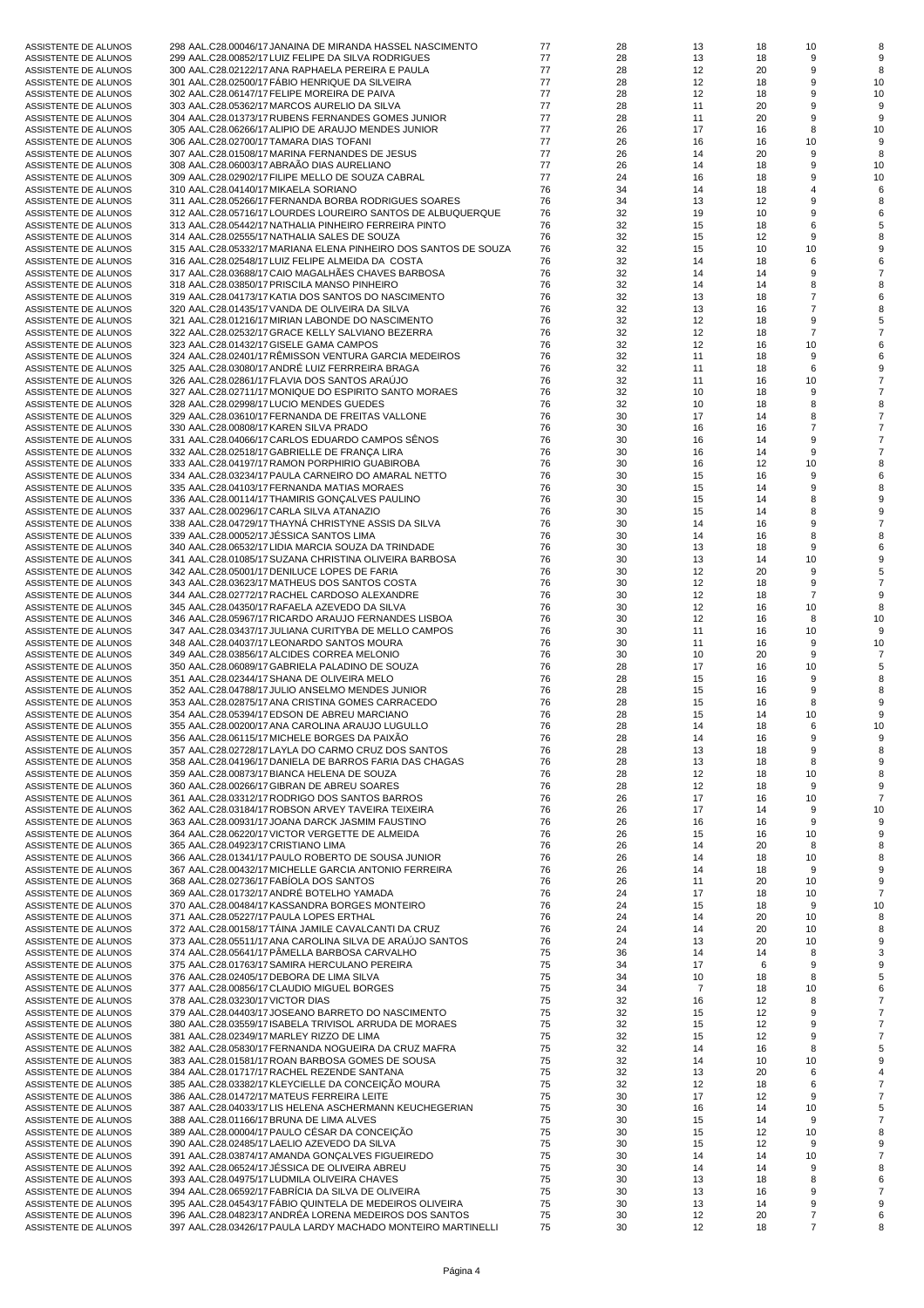| ASSISTENTE DE ALUNOS | 398 AAL.C28.00951/17 ISMAEL DE LIMA NASCIMENTO                |
|----------------------|---------------------------------------------------------------|
| ASSISTENTE DE ALUNOS | 399 AAL.C28.04005/17 VANESSA RODRIGUES DA SILVA               |
|                      |                                                               |
| ASSISTENTE DE ALUNOS | 400 AAL.C28.03549/17 VANESSA OLIVEIRA GOMES RAMOS             |
| ASSISTENTE DE ALUNOS | 401 AAL.C28.00920/17 DÉBORA DE ASSIS AGUES                    |
| ASSISTENTE DE ALUNOS | 402 AAL.C28.01285/17 LUIZ ROBERTO DE CARVALHO NARAZAKI        |
|                      |                                                               |
| ASSISTENTE DE ALUNOS | 403 AAL.C28.00906/17 JORGE LUIZ PEREIRA                       |
| ASSISTENTE DE ALUNOS | 404 AAL.C28.05740/17 IGOR ALVES MATHEUS DA SILVA              |
|                      |                                                               |
| ASSISTENTE DE ALUNOS | 405 AAL.C28.03095/17 MARCELO MAPHEU NOGUEIRA                  |
| ASSISTENTE DE ALUNOS | 406 AAL.C28.02940/17 VANESSA QUEIROZ DE ALMEIDA               |
|                      |                                                               |
| ASSISTENTE DE ALUNOS | 407 AAL.C28.01261/17 FERNANDA NUNES DOS SANTOS                |
| ASSISTENTE DE ALUNOS | 408 AAL.C28.04517/17 MARIANA SANT'ANNA SILVA CAVALCANTI       |
|                      |                                                               |
| ASSISTENTE DE ALUNOS | 409 AAL.C28.00774/17 FERNANDA TEODORO PEREIRA                 |
| ASSISTENTE DE ALUNOS | 410 AAL.C28.01835/17 THIAGO JOSÉ ANTONIO DA SILVA             |
|                      |                                                               |
| ASSISTENTE DE ALUNOS | 411 AAL.C28.02362/17 DIEGO SANDRO DA SILVA BRASIL             |
| ASSISTENTE DE ALUNOS | 412 AAL.C28.05381/17 FILIPE FIGUEIREDO TEIXEIRA               |
| ASSISTENTE DE ALUNOS | 413 AAL.C28.02146/17 WALLACE FERNANDES KORTKAMP               |
|                      |                                                               |
| ASSISTENTE DE ALUNOS | 414 AAL.C28.04711/17 MONIQUE SANTANA ALBUQUERQUE SILVA        |
| ASSISTENTE DE ALUNOS | 415 AAL.C28.01883/17 DANIELLE FERREIRA SANTOS DA SILVA        |
|                      |                                                               |
| ASSISTENTE DE ALUNOS | 416 AAL.C28.03659/17 VINICIUS OLIVEIRA PORTELLA               |
| ASSISTENTE DE ALUNOS | 417 AAL.C28.01776/17 TATIANA LIMA BRANDÃO                     |
|                      |                                                               |
| ASSISTENTE DE ALUNOS | 418 AAL.C28.03155/17 PAULA DE ASSIS MOREIRA                   |
| ASSISTENTE DE ALUNOS | 419 AAL.C28.02388/17 RAQUEL SAMPAIO JORDAO                    |
| ASSISTENTE DE ALUNOS | 420 AAL.C28.02949/17 DOUGLAS CHIODO DE MENDONÇA               |
|                      |                                                               |
| ASSISTENTE DE ALUNOS | 421 AAL.C28.00572/17 DIANA APARECIDA GOMES MENDES DA SILVA    |
| ASSISTENTE DE ALUNOS | 422 AAL.C28.02181/17 RODRIGO TORRES DA SILVA                  |
|                      |                                                               |
| ASSISTENTE DE ALUNOS | 423 AAL.C28.01023/17 LUCAS NUNES DE MORAES                    |
| ASSISTENTE DE ALUNOS | 424 AAL.C28.00825/17 FRANCISCO WILLIAN ALVES BRANDAO          |
|                      |                                                               |
| ASSISTENTE DE ALUNOS | 425 AAL.C28.02764/17 BRUNO OLIVERIO                           |
| ASSISTENTE DE ALUNOS | 426 AAL.C28.02931/17 RODRIGO ALMEIDA MONTEIRO                 |
|                      |                                                               |
| ASSISTENTE DE ALUNOS | 427 AAL.C28.02927/17 YURI PINHEIRO SANTOS                     |
| ASSISTENTE DE ALUNOS | 428 AAL.C28.02394/17 FABIO CAMELO DE MELO                     |
| ASSISTENTE DE ALUNOS |                                                               |
|                      | 429 AAL.C28.05544/17 MARCOS DA SILVA ESTEVES                  |
| ASSISTENTE DE ALUNOS | 430 AAL.C28.05369/17 PEDRO HENRIQUE DE SOUSA CODEÇO           |
| ASSISTENTE DE ALUNOS | 431 AAL.C28.00653/17 LOHANA CARVALHO SOARES                   |
|                      |                                                               |
| ASSISTENTE DE ALUNOS | 432 AAL.C28.01548/17 JANAİNA BORGES CAVALCANTI PAIVA          |
| ASSISTENTE DE ALUNOS | 433 AAL.C28.04259/17 ROSILENE FERREIRA BARBOZA GOMES DE MELO  |
|                      |                                                               |
| ASSISTENTE DE ALUNOS | 434 AAL.C28.04304/17 PRISCILA FONSECA ALVES BORGES            |
| ASSISTENTE DE ALUNOS | 435 AAL.C28.01456/17 RAQUEL GUERRA DE MENDONÇA                |
|                      |                                                               |
| ASSISTENTE DE ALUNOS | 436 AAL.C28.03059/17 IGOR CAMARINHA PEREIRA                   |
| ASSISTENTE DE ALUNOS | 437 AAL.C28.02066/17 JONATHAS DOUGLAS NUNES LIMA              |
| ASSISTENTE DE ALUNOS | 438 AAL.C28.04910/17 CARLOS ALBERTO LOUREIRO                  |
|                      |                                                               |
| ASSISTENTE DE ALUNOS | 439 AAL.C28.06298/17 ANA CLARA BARBOSA DE OLIVEIRA            |
| ASSISTENTE DE ALUNOS | 440 AAL.C28.01313/17 RODRIGO ANTONIO DA SILVA SÁ DE REZENDE   |
|                      |                                                               |
| ASSISTENTE DE ALUNOS | 441 AAL.C28.03505/17 ELIZABETH SANTOS DE SOUZA                |
| ASSISTENTE DE ALUNOS | 442 AAL.C28.04545/17 CARLOS ROBERTO DA SILVA NOBREGA          |
| ASSISTENTE DE ALUNOS | 443 AAL.C28.00707/17 ERIDIANA ROSA DA SILVA                   |
|                      |                                                               |
| ASSISTENTE DE ALUNOS | 444 AAL.C28.01314/17 GISELE SEAL EVARISTO DA SILVA            |
| ASSISTENTE DE ALUNOS | 445 AAL.C28.03090/17 TIAGO DE PAULA                           |
|                      |                                                               |
| ASSISTENTE DE ALUNOS | 446 AAL.C28.03097/17 DANIEL FELIPE GOMES DAMIAO               |
| ASSISTENTE DE ALUNOS | 447 AAL.C28.01722/17 LETICIA DOS SANTOS DE OLIVEIRA           |
|                      |                                                               |
| ASSISTENTE DE ALUNOS | 448 AAL.C28.00867/17 DAVI NEVES DE ARAUJO                     |
| ASSISTENTE DE ALUNOS | 449 AAL.C28.04186/17 PALOMA RODINE BRITO DA SILVA             |
|                      |                                                               |
| ASSISTENTE DE ALUNOS | 450 AAL.C28.03138/17 ULA DE LIMA SARMENTO VILELA              |
| ASSISTENTE DE ALUNOS | 451 AAL.C28.02862/17 TIAGO NASCIMENTO ALMEIDA                 |
|                      |                                                               |
| ASSISTENTE DE ALUNOS | 452 AAL.C28.02514/17 FELIPE CARVALHIDO DOS SANTOS NAKAGOMI    |
| ASSISTENTE DE ALUNOS | 453 AAL.C28.01375/17 JULIO FRANCA FREIRE                      |
| ASSISTENTE DE ALUNOS | 454 AAL.C28.03251/17 ANDRESSA DA COSTA NASCIMENTO             |
|                      |                                                               |
| ASSISTENTE DE ALUNOS | 455 AAL.C28.04558/17 JACKELINE RIBEIRO GENELHOUD              |
| ASSISTENTE DE ALUNOS | 456 AAL.C28.03054/17 PATRICIA DA SILVA GOMES                  |
|                      |                                                               |
| ASSISTENTE DE ALUNOS | 457 AAL.C28.02646/17 SIDNEY DE SOUZA BARROS                   |
| ASSISTENTE DE ALUNOS | 458 AAL.C28.02538/17 MARCIA VIEIRA DE REZENDE                 |
|                      |                                                               |
| ASSISTENTE DE ALUNOS | 459 AAL.C28.04564/17 FELIPE DA SILVA COELHO                   |
| ASSISTENTE DE ALUNOS | 460 AAL.C28.02800/17 LETÍCIA DA PAIXÃO SOARES                 |
|                      | 461 AAL.C28.00925/17 JUREMA DE SOUZA CORRÊA                   |
| ASSISTENTE DE ALUNOS |                                                               |
| ASSISTENTE DE ALUNOS | 462 AAL.C28.06425/17 HELOISA MARIA SILVA DOS SANTOS           |
| ASSISTENTE DE ALUNOS | 463 AAL.C28.05387/17 DANIEL DE MOURA SODRÉ                    |
|                      |                                                               |
| ASSISTENTE DE ALUNOS | 464 AAL.C28.02104/17 RAFAEL FELIPPE DA CUNHA MARÇAL           |
| ASSISTENTE DE ALUNOS | 465 AAL.C28.01576/17 LARISSA DE CAMPOS                        |
|                      |                                                               |
| ASSISTENTE DE ALUNOS | 466 AAL.C28.00888/17 PÄMELA KETELIN SILVESTRE DA SILVA MACEDO |
| ASSISTENTE DE ALUNOS | 467 AAL.C28.03159/17 DANIEL CARLOS VIANA DA SILVA             |
| ASSISTENTE DE ALUNOS | 468 AAL.C28.03935/17 BRUNO OIZUMI                             |
|                      |                                                               |
| ASSISTENTE DE ALUNOS | 469 AAL.C28.00189/17 ANA CLAUDIA DA CRUZ CORRÊA               |
| ASSISTENTE DE ALUNOS | 470 AAL.C28.04496/17 GISELE SOUZA PEREIRA                     |
|                      |                                                               |
| ASSISTENTE DE ALUNOS | 471 AAL.C28.02303/17 JANAINA DE OLIVEIRA DOS SANTOS           |
| ASSISTENTE DE ALUNOS | 472 AAL.C28.04732/17 NATALIA CORREIA DE CARVALHO              |
|                      |                                                               |
| ASSISTENTE DE ALUNOS | 473 AAL.C28.03460/17 MATHEWS NUNES MATHIAS                    |
| ASSISTENTE DE ALUNOS | 474 AAL.C28.05682/17 WILLIAM EUCLIDES SANTOS DA SILVA         |
|                      | 475 AAL.C28.03506/17 CARLOS EDUARDO GIGLIO FRANCO             |
| ASSISTENTE DE ALUNOS |                                                               |
| ASSISTENTE DE ALUNOS | 476 AAL.C28.03316/17 HERALDO ANDRADE TERRA                    |
| ASSISTENTE DE ALUNOS | 477 AAL.C28.06460/17 ERIKA ROBERTA SOUZA DE VALENÇA           |
|                      |                                                               |
| ASSISTENTE DE ALUNOS | 478 AAL.C28.00716/17 VIVIANE DE PAULA SOARES DOS SANTOS       |
| ASSISTENTE DE ALUNOS | 479 AAL.C28.01628/17 AUGUSTO CESAR OLIVEIRA CAMPOS            |
|                      | 480 AAL.C28.06413/17 JAQUELINE PAULINO DA SILVA               |
| ASSISTENTE DE ALUNOS |                                                               |
| ASSISTENTE DE ALUNOS | 481 AAL.C28.02640/17 BRICIA PAPA ALCANTARA                    |
| ASSISTENTE DE ALUNOS | 482 AAL.C28.01045/17 KARINA DRUMMOND SOARES                   |
|                      |                                                               |
| ASSISTENTE DE ALUNOS | 483 AAL.C28.03011/17 FELIPE SILVA ZOTELLI                     |
| ASSISTENTE DE ALUNOS | 484 AAL.C28.04883/17 HUGO LEONARDO FERNANDES RODRIGUES        |
|                      |                                                               |
| ASSISTENTE DE ALUNOS | 485 AAL.C28.03098/17 HUELBER CAMPOS SICILIANO                 |
| ASSISTENTE DE ALUNOS | 486 AAL.C28.03660/17 ISABEL RODRIGUES CORDEIRO PORTELLA       |
|                      |                                                               |
| ASSISTENTE DE ALUNOS | 487 AAL.C28.01541/17 FABIO DO NASCIMENTO BARBOSA              |
| ASSISTENTE DE ALUNOS | 488 AAL.C28.04154/17 AMANDA CASTRO TEIXEIRA DOS SANTOS        |
|                      |                                                               |
| ASSISTENTE DE ALUNOS | 489 AAL.C28.01829/17 TAIANA FARIA MARTINS                     |
| ASSISTENTE DE ALUNOS | 490 AAL.C28.01028/17 GUSTAVO DE AZEVEDO SILVA                 |
| ASSISTENTE DE ALUNOS | 491 AAL.C28.01114/17 GABRIEL FERREIRA DE CARVALHO             |
|                      |                                                               |
| ASSISTENTE DE ALUNOS | 492 AAL.C28.01073/17 VICTOR BRAGA DE SOUZA                    |
| ASSISTENTE DE ALUNOS | 493 AAL.C28.00174/17 WANDERSON TEIXEIRA DE SOUZA              |
|                      |                                                               |
| ASSISTENTE DE ALUNOS | 494 AAL.C28.01666/17 VIVIAN LOPES BRIDI                       |
| ASSISTENTE DE ALUNOS | 495 AAL.C28.02573/17 MICHELLE DE ARAÚJO PINHEIRO              |
| ASSISTENTE DE ALUNOS | 496 AAL.C28.05414/17 MARCEL FERREIRA DE FIGUEIREDO            |
|                      |                                                               |
| ASSISTENTE DE ALUNOS | 497 AAL.C28.05169/17 ADINA XAVIER SANTOS                      |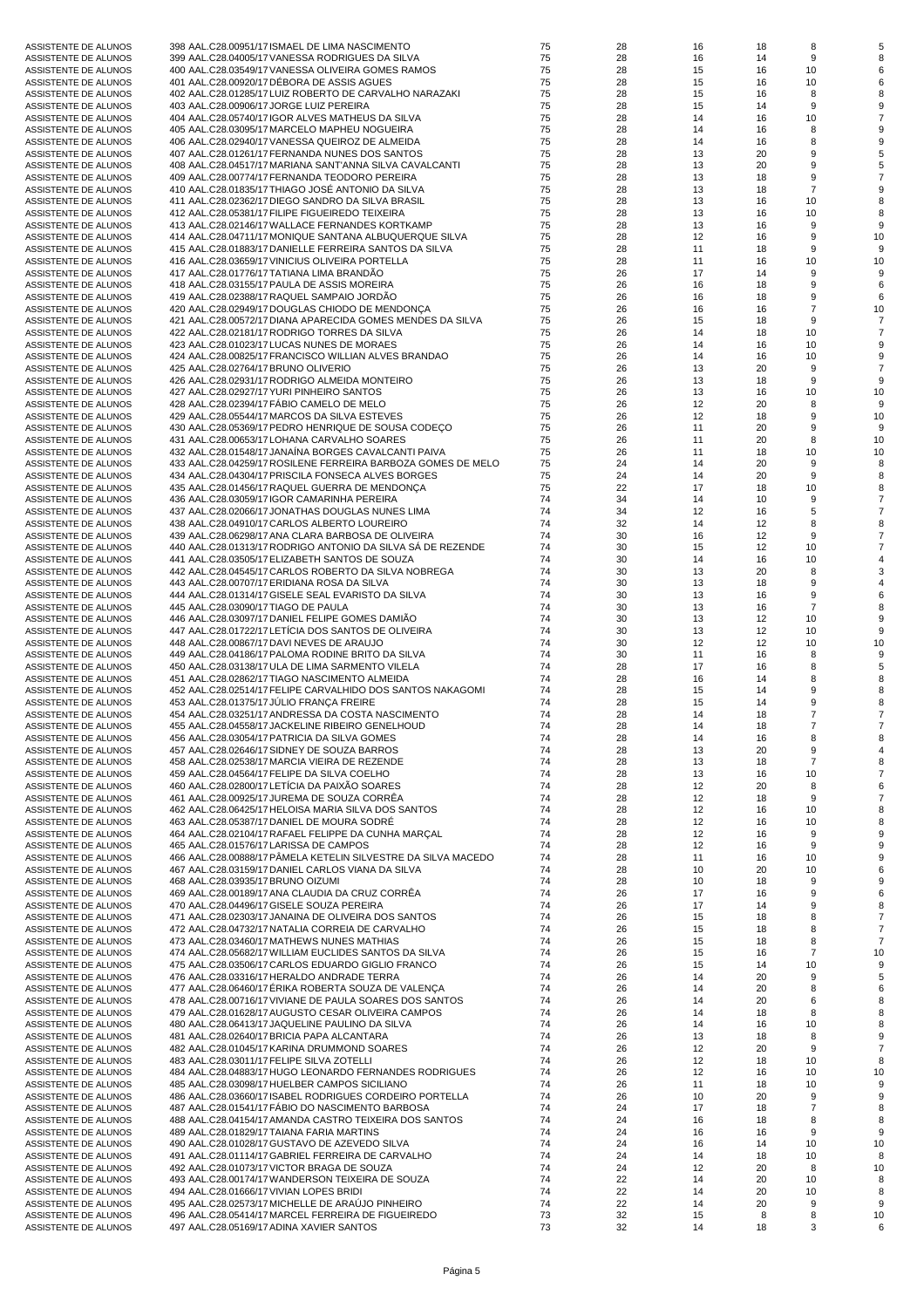| ASSISTENTE DE ALUNOS | 498 AAL.C28.03242/17 MARCO ANTONIO CORREIA DE CARVALHO        | 73 | 32 | 14 | 14 | 5              |    |
|----------------------|---------------------------------------------------------------|----|----|----|----|----------------|----|
| ASSISTENTE DE ALUNOS | 499 AAL.C28.03681/17 RENATA FONSECA DE ARAUJO                 | 73 | 32 | 14 | 12 | 8              |    |
| ASSISTENTE DE ALUNOS | 500 AAL.C28.04063/17 BRUNA SBANO SALGUEIRO                    | 73 | 32 | 13 | 12 | 8              |    |
| ASSISTENTE DE ALUNOS | 501 AAL.C28.00416/17 MARLON CHESMA SANTOS NASCIMENTO HASSEL   | 73 | 32 | 10 | 12 | 9              | 10 |
| ASSISTENTE DE ALUNOS | 502 AAL.C28.05142/17 MAYARA MUNIZ FREITAS                     | 73 | 30 | 17 | 12 | 8              |    |
|                      |                                                               | 73 | 30 | 15 | 14 | $\overline{7}$ |    |
| ASSISTENTE DE ALUNOS | 503 AAL.C28.02985/17 RAFAEL AMORIM PARANGABA                  |    |    |    |    |                |    |
| ASSISTENTE DE ALUNOS | 504 AAL.C28.05873/17 HELENA ABILIO GERSTNER                   | 73 | 30 | 15 | 10 | 9              | 9  |
| ASSISTENTE DE ALUNOS | 505 AAL.C28.04501/17 THIAGO MOREIRA CHAGAS                    | 73 | 30 | 15 | 10 | 8              | 10 |
| ASSISTENTE DE ALUNOS | 506 AAL.C28.05998/17 RAFAEL TUPINAMBA PIMENTEL                | 73 | 30 | 14 | 16 | 8              |    |
| ASSISTENTE DE ALUNOS | 507 AAL.C28.04279/17 VIVIANE LIMA MENDES                      | 73 | 30 | 14 | 16 | $\overline{7}$ |    |
| ASSISTENTE DE ALUNOS | 508 AAL.C28.03803/17 BARBARA EVELIN DA CONCEIÇÃO RAMOS        | 73 | 30 | 14 | 14 | 8              |    |
| ASSISTENTE DE ALUNOS | 509 AAL.C28.06344/17 DEBORA DE MATTOS BRANTH                  | 73 | 30 | 14 | 12 | 10             |    |
| ASSISTENTE DE ALUNOS | 510 AAL.C28.01598/17 MOISÉS JAQUES VIEIRA                     | 73 | 30 | 14 | 12 | 10             |    |
|                      |                                                               |    |    |    |    |                |    |
| ASSISTENTE DE ALUNOS | 511 AAL.C28.01225/17 DANIEL PIRES MENDES                      | 73 | 30 | 14 | 12 | 9              |    |
| ASSISTENTE DE ALUNOS | 512 AAL.C28.03024/17 SABRINA PONCIANO PEREIRA                 | 73 | 30 | 13 | 16 | 9              |    |
| ASSISTENTE DE ALUNOS | 513 AAL.C28.03026/17 JAQUELINE CUNHA DA MOTTA                 | 73 | 30 | 13 | 14 | 9              |    |
| ASSISTENTE DE ALUNOS | 514 AAL.C28.06279/17 DOMINGOS LEITE SOUTELO                   | 73 | 30 | 13 | 12 | 9              |    |
| ASSISTENTE DE ALUNOS | 515 AAL.C28.02520/17 ANDREIA FERNANDES COSTA                  | 73 |    |    |    | 9              |    |
|                      |                                                               |    | 30 | 11 | 18 |                |    |
| ASSISTENTE DE ALUNOS | 516 AAL.C28.01613/17 THIAGO DOS SANTOS SILVA                  | 73 | 30 | 11 | 18 | 6              |    |
| ASSISTENTE DE ALUNOS | 517 AAL.C28.01402/17 THIAGO DOS SANTOS LIMA                   | 73 | 30 | 10 | 16 | 9              |    |
| ASSISTENTE DE ALUNOS | 518 AAL.C28.01795/17 EDUARDO MARTINS GONÇALVES                | 73 | 30 | 10 | 14 | 10             |    |
| ASSISTENTE DE ALUNOS | 519 AAL.C28.05282/17 SANDER JOHNSON BONFIM DE FREITAS         | 73 | 30 | 10 | 14 | 10             | 9  |
| ASSISTENTE DE ALUNOS | 520 AAL.C28.02901/17 GABRIELA BRITO DEVULSKY                  | 73 | 28 | 17 | 10 | 8              | 10 |
|                      |                                                               |    |    |    |    |                |    |
| ASSISTENTE DE ALUNOS | 521 AAL.C28.02625/17 RODRIGO LOPES DE AQUINO BRASIL           | 73 | 28 | 15 | 14 | 9              |    |
| ASSISTENTE DE ALUNOS | 522 AAL.C28.03744/17 CAIO DE JESUS BARBOSA SILVA              | 73 | 28 | 14 | 16 | 9              |    |
| ASSISTENTE DE ALUNOS | 523 AAL.C28.06192/17 JULIANA BATISTA SANTOS                   | 73 | 28 | 14 | 14 | 10             |    |
| ASSISTENTE DE ALUNOS | 524 AAL.C28.03261/17 ARIANA RODRIGUES DA SILVA                | 73 | 28 | 14 | 14 | 10             |    |
| ASSISTENTE DE ALUNOS | 525 AAL.C28.03200/17 FERNANDO GABRIEL SOUZA DA SILVA          | 73 | 28 | 14 | 14 | 10             |    |
|                      |                                                               | 73 | 28 |    |    | 9              |    |
| ASSISTENTE DE ALUNOS | 526 AAL.C28.01352/17 NICOLLE PINHO MENDONÇA MASCITELLI        |    |    | 14 | 14 |                |    |
| ASSISTENTE DE ALUNOS | 527 AAL.C28.04044/17 PEDRO ASSIS RODRIGUES                    | 73 | 28 | 14 | 12 | 10             |    |
| ASSISTENTE DE ALUNOS | 528 AAL.C28.00723/17 MARTA LUCIA DOS SANTOS                   | 73 | 28 | 13 | 18 | 6              |    |
| ASSISTENTE DE ALUNOS | 529 AAL.C28.02703/17 EDJANE MARQUES FERREIRA                  | 73 | 28 | 13 | 14 | 9              |    |
| ASSISTENTE DE ALUNOS | 530 AAL.C28.02807/17 VINICIUS ALVES TORRES                    | 73 | 28 | 12 | 14 | 10             |    |
|                      |                                                               | 73 |    |    |    | 9              |    |
| ASSISTENTE DE ALUNOS | 531 AAL.C28.05029/17 PAULO RODRIGO GUIMARAES SANTOS           |    | 28 | 11 | 16 |                |    |
| ASSISTENTE DE ALUNOS | 532 AAL.C28.01460/17 JAYME EDUARDO DE SOUZA JUNIOR            | 73 | 28 | 9  | 16 | 10             | 10 |
| ASSISTENTE DE ALUNOS | 533 AAL.C28.00494/17 DANIELI BAYER                            | 73 | 26 | 15 | 16 | 9              |    |
| ASSISTENTE DE ALUNOS | 534 AAL.C28.05374/17 ISABEL DE OLIVEIRA ESPINDOLA FIGUEIREDO  | 73 | 26 | 15 | 14 | 8              | 10 |
| ASSISTENTE DE ALUNOS | 535 AAL.C28.05947/17 MÖNICA SILVA ROCHA                       | 73 | 26 | 14 | 18 | $\overline{7}$ |    |
| ASSISTENTE DE ALUNOS | 536 AAL.C28.03474/17 DEBORA OLIVEIRA RANGEL DE ANDRADE        | 73 | 26 | 14 | 18 | 6              | 9  |
|                      |                                                               |    |    |    |    |                |    |
| ASSISTENTE DE ALUNOS | 537 AAL.C28.05535/17 THIAGO ANTONIO VICTORIO PEREIRA          | 73 | 26 | 14 | 16 | 9              | 8  |
| ASSISTENTE DE ALUNOS | 538 AAL.C28.00259/17 AYRES THIAGO GONCALVES DA ROCHA          | 73 | 26 | 14 | 14 | 9              | 10 |
| ASSISTENTE DE ALUNOS | 539 AAL.C28.02381/17 VANIA ROMAO DA SILVEIRA                  | 73 | 26 | 13 | 18 | 9              |    |
| ASSISTENTE DE ALUNOS | 540 AAL.C28.05983/17 LUIZ EDUARDO DE ALMEIDA SANTOS           | 73 | 26 | 13 | 18 | 9              |    |
| ASSISTENTE DE ALUNOS | 541 AAL.C28.01749/17 FERNANDA FERREIRA                        | 73 | 26 | 13 | 18 | 9              |    |
|                      |                                                               | 73 | 26 | 12 | 18 | 10             |    |
| ASSISTENTE DE ALUNOS | 542 AAL.C28.02589/17 FELIPE ARAUJO CASTRO REAL                |    |    |    |    |                |    |
| ASSISTENTE DE ALUNOS | 543 AAL.C28.04003/17 FELIPE DA SILVA OLIVEIRA                 | 73 | 26 | 12 | 16 | 10             |    |
| ASSISTENTE DE ALUNOS | 544 AAL.C28.01724/17 MICHEL DOS SANTOS CORREA                 | 73 | 26 | 10 | 20 | 8              |    |
| ASSISTENTE DE ALUNOS | 545 AAL.C28.02905/17 RICARDO LAMHUT                           | 73 | 24 | 17 | 18 | 8              | 6  |
| ASSISTENTE DE ALUNOS | 546 AAL.C28.03010/17 CLAUDIO HENRIQUE DAS CHAGAS PEREIRA      | 73 | 24 | 14 | 18 | 9              |    |
| ASSISTENTE DE ALUNOS | 547 AAL.C28.03415/17 YGOR NICACIO DA SILVA                    | 73 | 24 | 13 | 16 | 10             | 10 |
|                      | 548 AAL.C28.05781/17 MONICA VENTURA MACHADO                   | 73 |    |    |    |                |    |
| ASSISTENTE DE ALUNOS |                                                               |    | 24 | 11 | 20 | 10             | 8  |
| ASSISTENTE DE ALUNOS | 549 AAL.C28.00539/17 PAULO VITOR OLIVEIRA DOS SANTOS          | 73 | 22 | 18 | 14 | 9              | 10 |
| ASSISTENTE DE ALUNOS | 550 AAL.C28.00243/17 LUIZ FERNANDO SILVA MARQUES              | 73 | 22 | 14 | 20 | 9              |    |
| ASSISTENTE DE ALUNOS | 551 AAL.C28.01336/17 TAMIRIS REGINA SA TEIXEIRA               | 73 | 20 | 15 | 18 | 10             | 10 |
| ASSISTENTE DE ALUNOS | 552 AAL.C28.04293/17 CAMILA PEREIRA ROLIM                     | 72 | 34 | 16 | 8  | $\overline{7}$ |    |
| ASSISTENTE DE ALUNOS | 553 AAL.C28.01719/17 RHUAN FRANCISCO FERREIRA TORRES          | 72 | 34 | 15 | 8  | 8              |    |
|                      |                                                               | 72 |    |    | 8  | $\overline{7}$ |    |
| ASSISTENTE DE ALUNOS | 554 AAL.C28.05850/17 MILENA DOS SANTOS MIRANDA                |    | 34 | 15 |    |                | 8  |
| ASSISTENTE DE ALUNOS | 555 AAL.C28.02721/17 ERIKA FRAGA GOMES MONTEIRO               | 72 | 34 | 11 | 14 | 7              |    |
| ASSISTENTE DE ALUNOS | 556 AAL.C28.01043/17 MARIA GABRIELA LOIOLA BERNARDINO         | 72 | 32 | 15 | 10 | 10             |    |
| ASSISTENTE DE ALUNOS | 557 AAL.C28.03676/17 RICARDO NOGUEIRA COUTINHO                | 72 | 32 | 15 | 8  | 9              |    |
| ASSISTENTE DE ALUNOS | 558 AAL.C28.03048/17 RODRIGO LOPES CAVALCANTI RIBEIRO         | 72 | 32 | 13 | 14 | 10             |    |
| ASSISTENTE DE ALUNOS | 559 AAL.C28.03447/17 ALECIO VANELI GAIGHER MARELY             | 72 | 32 | 11 | 18 | $\overline{7}$ |    |
| ASSISTENTE DE ALUNOS | 560 AAL.C28.01659/17 FELIPE ROCHA DE OLIVEIRA                 | 72 | 30 | 14 | 14 | 5              |    |
|                      |                                                               |    |    |    |    |                |    |
| ASSISTENTE DE ALUNOS | 561 AAL.C28.04597/17 MAYARA RODRIGUES DE CARVALHO FERNANDES   | 72 | 30 | 14 | 12 | 9              |    |
| ASSISTENTE DE ALUNOS | 562 AAL.C28.01984/17 LUCIANA FERNANDES PEREIRA GOMES DE MELLO | 72 | 30 | 13 | 16 | 9              |    |
| ASSISTENTE DE ALUNOS | 563 AAL.C28.04026/17 TIAGO SAYÃO MAINENTI SILVA               | 72 | 30 | 13 | 16 | 9              |    |
| ASSISTENTE DE ALUNOS | 564 AAL.C28.02893/17 DÉBORA MIRANDA COELHO                    | 72 | 30 | 12 | 16 | $\overline{7}$ |    |
| ASSISTENTE DE ALUNOS | 565 AAL.C28.05005/17 JOSÉ CARLOS GRAMOSO MOREIRA              | 72 | 30 | 11 | 16 | 9              |    |
| ASSISTENTE DE ALUNOS | 566 AAL.C28.05534/17 LEONARDO SANTOS DE BARROS                | 72 | 30 | 11 | 16 | 8              |    |
|                      | 567 AAL.C28.02408/17 TATIANE DIAS SOUSA                       |    |    |    |    |                |    |
| ASSISTENTE DE ALUNOS |                                                               | 72 | 30 | 11 | 14 | 10             |    |
| ASSISTENTE DE ALUNOS | 568 AAL.C28.02027/17 ANDRESSA DOS SANTOS GOMES                | 72 | 28 | 16 | 12 | 9              |    |
| ASSISTENTE DE ALUNOS | 569 AAL.C28.04463/17 NILSA MARIA CONCEIÇÃO DOS SANTOS         | 72 | 28 | 16 | 10 | 10             | 8  |
| ASSISTENTE DE ALUNOS | 570 AAL.C28.04887/17 LUCIANO DE ARAUJO SILVA                  | 72 | 28 | 15 | 16 | $\overline{7}$ | 6  |
| ASSISTENTE DE ALUNOS | 571 AAL.C28.03117/17 YAN ROMANO MONTEIRO LOURENCO             | 72 | 28 | 15 | 10 | 9              | 10 |
| ASSISTENTE DE ALUNOS | 572 AAL.C28.03775/17 SAULLO FARIAS VASCONCELOS                | 72 | 28 | 14 | 16 | $\overline{7}$ |    |
| ASSISTENTE DE ALUNOS | 573 AAL.C28.03411/17 DIEGO FABRÍCIO DA SILVA                  | 72 | 28 | 14 | 14 | 9              | 7  |
|                      |                                                               |    |    |    |    |                |    |
| ASSISTENTE DE ALUNOS | 574 AAL.C28.03666/17 REGINALDO DOS SANTOS HONORATO            | 72 | 28 | 14 | 14 | 9              |    |
| ASSISTENTE DE ALUNOS | 575 AAL.C28.01753/17 THAIS STEFANY OLIVEIRA ALVES             | 72 | 28 | 14 | 14 | 9              |    |
| ASSISTENTE DE ALUNOS | 576 AAL.C28.01106/17 CARLOS EDUARDO ALVES KRUGER              | 72 | 28 | 14 | 12 | 9              |    |
| ASSISTENTE DE ALUNOS | 577 AAL.C28.01394/17 MATHEUS ANDRADE SOUZA RIBEIRO            | 72 | 28 | 14 | 12 | 9              |    |
| ASSISTENTE DE ALUNOS | 578 AAL.C28.02300/17 EVANDRO FERNANDES BATISTA                | 72 | 28 | 13 | 16 | 9              |    |
|                      |                                                               |    |    |    |    |                |    |
| ASSISTENTE DE ALUNOS | 579 AAL.C28.00693/17 JOSEANE MARIA PEREIRA DA SILVA           | 72 | 28 | 13 | 14 | 10             |    |
| ASSISTENTE DE ALUNOS | 580 AAL.C28.05866/17 CARLOS ALEXANDRE DURRA                   | 72 | 28 | 13 | 14 | 9              |    |
| ASSISTENTE DE ALUNOS | 581 AAL.C28.05868/17 LETICIA MARQUES DE OLIVEIRA              | 72 | 28 | 13 | 14 | 9              |    |
| ASSISTENTE DE ALUNOS | 582 AAL.C28.04305/17 JAIRO COSTA DA SILVA                     | 72 | 28 | 12 | 20 | 9              |    |
| ASSISTENTE DE ALUNOS | 583 AAL.C28.02939/17 PAULA NAINE DA SILVA GOMES               | 72 | 28 | 12 | 18 | 9              |    |
| ASSISTENTE DE ALUNOS | 584 AAL.C28.01982/17 MARGARETH DIAS XAVIER                    | 72 | 28 | 12 | 16 | $\overline{7}$ |    |
|                      |                                                               |    |    |    |    |                |    |
| ASSISTENTE DE ALUNOS | 585 AAL.C28.02032/17 ALEX LOPES DE LEMOS                      | 72 | 28 | 12 | 14 | 10             |    |
| ASSISTENTE DE ALUNOS | 586 AAL.C28.05490/17 LİGIA SANTOS CONRADO                     | 72 | 28 | 11 | 18 | 8              |    |
| ASSISTENTE DE ALUNOS | 587 AAL.C28.04355/17 JONATAS SILVA DE ALMEIDA CAVALCANTE      | 72 | 28 | 11 | 16 | 9              |    |
| ASSISTENTE DE ALUNOS | 588 AAL.C28.06430/17 ALEX MOUTTA RODRIGUES                    | 72 | 28 | 11 | 16 | 8              |    |
| ASSISTENTE DE ALUNOS | 589 AAL.C28.06009/17 MAXILIANO DE SOUZA                       | 72 | 28 | 10 | 18 | 10             |    |
| ASSISTENTE DE ALUNOS | 590 AAL.C28.01784/17 MARIANE ESTEFANY BARBOSA DA SILVA        | 72 | 28 | 10 | 16 | 9              |    |
|                      |                                                               |    |    |    |    |                |    |
| ASSISTENTE DE ALUNOS | 591 AAL.C28.01673/17 DIEGO BRAGANÇA NARCIZO DA COSTA          | 72 | 28 | 9  | 16 | 10             |    |
| ASSISTENTE DE ALUNOS | 592 AAL.C28.05386/17 JOÃO PAULO DOMINGOS NONATO               | 72 | 26 | 16 | 12 | 10             |    |
| ASSISTENTE DE ALUNOS | 593 AAL.C28.01734/17 AMANA DOS SANTOS NESIMI                  | 72 | 26 | 15 | 18 | 6              |    |
| ASSISTENTE DE ALUNOS | 594 AAL.C28.05286/17 MAURO PHILIPE CUNHA DOS SANTOS           | 72 | 26 | 15 | 16 | 8              |    |
| ASSISTENTE DE ALUNOS | 595 AAL.C28.02869/17 BIANCA SAYURI MIKI                       | 72 | 26 | 15 | 14 | 9              | 8  |
| ASSISTENTE DE ALUNOS | 596 AAL.C28.03933/17 LEONARDO BENATTE MORAES TAVARES          | 72 | 26 | 15 | 14 | $\overline{7}$ | 10 |
|                      |                                                               |    |    |    |    |                |    |
| ASSISTENTE DE ALUNOS | 597 AAL.C28.04015/17 TALITA RAQUEL DANTAS CARDOSO ROZA        | 72 | 26 | 14 | 16 | 10             | 6  |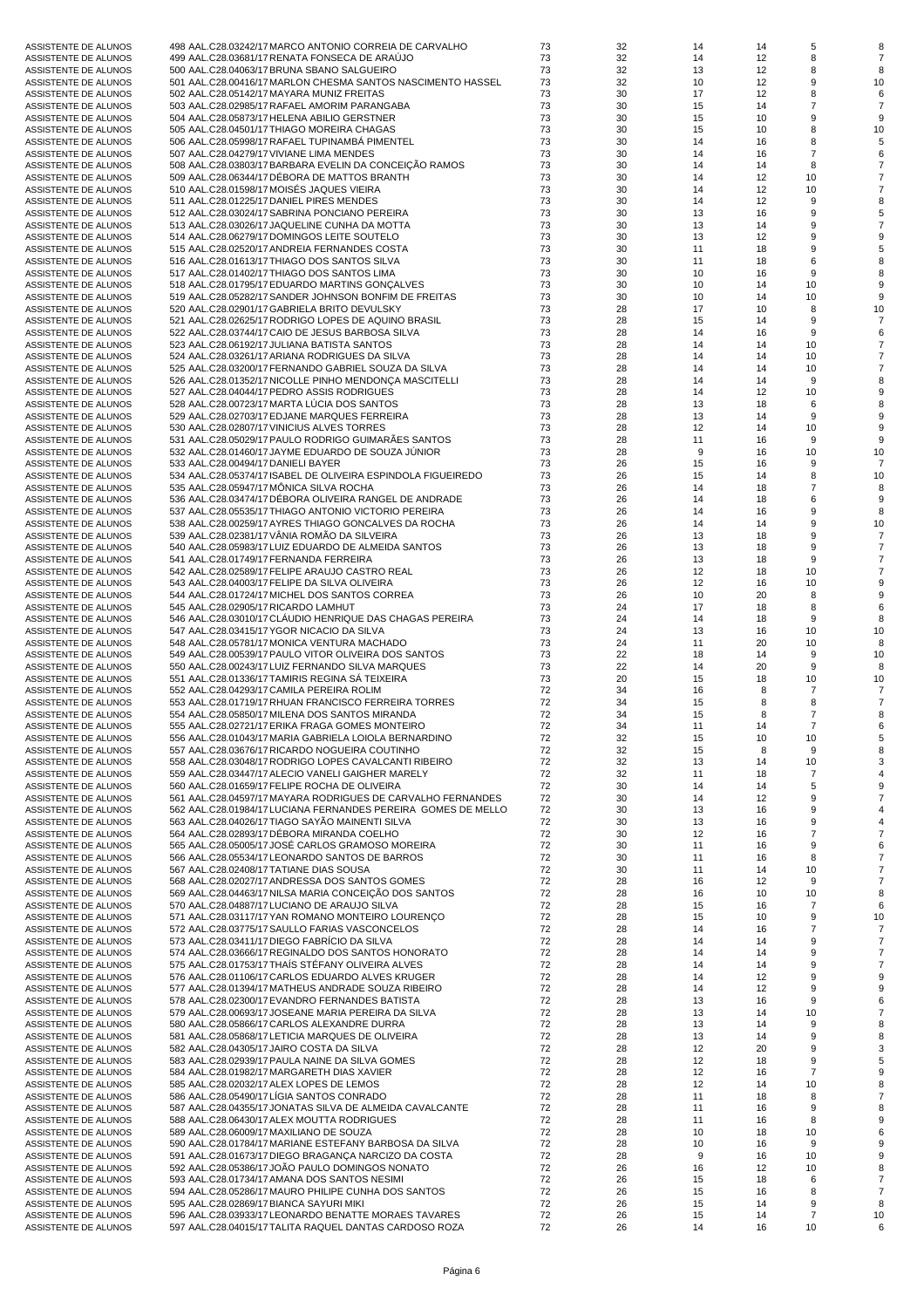| ASSISTENTE DE ALUNOS | 598 AAL.C28.04899/17 JOÃO LUIZ DO COUTO BAPTISTA                 | 72 | 26 | 14 | 14 | 10             | 8  |
|----------------------|------------------------------------------------------------------|----|----|----|----|----------------|----|
|                      | 599 AAL.C28.03004/17 RENNAN GONÇALVES SANCHES CORRÊA             | 72 | 26 | 14 | 12 | 10             | 10 |
| ASSISTENTE DE ALUNOS |                                                                  |    |    |    |    |                |    |
| ASSISTENTE DE ALUNOS | 600 AAL.C28.01464/17 ANDRÉ LEONARDO NOGUEIRA                     | 72 | 26 | 13 | 16 | 9              |    |
| ASSISTENTE DE ALUNOS | 601 AAL.C28.01908/17 ALBERTO FARIA LANCELOTTE LANCELOTTE         | 72 | 26 | 10 | 20 | $\overline{7}$ |    |
| ASSISTENTE DE ALUNOS | 602 AAL.C28.03980/17 RODRIGO NUNES VALENTIM                      | 72 | 26 | 10 | 18 | 9              |    |
| ASSISTENTE DE ALUNOS | 603 AAL.C28.01529/17 NANCI SOLEDADE DOS SANTOS                   | 72 | 26 | 9  | 20 | 10             |    |
| ASSISTENTE DE ALUNOS | 604 AAL.C28.04448/17 CARLA BELCHIOR DA CUNHA VIEIRA              | 72 | 24 | 18 | 14 | 9              |    |
| ASSISTENTE DE ALUNOS | 605 AAL.C28.01596/17 THAMMY CHAVES MARTINS                       | 72 | 24 | 17 | 14 | 10             |    |
| ASSISTENTE DE ALUNOS | 606 AAL.C28.01309/17 ESTHER MEIRELES AVILA DE CARVALHO           | 72 | 24 | 16 | 16 | 9              |    |
| ASSISTENTE DE ALUNOS | 607 AAL.C28.02212/17 MARIANA GUEDES BARTOLO                      | 72 | 24 | 15 | 18 | 9              |    |
|                      |                                                                  | 72 | 24 | 15 |    | 10             |    |
| ASSISTENTE DE ALUNOS | 608 AAL.C28.01076/17 NATHANAEL JOSE HILARIO                      |    |    |    | 16 |                |    |
| ASSISTENTE DE ALUNOS | 609 AAL.C28.01518/17 CARLOS DIEGO RODRIGUES CORIOLANO DE FREITAS | 72 | 24 | 15 | 14 | 10             |    |
| ASSISTENTE DE ALUNOS | 610 AAL.C28.02446/17 CARLOS FELIPE DIAS DA SILVA                 | 72 | 24 | 13 | 18 | 9              |    |
| ASSISTENTE DE ALUNOS | 611 AAL.C28.06510/17 NICOLAS MAUES MACHADO MONTI                 | 72 | 24 | 13 | 16 | 10             |    |
| ASSISTENTE DE ALUNOS | 612 AAL.C28.01454/17 GABRIEL LIMA MOREIRA                        | 72 | 24 | 11 | 20 | 9              | 8  |
| ASSISTENTE DE ALUNOS | 613 AAL.C28.05720/17 ROBERTA ROSA DA SILVA                       | 72 | 24 | 11 | 20 | 8              | 9  |
| ASSISTENTE DE ALUNOS | 614 AAL.C28.03763/17 GEANE FERREIRA LEAL                         | 72 | 22 | 16 | 14 | 10             | 10 |
| ASSISTENTE DE ALUNOS | 615 AAL.C28.02016/17 MONICA FAGUNDES BRUM                        | 72 | 22 | 15 | 18 | 10             |    |
|                      |                                                                  | 72 | 22 | 15 |    | 9              | 8  |
| ASSISTENTE DE ALUNOS | 616 AAL.C28.02407/17 AUGUSTO TEIXEIRA MARTINS                    |    |    |    | 18 |                |    |
| ASSISTENTE DE ALUNOS | 617 AAL.C28.01897/17 BIA BAYLAO RODRIGUES                        | 72 | 22 | 15 | 18 | $\overline{7}$ | 10 |
| ASSISTENTE DE ALUNOS | 618 AAL.C28.02946/17 DOUGLAS ALEIXO QUEIROZ                      | 72 | 22 | 15 | 16 | 9              | 10 |
| ASSISTENTE DE ALUNOS | 619 AAL.C28.02833/17 MARIANA NAVEGA CUSTODIO DE SOUZA            | 72 | 22 | 14 | 18 | 10             |    |
| ASSISTENTE DE ALUNOS | 620 AAL.C28.00437/17 THIAGO PAULINI DE OLIVEIRA                  | 72 | 22 | 12 | 20 | 9              |    |
| ASSISTENTE DE ALUNOS | 621 AAL.C28.06119/17 TALITA BRASIL MENDES                        | 72 | 20 | 16 | 20 | 8              |    |
| ASSISTENTE DE ALUNOS | 622 AAL.C28.03563/17 NAYARA SOUZA DE ANDRADE                     | 72 | 20 | 15 | 18 | 10             |    |
| ASSISTENTE DE ALUNOS | 623 AAL.C28.05797/17 HUGO VIEGAS BARROSO                         | 72 | 20 | 15 | 18 | 10             |    |
| ASSISTENTE DE ALUNOS | 624 AAL.C28.06223/17 MARCELE FRAGOSO MENDES                      | 71 | 34 | 13 | 14 | $\overline{7}$ |    |
|                      |                                                                  | 71 |    |    |    |                |    |
| ASSISTENTE DE ALUNOS | 625 AAL.C28.04275/17 VIVIANE PINTO                               |    | 30 | 16 | 12 | 8              |    |
| ASSISTENTE DE ALUNOS | 626 AAL.C28.03139/17 CLAUDIO SERGIO CORREA LAU                   | 71 | 30 | 14 | 16 | $\overline{7}$ |    |
| ASSISTENTE DE ALUNOS | 627 AAL.C28.01090/17 RAFAEL ANDRE NESTOR                         | 71 | 30 | 14 | 14 | 8              |    |
| ASSISTENTE DE ALUNOS | 628 AAL.C28.06176/17 SULLAINE CRISTINA MARTINS DE ALMEIDA        | 71 | 30 | 14 | 12 | 9              |    |
| ASSISTENTE DE ALUNOS | 629 AAL.C28.01413/17 CAMILA MORALES DIAS                         | 71 | 30 | 14 | 12 | 8              |    |
| ASSISTENTE DE ALUNOS | 630 AAL.C28.06500/17 CAROLINE CARNEIRO GOMES DE MATTOS           | 71 | 30 | 14 | 12 | 8              |    |
| ASSISTENTE DE ALUNOS | 631 AAL.C28.01693/17 RAUL SILVA DE SOUSA                         | 71 | 30 | 14 | 10 | 9              |    |
| ASSISTENTE DE ALUNOS | 632 AAL.C28.05111/17 LARISSE BATISTA GONÇALO                     | 71 | 30 | 13 | 14 | 8              |    |
|                      |                                                                  |    |    |    |    | $\overline{7}$ |    |
| ASSISTENTE DE ALUNOS | 633 AAL.C28.01983/17 NATHALIA RIBEIRO DE CASTRO                  | 71 | 30 | 13 | 12 |                |    |
| ASSISTENTE DE ALUNOS | 634 AAL.C28.01075/17 MARIA PAULA LOUREIRO DE MELO                | 71 | 30 | 13 | 10 | 10             |    |
| ASSISTENTE DE ALUNOS | 635 AAL.C28.02411/17 RAQUEL LOSCHIAVO OLIVEIRA DE AVILA          | 71 | 30 | 12 | 14 | 9              |    |
| ASSISTENTE DE ALUNOS | 636 AAL.C28.01486/17 CAMILA BARRELA LIMA GUIMARÃES               | 71 | 30 | 11 | 14 | 9              |    |
| ASSISTENTE DE ALUNOS | 637 AAL.C28.05575/17 GUILHERME LOBO TUPINI                       | 71 | 30 | 11 | 14 | 9              |    |
| ASSISTENTE DE ALUNOS | 638 AAL.C28.01016/17 THAIS ANDRADE DA SILVA OLIVEIRA             | 71 | 30 | 11 | 12 | 9              |    |
| ASSISTENTE DE ALUNOS | 639 AAL.C28.00662/17 CRISTIANE SOARES DE SOUZA SANCHO            | 71 | 30 | 10 | 20 | $\overline{7}$ |    |
| ASSISTENTE DE ALUNOS | 640 AAL.C28.05870/17 LUCIANA LACERDA FERNANDES DA SILVA          | 71 | 30 | 10 | 14 | 10             |    |
|                      | 641 AAL.C28.02151/17 RODRIGO FORTUNA DA SILVA PESTANA            | 71 | 30 | 9  | 20 | $\overline{4}$ |    |
| ASSISTENTE DE ALUNOS |                                                                  |    |    |    |    |                |    |
| ASSISTENTE DE ALUNOS | 642 AAL.C28.01595/17 RAIANE FRANÇA DELVALLE DOS SANTOS           | 71 | 28 | 16 | 10 | 8              |    |
| ASSISTENTE DE ALUNOS | 643 AAL.C28.00468/17 JEAN PAULO LIMA DE OLIVEIRA                 | 71 | 28 | 15 | 12 | $\overline{7}$ |    |
| ASSISTENTE DE ALUNOS | 644 AAL.C28.00478/17 EMANOEL MESSIAS DA SILVA VICENTE            | 71 | 28 | 14 | 18 | 6              |    |
| ASSISTENTE DE ALUNOS | 645 AAL.C28.04178/17 RACHEL ROCHA OLIVEIRA                       | 71 | 28 | 14 | 14 | 9              |    |
| ASSISTENTE DE ALUNOS | 646 AAL.C28.03826/17 GABRIELA GONÇALVES DE ANDRADE               | 71 | 28 | 14 | 14 | 9              |    |
| ASSISTENTE DE ALUNOS | 647 AAL.C28.04232/17 ISABELA DOS REIS BARBOSA                    | 71 | 28 | 14 | 14 | 8              |    |
| ASSISTENTE DE ALUNOS | 648 AAL.C28.01055/17 PRISCILA DA COSTA LIMA FIGUEIREDO           | 71 | 28 | 14 | 12 | 9              |    |
|                      | 649 AAL.C28.06156/17 LUDMILA CARDOSO MAIA                        | 71 | 28 | 14 | 12 | 9              |    |
| ASSISTENTE DE ALUNOS |                                                                  |    |    |    |    |                |    |
| ASSISTENTE DE ALUNOS | 650 AAL.C28.02495/17 PHELIPE DIAS ALVES                          | 71 | 28 | 14 | 12 | 9              |    |
| ASSISTENTE DE ALUNOS | 651 AAL.C28.01365/17 LILIAN PALHA VELHO                          | 71 | 28 | 14 | 12 | 8              |    |
| ASSISTENTE DE ALUNOS | 652 AAL.C28.02738/17 LUIZ FELIPE GOMES ESPINOLA                  | 71 | 28 | 14 | 10 | 9              | 10 |
| ASSISTENTE DE ALUNOS | 653 AAL.C28.06047/17 FABIANA KELLY MARTINS MOREIRA               | 71 | 28 | 13 | 16 | $\overline{7}$ |    |
| ASSISTENTE DE ALUNOS | 654 AAL.C28.01791/17 THIAGO FERREIRA DE ALBUQUERQUE              | 71 | 28 | 13 | 14 | 8              | 8  |
| ASSISTENTE DE ALUNOS | 655 AAL.C28.05188/17 CAROLINA VIANA SOARES FERREIRA PRIMOLA      | 71 | 28 | 13 | 12 | 10             | R  |
| ASSISTENTE DE ALUNOS | 656 AAL.C28.05665/17 DHOUGLAS MARINS RIOS                        | 71 | 28 | 13 | 12 | 9              |    |
| ASSISTENTE DE ALUNOS | 657 AAL.C28.06372/17 JAQUELINE VIRGINIA MEDEIROS DE OLIVEIRA     | 71 | 28 |    | 18 | $\overline{7}$ |    |
|                      |                                                                  |    |    | 12 |    |                |    |
| ASSISTENTE DE ALUNOS | 658 AAL.C28.05357/17 JULIANA BATISTA LORETO                      | 71 | 28 | 12 | 18 | $\overline{7}$ |    |
| ASSISTENTE DE ALUNOS | 659 AAL.C28.01816/17 MAURICIO RODRIGUES OLIVEIRA                 | 71 | 28 | 12 | 14 | 9              |    |
| ASSISTENTE DE ALUNOS | 660 AAL.C28.03670/17 ANDREIA DE SOUZA DA SILVA                   | 71 | 28 | 12 | 14 | 8              |    |
| ASSISTENTE DE ALUNOS | 661 AAL.C28.04138/17 JEFFERSON LOURENÇO DA SILVA                 | 71 | 28 | 12 | 14 | 8              |    |
| ASSISTENTE DE ALUNOS | 662 AAL.C28.03175/17 FABIO ANTONIO DA SILVA                      | 71 | 28 | 10 | 16 | 8              |    |
| ASSISTENTE DE ALUNOS | 663 AAL.C28.02120/17 SAMUEL CATIZANO GAMA                        | 71 | 26 | 17 | 12 | $\overline{7}$ |    |
| ASSISTENTE DE ALUNOS | 664 AAL.C28.05509/17 BÁRBARA GOMES DE AZEVEDO                    | 71 | 26 | 15 | 18 | $\overline{7}$ |    |
| ASSISTENTE DE ALUNOS | 665 AAL.C28.03396/17 BRUNO SIGNORELLI SILVEIRA                   | 71 | 26 | 15 | 12 | 8              | 10 |
| ASSISTENTE DE ALUNOS | 666 AAL.C28.06307/17 JULIO CESAR FERREIRA                        | 71 |    |    |    |                |    |
|                      |                                                                  |    | 26 | 14 | 18 | $\overline{7}$ |    |
| ASSISTENTE DE ALUNOS | 667 AAL.C28.02427/17 LEANDRO DA SILVA LIMA                       | 71 | 26 | 14 | 16 | 8              |    |
| ASSISTENTE DE ALUNOS | 668 AAL.C28.06222/17 NATALIA BULHÕES FERRAZ SOUZA                | 71 | 26 | 14 | 14 | 10             |    |
| ASSISTENTE DE ALUNOS | 669 AAL.C28.05958/17 CONRADO MENDONCA SALES                      | 71 | 26 | 14 | 12 | 10             | 9  |
| ASSISTENTE DE ALUNOS | 670 AAL.C28.06590/17 WALLACE ALVES NICKNIG                       | 71 | 26 | 14 | 12 | 9              | 10 |
| ASSISTENTE DE ALUNOS | 671 AAL.C28.06407/17 LANY JULIA COSTA                            | 71 | 26 | 13 | 16 | 8              |    |
| ASSISTENTE DE ALUNOS | 672 AAL.C28.02734/17 DENISE CRUZ DOS SANTOS DE AZEREDO           | 71 | 26 | 12 | 14 | 10             |    |
| ASSISTENTE DE ALUNOS | 673 AAL.C28.02450/17 MIGUEL ANTONIO DOS SANTOS FERREIRA          | 71 | 26 | 12 | 14 | 10             |    |
| ASSISTENTE DE ALUNOS | 674 AAL.C28.01506/17 JACQUELINE SANTOS RÖLA                      | 71 | 26 | 11 | 20 | 8              |    |
|                      | 675 AAL.C28.04169/17 CLARISSA TARGUETA DA SILVA LUTTERBACH       | 71 | 24 |    | 16 | 8              |    |
| ASSISTENTE DE ALUNOS |                                                                  |    |    | 18 |    |                |    |
| ASSISTENTE DE ALUNOS | 676 AAL.C28.04234/17 DIEGO BANDEIRA LIMA                         | 71 | 24 | 17 | 16 | 8              |    |
| ASSISTENTE DE ALUNOS | 677 AAL.C28.06518/17 JOAO XIMENES NETO                           | 71 | 24 | 16 | 16 | 9              |    |
| ASSISTENTE DE ALUNOS | 678 AAL.C28.01376/17 DANIEL SANTANA LIMA BORGES FIGUEIREDO       | 71 | 24 | 15 | 14 | 9              |    |
| ASSISTENTE DE ALUNOS | 679 AAL.C28.03061/17 JULIANA SILVA MENDES                        | 71 | 24 | 14 | 16 | 9              | 8  |
| ASSISTENTE DE ALUNOS | 680 AAL.C28.06547/17 ANDERSON PAULO DA SILVA                     | 71 | 24 | 14 | 14 | 9              | 10 |
| ASSISTENTE DE ALUNOS | 681 AAL.C28.03160/17 CAROLINE RODRIGUES ROSA MOFACTO ALVES       | 71 | 24 | 13 | 18 | 9              |    |
| ASSISTENTE DE ALUNOS | 682 AAL.C28.01645/17 DANIEL SANTANA DE CARVALHO                  | 71 | 24 | 13 | 18 | 8              |    |
|                      |                                                                  | 71 |    |    |    |                |    |
| ASSISTENTE DE ALUNOS | 683 AAL.C28.00968/17 NADJELMA BATISTA BICHARA                    |    | 24 | 13 | 16 | 9              |    |
| ASSISTENTE DE ALUNOS | 684 AAL.C28.01743/17 ELISANGELA DE SANTANA SILVA                 | 71 | 24 | 12 | 18 | 8              |    |
| ASSISTENTE DE ALUNOS | 685 AAL.C28.02219/17 VINICIUS JOVIANO DA SILVA                   | 71 | 22 | 15 | 18 | 10             |    |
| ASSISTENTE DE ALUNOS | 686 AAL.C28.00501/17 DIOGO DO REGO BARROS                        | 71 | 22 | 15 | 18 | 8              |    |
| ASSISTENTE DE ALUNOS | 687 AAL.C28.02580/17 NADIEL FERNANDES LIMA MAIA                  | 71 | 22 | 15 | 16 | 9              | 9  |
| ASSISTENTE DE ALUNOS | 688 AAL.C28.01687/17 PATRICIA ANDREIA FRANCISCA DE OLIVEIRA      | 71 | 22 | 14 | 18 | 10             | 7  |
| ASSISTENTE DE ALUNOS | 689 AAL.C28.06225/17 GABRIELLE MARQUES DA SILVA                  | 71 | 22 | 13 | 18 | 8              | 10 |
| ASSISTENTE DE ALUNOS | 690 AAL.C28.01974/17 ADRIANO SOUZA ALCANTARA                     | 71 | 22 | 12 | 18 | 10             |    |
|                      | 691 AAL.C28.03949/17 THIAGO DE FREITAS GOMES                     | 70 | 32 | 12 | 8  | 8              |    |
| ASSISTENTE DE ALUNOS |                                                                  |    |    |    |    |                | 10 |
| ASSISTENTE DE ALUNOS | 692 AAL.C28.00531/17 AMANDA LIMA NEGREIROS                       | 70 | 32 | 11 | 16 | 6              |    |
| ASSISTENTE DE ALUNOS | 693 AAL.C28.00708/17 ANA PAULA FERREIRA MOREIRA                  | 70 | 32 | 11 | 16 | 6              |    |
| ASSISTENTE DE ALUNOS | 694 AAL.C28.02558/17 VITOR BARCELLOS BELLOT                      | 70 | 30 | 16 | 8  | 10             |    |
| ASSISTENTE DE ALUNOS | 695 AAL.C28.01470/17 MICHELE PINTO GONÇALVES                     | 70 | 30 | 15 | 12 | $\overline{7}$ |    |
| ASSISTENTE DE ALUNOS | 696 AAL.C28.01636/17 JÉSSICA DE OLIVEIRA NONATO ALVES            | 70 | 30 | 14 | 14 | 6              |    |
| ASSISTENTE DE ALUNOS | 697 AAL.C28.03299/17 DAMIANA CRISTINA DA ROCHA FARIA             | 70 | 30 | 14 | 12 | 9              |    |
|                      |                                                                  |    |    |    |    |                |    |